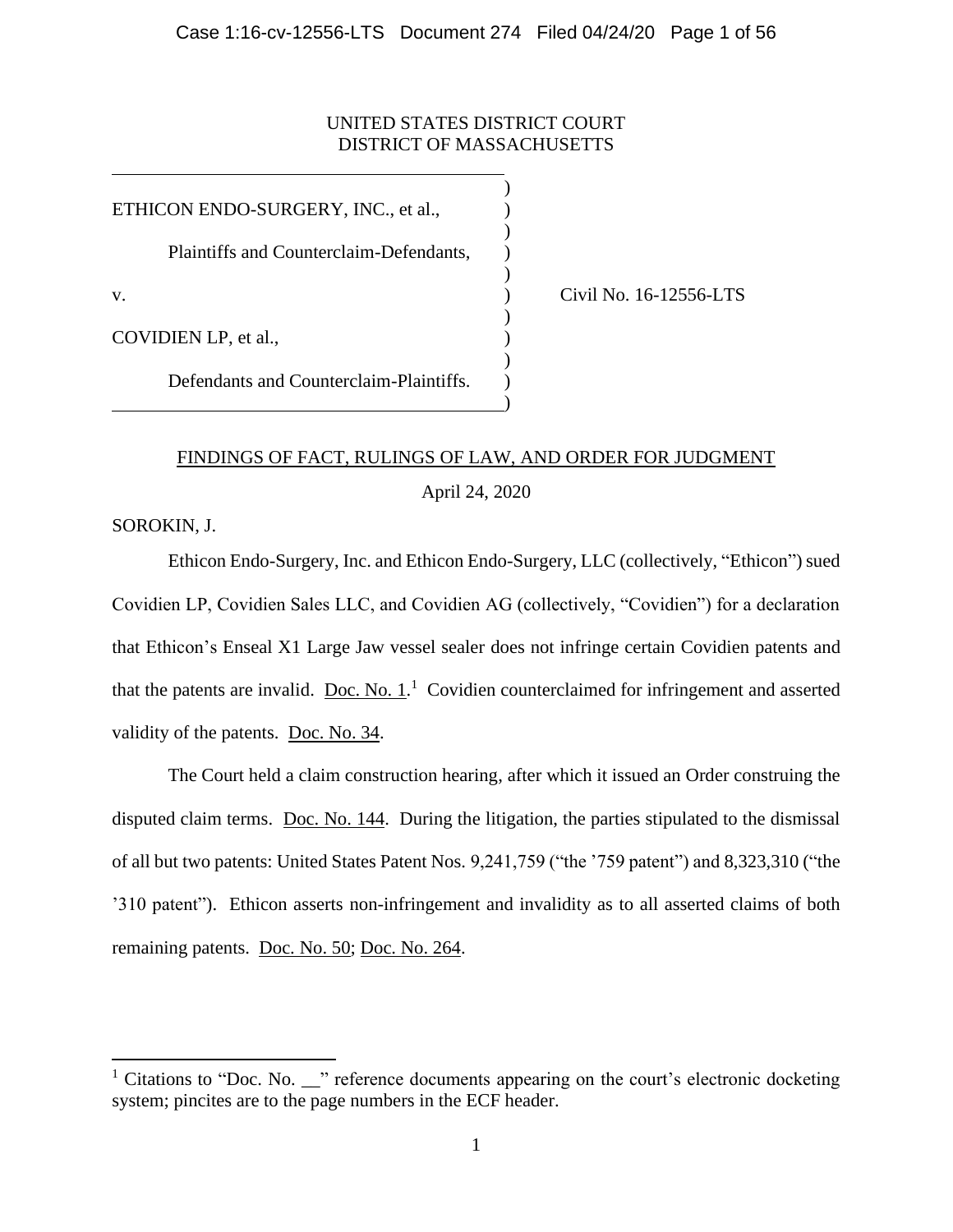### Case 1:16-cv-12556-LTS Document 274 Filed 04/24/20 Page 2 of 56

The Court held a bench trial from September 23, 2019 to October 3, 2019, Doc. Nos. 234– 241, resolved a motion to strike certain testimony presented at trial, [Doc. No. 253,](https://ecf.mad.uscourts.gov/doc1/09519655233) resumed trial on January 15 and January 16, 2020 to hear an expert witness who had been ill in the fall, Doc. Nos. 212, 258, 260, received post-trial filings in February, Doc. Nos. 262–270, and heard closing arguments in March, Doc. No. 272.

The Court now makes the following factual findings and rulings of law pursuant to Rule  $52(a)$  of the Federal Rules of Civil Procedure.<sup>2</sup> The Court concludes that Ethicon has failed to establish invalidity and that Covidien has failed to establish infringement.

# I. BACKGROUND

The patents at issue generally relate to features of advanced bipolar surgical instruments used to seal and cut tissue or blood vessels. Both Ethicon and Covidien produce and sell such instruments. The devices permit surgeons to grasp a vessel or tissue between two opposing jaws at the distal end of the instrument, apply energy to the vessel or tissue to form a seal—thereby stopping the blood flowing through it—and then cut the sealed tissue using a knife that moves along the length of the opposing jaws.

### A. The '759 Patent – the Asserted Claims

The '759 patent is entitled "Vessel Sealer and Divider for Use with Small Trocars and Cannulas." '759 patent, cover. The Abstract describes "[a]n endoscopic bipolar forceps [that]

 $2$  The Court makes its findings based on the evidence admitted at trial and on the Court's own observations of the sample devices the parties submitted to the Court for its examination.

To the extent that any findings of fact may be deemed conclusions of law, they shall also be considered conclusions of law; to the extent that any conclusions of law may be deemed findings of fact, they shall also be considered findings of fact. See Miller v. Fenton, 474 U.S. 104, 113-14 (1985).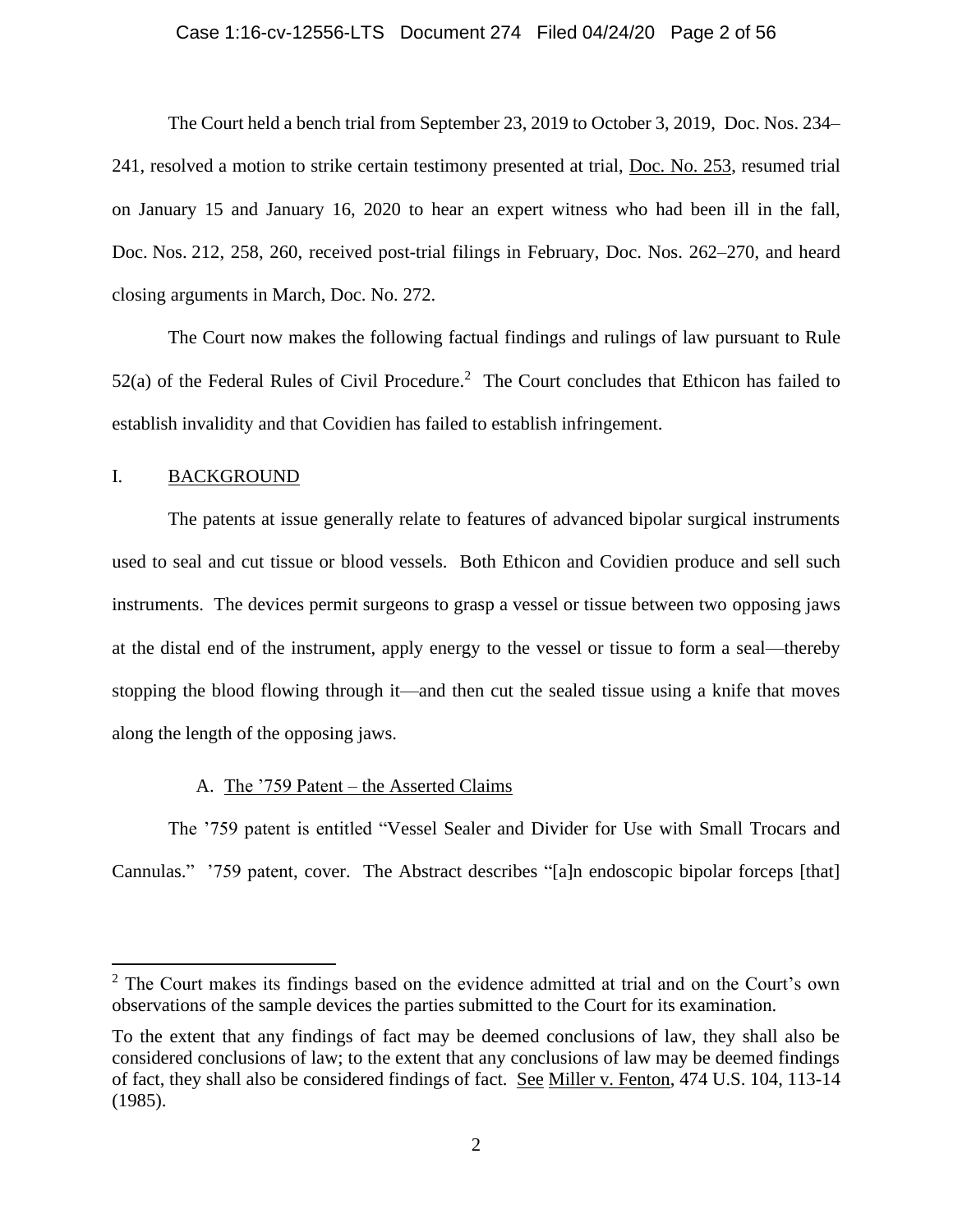includes a housing, a shaft affixed to the housing, and a pair of jaw members attached to a distal end of the shaft." Id.

Covidien asserts infringement of independent claim 1 and dependent claims 4, 6, 7, 10, and

11 of the '759 patent. The dependent claims all depend from claim 1, which recites:

# 1. An **endoscopic bipolar forceps**, comprising:

a housing;

- a shaft defining a longitudinal axis, extending distally from the housing, and having a movable jaw member and a fixed jaw member at a distal end thereof, each of the movable and fixed jaw members adapted to connect to a source of electrosurgical energy such that the movable and fixed jaw members are capable of conducting energy through tissue grasped therebetween;
- a drive sleeve defining a proximal end and a distal end, the drive sleeve operably coupled to the movable jaw member at the distal end of the drive sleeve and configured to move the movable jaw member relative to the fixed jaw member from a first position wherein the movable jaw member is disposed in spaced relation relative to the fixed jaw member to a second position wherein the movable jaw member is closer to the fixed jaw member;
- a movable handle **of unitary construction** having a **finger loop** positioned towards a first end thereof, **a drive flange** positioned towards a second end thereof, and a locking flange disposed between the finger loop and the drive flange, the drive flange operably coupled to the drive sleeve towards the proximal end of the drive sleeve such that movement of the movable handle from an open position to a closed position moves the movable jaw member relative to the fixed jaw member from the first position to the second position;
- a selectively advanceable knife operable to cut the tissue grasped between the movable and fixed jaw members in a distal direction; and
- a selectively actuatable finger actuator operably coupled to the selectively advanceable knife,
- wherein, when the movable handle is disposed in the open position, the locking flange impedes actuation of the finger actuator and advancement of the selectively advanceable knife to cut the tissue grasped between the movable and fixed jaw members.

Id. at 23:5-41 (emphasis added).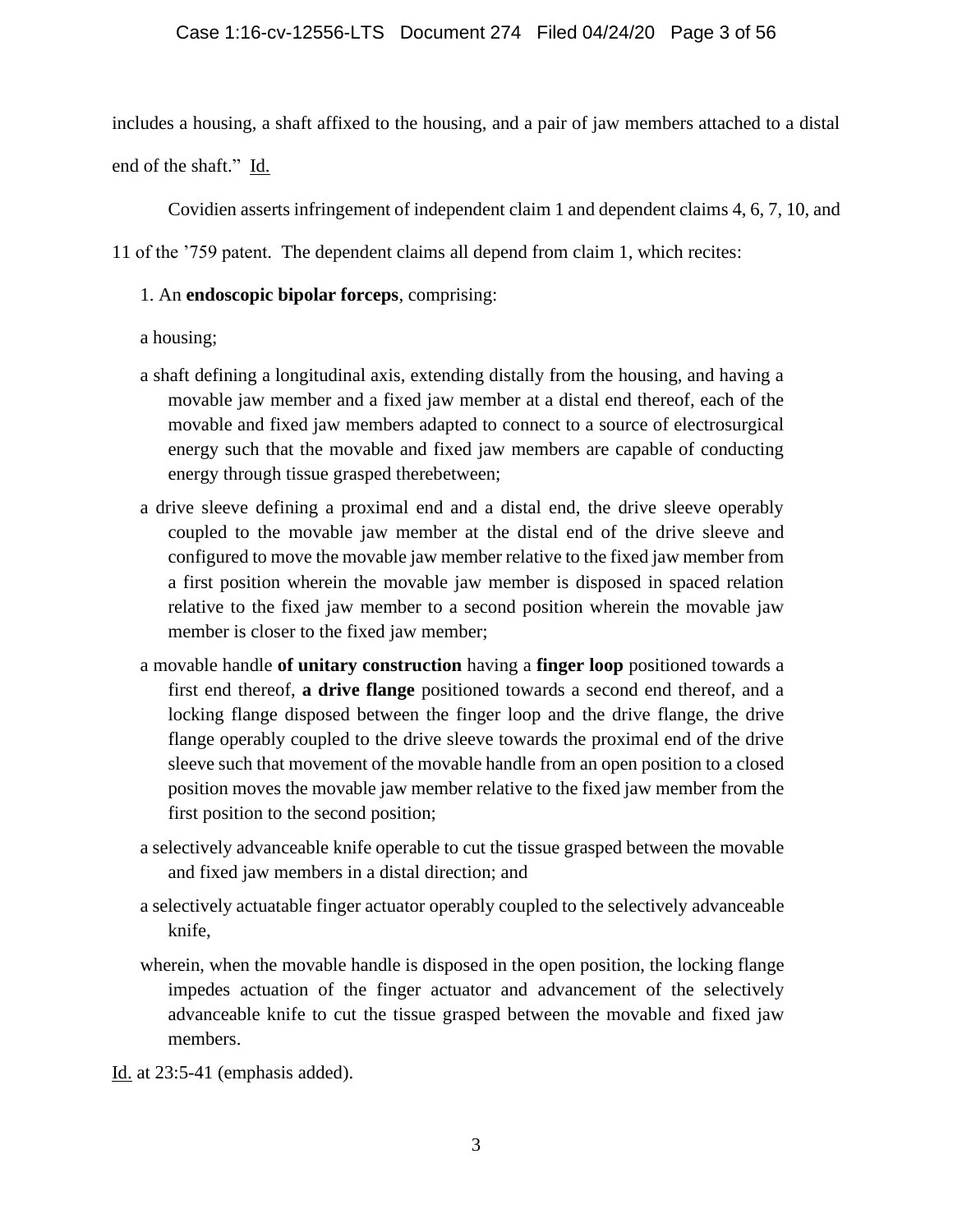# Case 1:16-cv-12556-LTS Document 274 Filed 04/24/20 Page 4 of 56

The parties have stipulated that the accused Enseal X1 device practices all the limitations of the asserted claims except for those in bold text above. [Doc. No. 255](https://ecf.mad.uscourts.gov/doc1/09519750907) ¶¶ 1-11. That is, they dispute whether the preamble of claim 1, which recites "[an] endoscopic bipolar forceps" is limiting and also whether the Enseal X1 practices the following three claim limitations: (1) a movable handle "of unitary construction" that includes (2) "a finger loop" and (3) "a drive flange" that is "operably coupled to the drive sleeve." Doc. Nos. 262, 264.

# B. The '759 Patent – Findings of Fact

# 1. The Enseal X1 device and the "finger loop" limitation

1. The "finger loop" described and claimed in the '759 patent and illustrated in Figure 30 below allows a user to open and close the jaws by inserting one or more of her fingers into the opening of the handle and pushing forward on the front (or distal) part of the handle to open the jaws, and pulling on the back (or proximal) part of the handle to close the jaws. [Doc. No. 234](https://ecf.mad.uscourts.gov/doc1/09519594155) (9/23 Tr.) at 100:1-9.



'759 patent, Fig. 30 (annotated).

2. The Enseal X1 has a movable handle design called a "shepherd's hook." [Doc.](https://ecf.mad.uscourts.gov/doc1/09519594168) No. 237 (9/26 Tr.) at 114:21-115:2.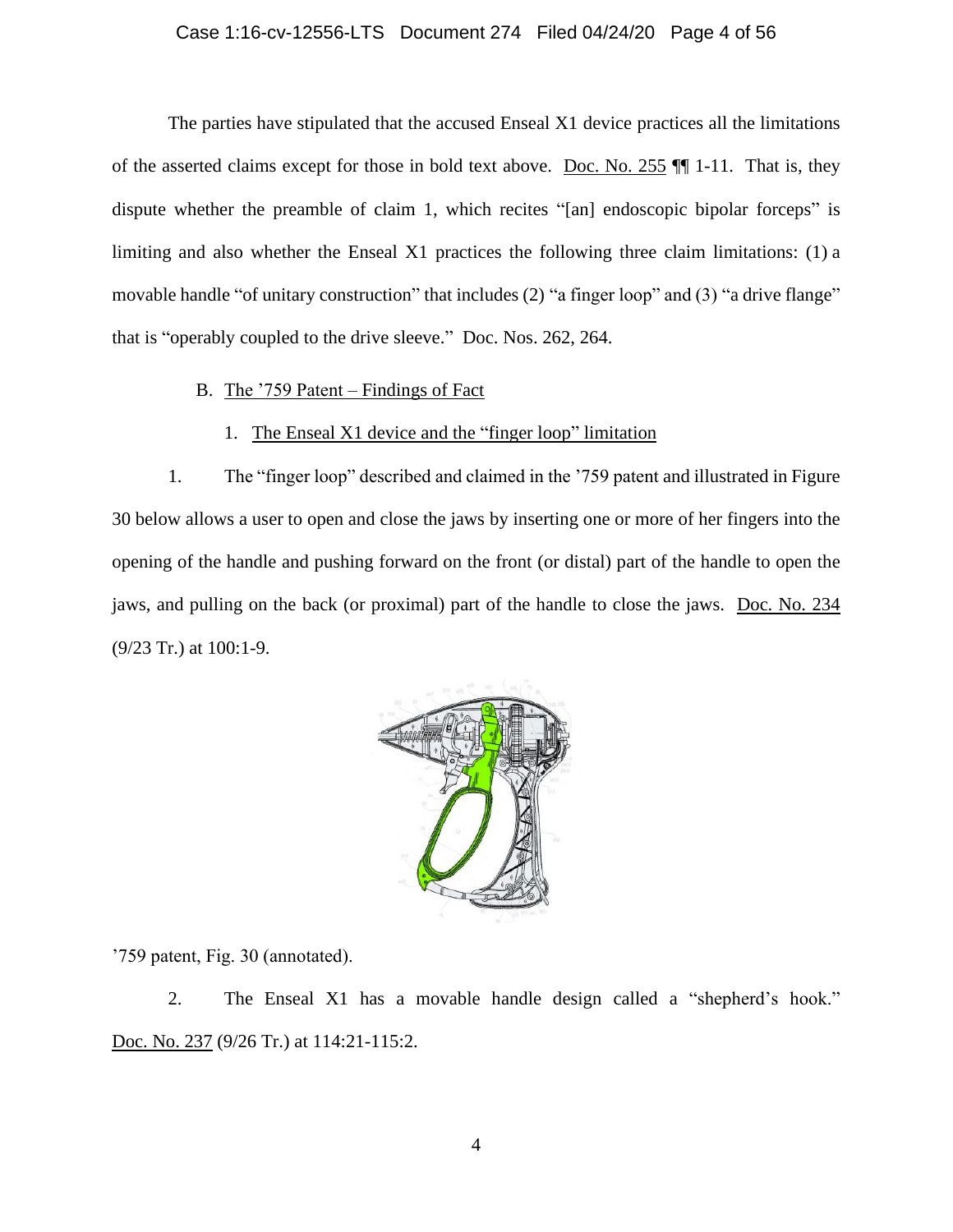# Case 1:16-cv-12556-LTS Document 274 Filed 04/24/20 Page 5 of 56

3. The shepherd's hook is not a closed curve. As the following figure illustrates, the shepherd's hook design is curved at the top and open on the distal side of the handle:



PTX-110 (Assembly Drawing of Enseal X1).<sup>3</sup>

4. The Enseal X1 shepherd's hook handle allows the user to pull back on the handle to move the jaws to a closed position and to push forward on the front part of the handle with one or more fingers—those that fit behind the front part of the handle—to move the jaws to an open position. [Doc. No. 238](https://ecf.mad.uscourts.gov/doc1/09519594181) (9/27 Tr.) at 160:20-161:21.

5. Because it is a closed curve, a finger loop allows a user to employ more of her fingers than does a shepherd's hook to push the handle forward to open the jaws of the instrument. Unlike the shepherd's hook, which only allows the user to use the fingers that fit behind the front part of the handle structure, the finger loop allows a user to employ all the fingers that fit within the loop to push the handle forward. [Doc. No. 238](https://ecf.mad.uscourts.gov/doc1/09519594181) (9/27 Tr.) at 91:10-17, 160:20-161:21; Doc. No. 260 (1/16 Tr.) at 22:12-23:6, 26:21-27:3; [Doc. No. 237](https://ecf.mad.uscourts.gov/doc1/09519594168) (9/26 Tr.) at 153:15-25.

6. The finger loop handle is grasped by inserting one or more fingers into the opening of the closed loop.

<sup>&</sup>lt;sup>3</sup> Citations to documents identified as "PTX-\_\_, "DTX-\_\_," and "JTX-\_\_" are to copies of trial exhibits submitted to the Court by the parties. See [Doc. No. 270](https://ecf.mad.uscourts.gov/doc1/09519855347) (Index of Admitted Trial Exhibits).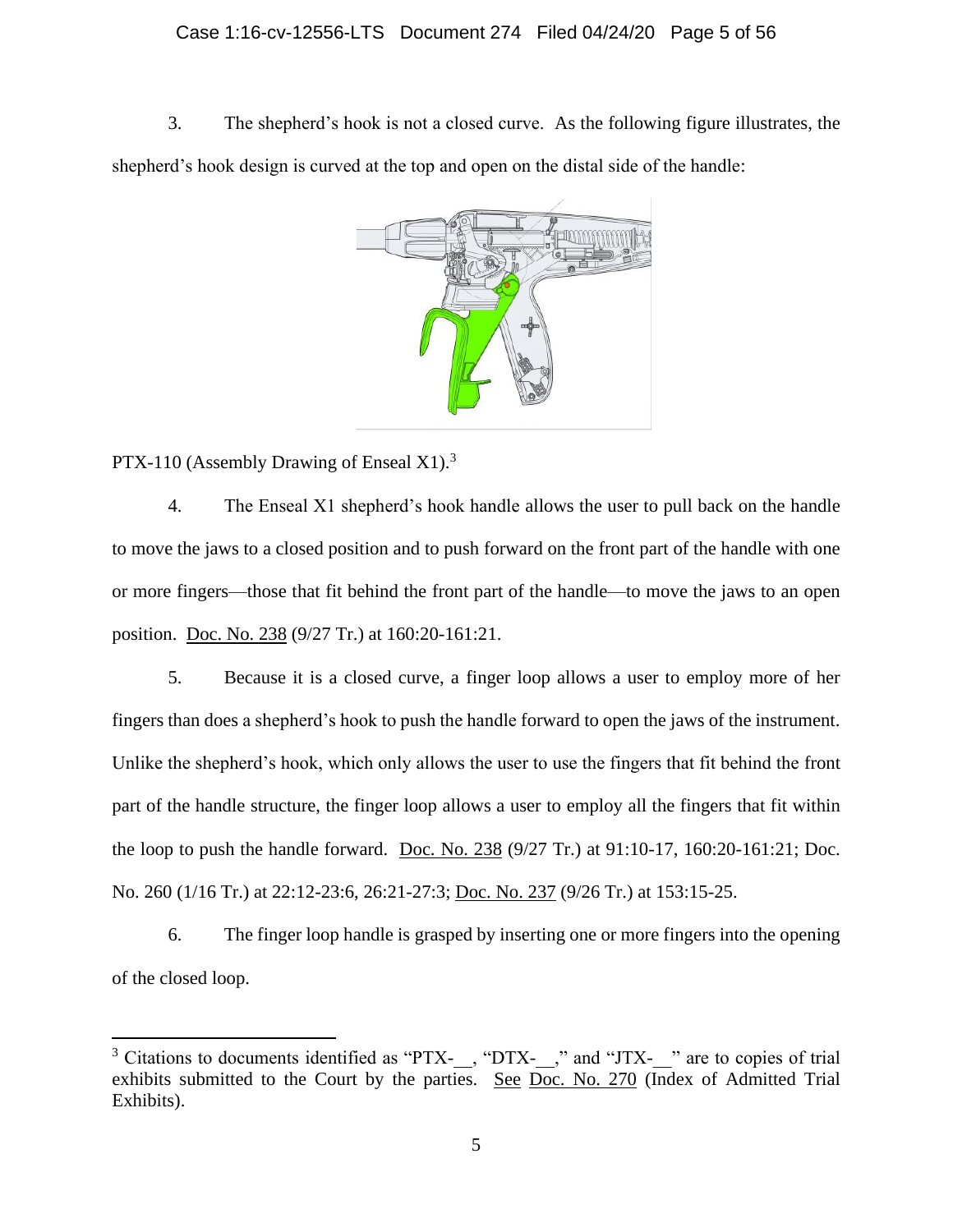# Case 1:16-cv-12556-LTS Document 274 Filed 04/24/20 Page 6 of 56

7. A finger loop receives a user's fingers and contains them in such a way as to prevent fingers from slipping off of the handle. [Doc. No. 238](https://ecf.mad.uscourts.gov/doc1/09519594181) (9/27 Tr.) at 92:25-93:5; Doc. No. 260 (1/16 Tr.) at 28:23-29:24, 71:2-15. The user must pull her fingers out of the finger loop when extricating her hand from the handle

8. Surgeons hold devices like the Enseal X1 in all sorts of ways, including upside down. [Doc. No. 237](https://ecf.mad.uscourts.gov/doc1/09519594168) (9/26 Tr.) at 116:7-10.

9. By virtue of being a closed loop, the finger loop handle contains the user's fingers when the handle is held in every direction—right side up or upside down, and backwards- or forwards-facing.

10. The shepherd's hook is grasped by holding on to the non-movable part of the handle and sliding one or more fingers against the front part of the handle—the hook—from below or the side.

11. The shepherd's hook handle does not hold the fingers in place. To remove her hand from the shepherd's hook handle, the user simply slips her fingers out of or away from the hook.

12. The shepherd's hook handle does not hold the user's fingers when the instrument is upside down because there is nothing to contain the fingers in place. The shepherd's hook handle does not even hold the user's fingers in place when the instrument is right side up. The fingers below the end of the end of the hook do not contact the hook part of the handle at all; those above the end of the hook are held in place by the user, not by the handle.

13. The finger loop allows the user to use all of her fingers in the loop to push the handle forward and to exert forward pressure with all her contained fingers—that is, if the user's fingers press or slide down on the front part of the handle, the closed loop will still contain them and facilitate continued forward pressure.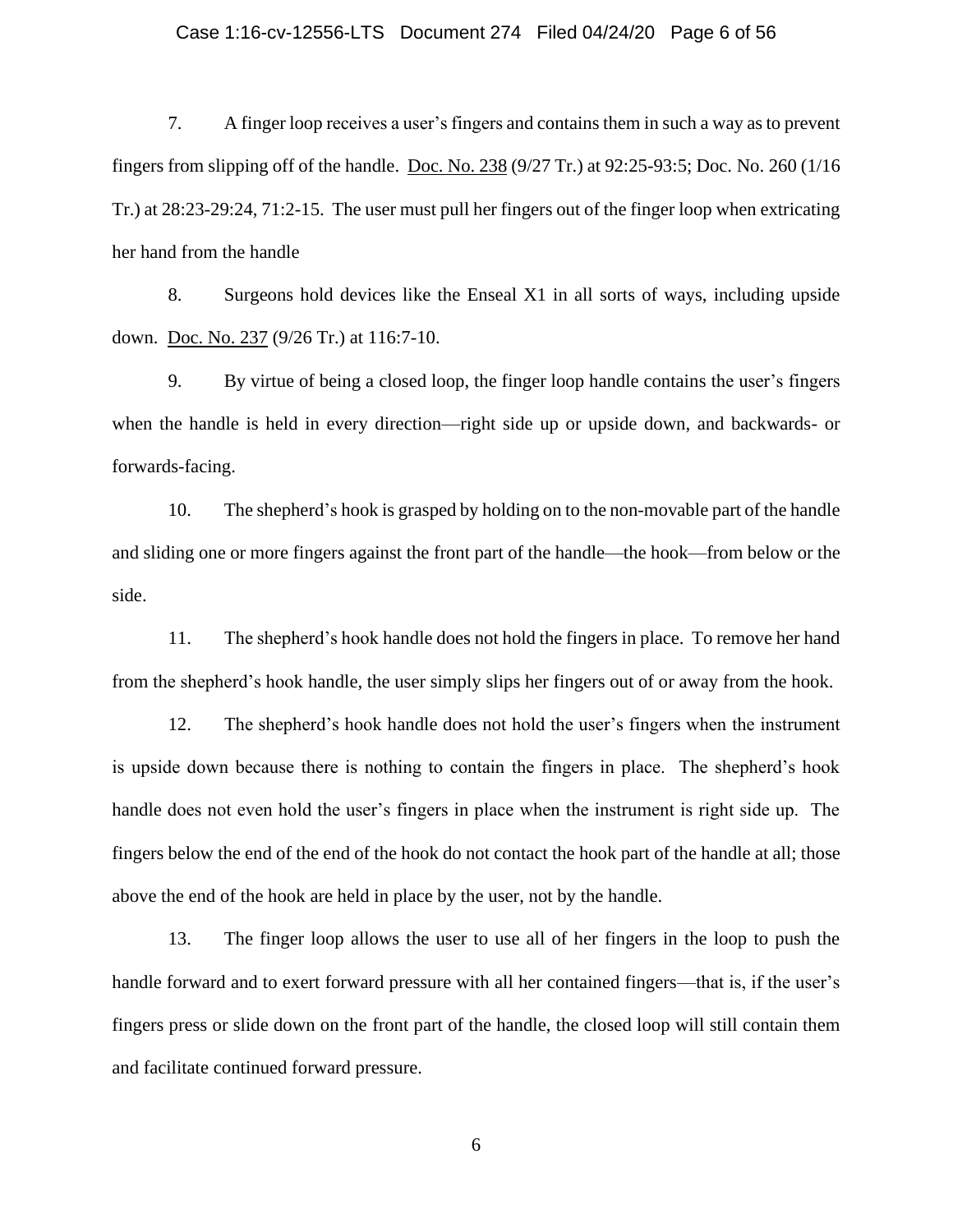# Case 1:16-cv-12556-LTS Document 274 Filed 04/24/20 Page 7 of 56

14. The shepherd's hook design allows only for some of the fingers—those fitting behind the hook—to push the handle forward. The user must hold those fingers in place. If the user's fingers slide down, the handle will not contain them and they will exert no forward pressure.

# 2. The Enseal X1 device and the "drive flange" limitation

15. The Enseal X1 includes added material in the form of raised structures projecting from each side of the movable handle as shown in the images below:





PTX-150 (Leinsing's Expert Report on Non-infringement), ¶ 196.

16. The raised structures were added to the movable handle in part to add strength at the location where force is being exerted on a pin that links the proximal end of the handle to the drive assembly. [Doc. No. 237](https://ecf.mad.uscourts.gov/doc1/09519594168) (9/26 Tr.) at 120:17-122:19; [Doc. No. 239](https://ecf.mad.uscourts.gov/doc1/09519594186) (10/1 Tr.) at 11:5-13:6, 30:1-14; Doc. No. 258 (1/15 Tr.) at 108:3-109:25.

17. The raised structures on the Enseal X1's movable handle are linked to the drive sleeve by means of a link pin which runs through the entirety of a pinhole positioned at the proximal end of the Enseal X1 movable handle where the raised structures are located. The pinhole runs through the moveable handle including through the raised structures on each side of the moveable handle. [Doc. No. 237](https://ecf.mad.uscourts.gov/doc1/09519594168) (9/26 Tr.) at 117:10-118:15, 120:17-121:17; [Doc. No. 239](https://ecf.mad.uscourts.gov/doc1/09519594186) (10/1) Tr.) at 11:5-22.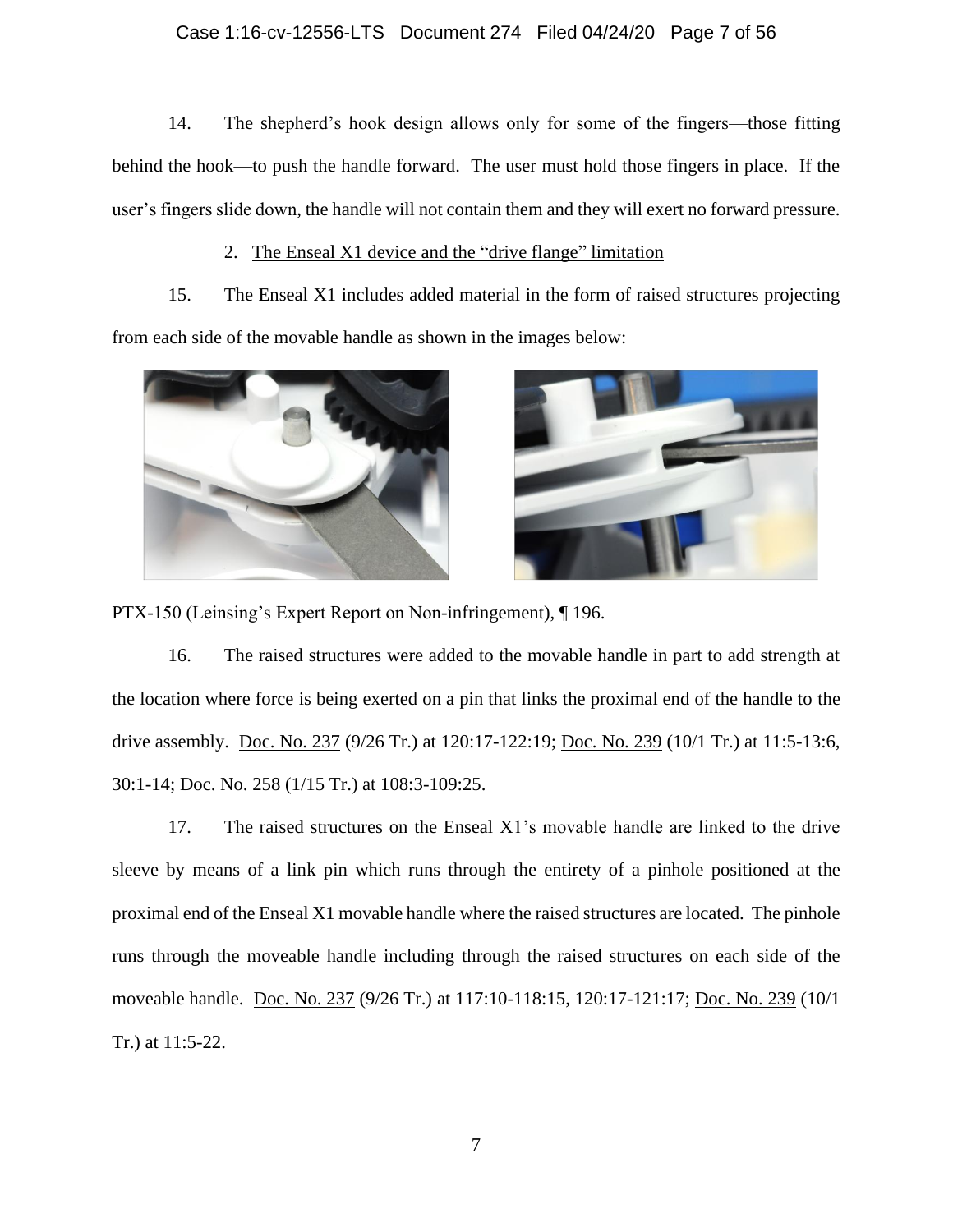### Case 1:16-cv-12556-LTS Document 274 Filed 04/24/20 Page 8 of 56

18. When the user applies force to the Enseal X1 movable handle, force is transmitted to the link component through the link pin. [Doc. No. 237](https://ecf.mad.uscourts.gov/doc1/09519594168) (9/26 Tr.) at 119:5-14.

19. The link pin connects the proximal portion of the movable handle to a link that couples the handle to a "slider," which causes the drive sleeve to move back-and-forth (or reciprocate) when the movable handle is operated. Doc. [No. 237](https://ecf.mad.uscourts.gov/doc1/09519594168) (9/26 Tr.) at 119:5-14; [Doc.](https://ecf.mad.uscourts.gov/doc1/09519594181) No. 238 (9/27 Tr.) at 167:6-168:2; Doc. No. 258 (1/15 Tr.) at 123:8-125:25.

20. The annulus (or inside cylinder) of the pinhole located in the moveable handle (including the part of the handle where the raised structures are located) exerts force on the link pin. The entire annulus of the pinhole exerts force on the link pin. [Doc. No. 237](https://ecf.mad.uscourts.gov/doc1/09519594168) (9/26 Tr.) at 117:10-121:17; Doc. No. 258 (1/15 Tr.) at 97:3-98:12.

21. Ethicon's expert witness, Mr. Karl Leinsing, created a modified Enseal X1 device (PTX-502) from which the raised structures on the movable handle were removed with a diamond saw. <u>[Doc. No. 238](https://ecf.mad.uscourts.gov/doc1/09519594181)</u> (9/27 Tr.) at 98:24-99:23.<sup>4</sup>

22. The jaws of this modified device could still open and close in an apparently normal manner after the raised structures were removed from the handle. [Doc. No. 238](https://ecf.mad.uscourts.gov/doc1/09519594181) (9/27 Tr.) at 101:21-102:24; Doc. No. 260 (1/16 Tr.) at 38:19-23, 39:20-41:5.

23. If the drive flanges 47a and 47b on the patented instrument were removed, the instrument would not function because no force would be transmitted from the movable handle to the drive sleeve. [Doc. No. 238](https://ecf.mad.uscourts.gov/doc1/09519594181) (9/27 Tr.) at 110:24-111:15; Doc. No. 260 (1/16 Tr.) 37:6-18.

<sup>&</sup>lt;sup>4</sup> Before trial, Covidien moved to exclude evidence regarding the modified Enseal X1 device because it was produced after the close of fact and expert discovery. [Doc. No. 198.](https://ecf.mad.uscourts.gov/doc1/09519463262) Ethicon opposed. [Doc. No. 200.](https://ecf.mad.uscourts.gov/doc1/09519489562) After reviewing the parties' submissions and hearing argument on the motion, the Court denied the motion without prejudice for the reasons stated in open court. Doc. [No. 227 at 10-12.](https://ecf.mad.uscourts.gov/doc1/09519570177?page=10) Covidien did not renew its motion at trial or in its post-trial submissions. In any event, the Court has determined that Covidien was not prejudiced by the late production of this evidence.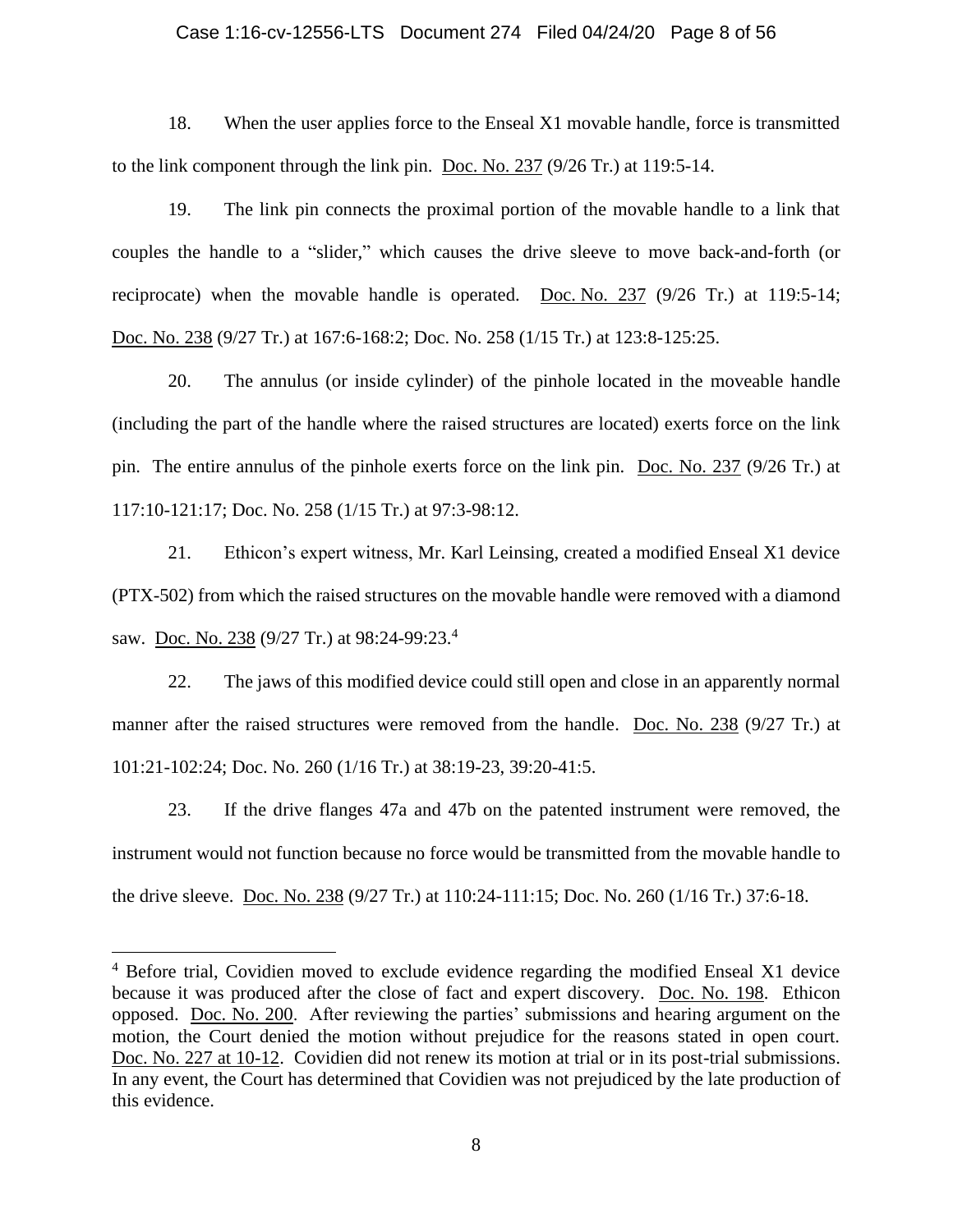# Case 1:16-cv-12556-LTS Document 274 Filed 04/24/20 Page 9 of 56

# 3. U.S. Patent No. 6,419,675 ("Gallo")<sup>5</sup>

24. Modifying Gallo's four pliable jaw members and tubular sheath mechanism to arrive at the movable/fixed jaw members and drive sleeve configuration of the '759 patent would have required a substantial re-design of the Gallo device. Doc. No. 258 (1/15 Tr.) at 138:4-142:15.

25. Gallo does not disclose a locking flange on the movable handle. Doc. No. 258 (1/15 Tr.) at 144:17-148:4. The feature that Ethicon's expert witness, Mr. Leinsing, identified as the locking flange on Gallo's movable handle—drive head (92)—is the same component he identified as the drive flange. PTX-088, Fig. 4 (element 92); [Doc. No. 239](https://ecf.mad.uscourts.gov/doc1/09519594186) (10/1 Tr.) at 58:10-17; Doc. No. 258 (1/15 Tr.) at 144:23-151:9.

26. Mr. Leinsing did not consider the amount of time or resources it would have taken to modify Gallo to produce the '759 patent device. Doc. No.  $239$  (10/1 Tr.) at 59:8-60:6.

27. Modifying the device disclosed in Gallo to arrive at the '759 patent device would have required an extensive re-design of the Gallo device, including re-designing at least the jaw members, shaft and shaft assembly, the mechanism used to close the jaw members, and the movable handle. Doc. No. 258 (1/15 Tr.) at 137:25-151:20.

28. A person of ordinary skill in the art at the time of the '759 patent would not have been motivated to combine the teachings of Gallo with the other prior art references on which Ethicon relies to arrive at the '759 patent's complete invention with any reasonable expectation of success. Doc. No. 258 (1/15 Tr.) at 138:4-139:7, 141:24-142:15, 143:24-144:16, 148:5-149:3, 156:18-159:3; Doc. No. 260 (1/16 Tr.) at 8:21-10:20.

<sup>5</sup> U.S. Patent No. 6,419,675 ("Gallo") (PTX-088) issued on July 16, 2002; there is no dispute that it is prior art to the '759 patent under pre-AIA 35 U.S.C. § 102(a).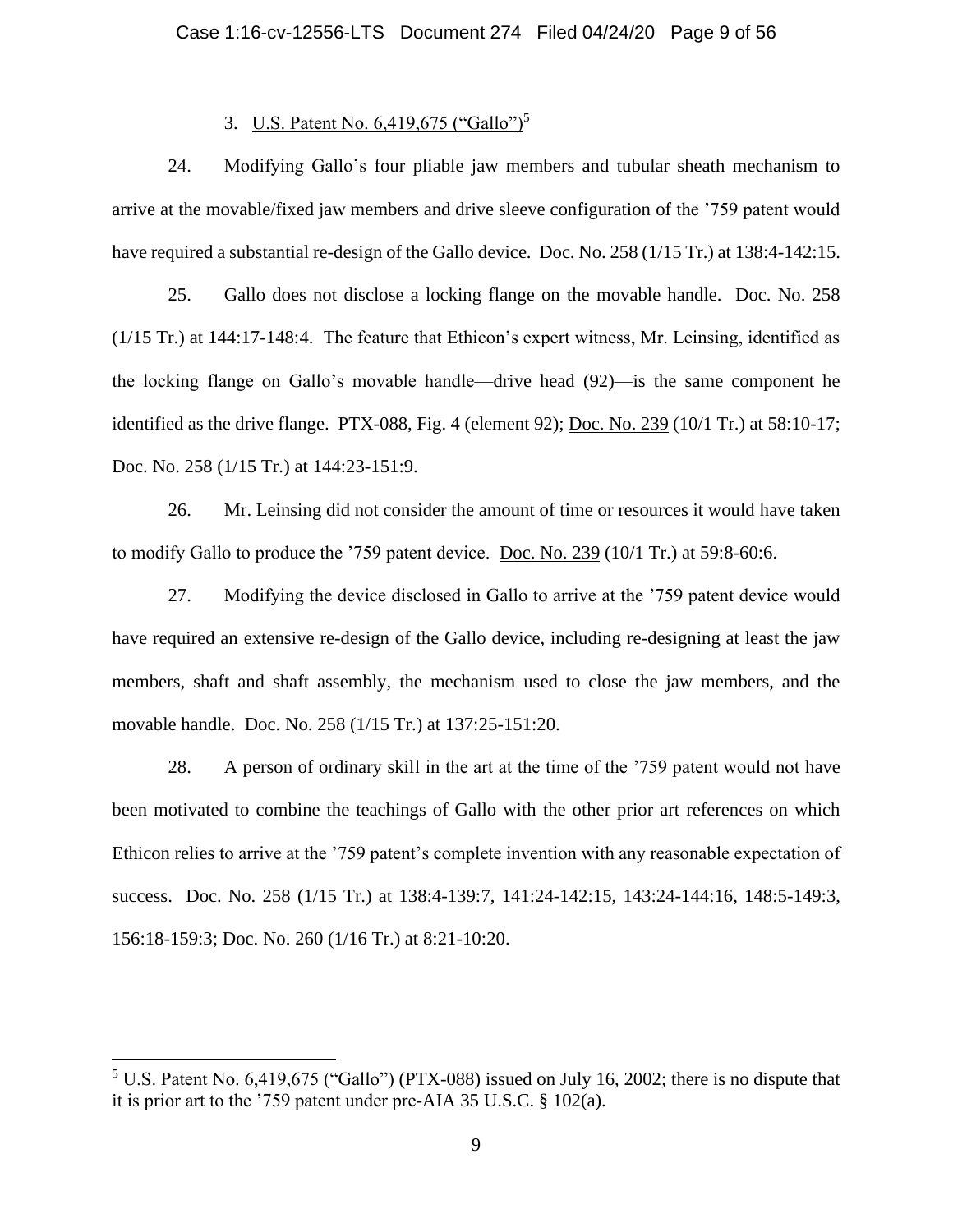# C. The '310 Patent – the Asserted claims

Entitled "Vessel Sealing Jaw with Offset Sealing Surface," the '310 patent is directed to "forceps for sealing and/or cutting tissue." '310 patent, cover; id. at 1:7-8. The specification teaches that the jaw members are designed to permit the grasping and cutting of tissue between the sealing surfaces. Id. at 1:56-61 ("The end effector assembly includes a pair of jaw members disposed in opposing relation relative to one another. Each jaw member has an opposing sealing surface and one or both of the jaw members is moveable relative to the other about a pivot from a first position to a second position for grasping tissue therebetween."); id. at 3:34-39 ("Moveable handle 40 of handle assembly 30 (see FIG. 1) is ultimately connected to a drive assembly 150 (see FIG. 5) that, together, mechanically cooperate to impart movement of jaw members 110 and 120 from an open position to a clamped position to grasp tissue between sealing surfaces 112 and 122."); id. at 3:43-48 ("When jaw members 110 and 120 are disposed in the clamped position, the knife channel halves together form a complete knife channel 115 (see FIG.3B), such that a blade 185 of a knife assembly 140 (see FIG. 4) can translate distally therethrough cutting tissue grasped between the jaw members 110 and 120.").

The specification also teaches that "[w]hen the jaw members are disposed in the second position, a plane is formed between the opposing sealing surfaces of each of the jaw members," id. at 1:63-65, and that the sealing surface of the lower jaw member lies below the longitudinal axis, id. at 4:6-8. "As a result of sealing surface 122 being positioned below the longitudinal axis 'A' when moveable jaw member 110 is moved into the clamped position to grasp tissue therebetween, the plane created between sealing surfaces 112 and 122 lies below longitudinal axis 'A.'" Id. at 4:15-20. The specification teaches that the offset configuration claimed by the '310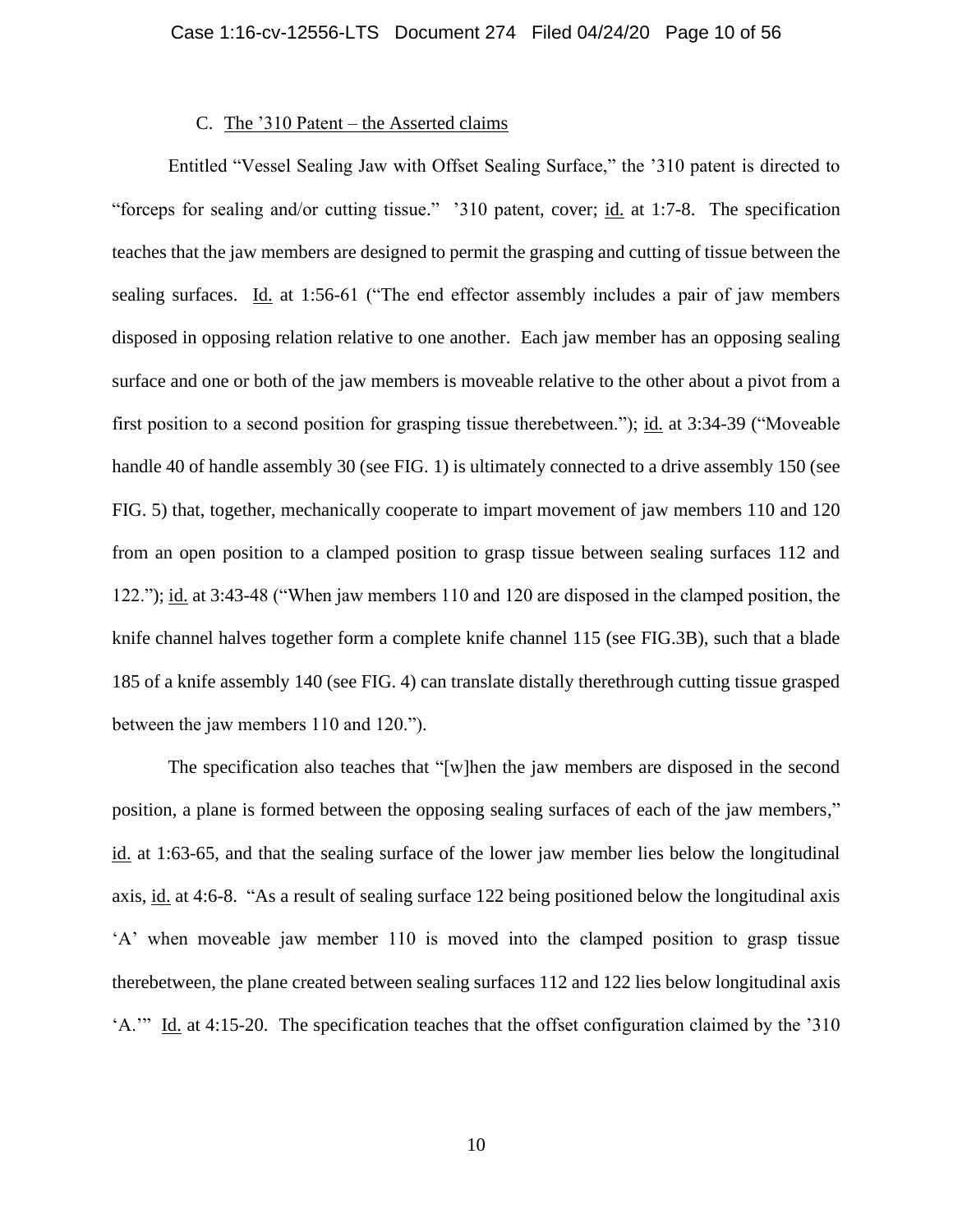# Case 1:16-cv-12556-LTS Document 274 Filed 04/24/20 Page 11 of 56

patent improves the mechanical advantage and uniform pressure distribution across the jaw members to enable better tissue sealing. Id. at 3:55-58, 4:42-45, 4:52-54.

Covidien asserts infringement of independent claims 1 and 16, and dependent claims 4, 7,

8, and 19. Claims 4, 7, and 8 depend from claim 1, which recites:

1. A forceps, comprising:

a shaft having a longitudinal axis defined therethrough and an end effector assembly disposed at a distal end thereof, the end effector assembly including:

a pair of jaw members disposed in opposing relation relative to one another, each jaw member having an opposing sealing surface, at least one jaw member pivotable relative to the other about a pivot pin from a first position to a second position for grasping tissue therebetween;

wherein the pivot pin is offset in a first direction from the longitudinal axis; and

wherein, when the jaw members are disposed in the second position, **a plane is formed between the opposing sealing surfaces**, the plane offset in a second, opposite direction from the longitudinal axis.

'310 patent at  $6:9-24$  (emphasis added).<sup>6</sup> The only issue as to both infringement and invalidity is

whether the Enseal X1 practices the "plane" limitation in bold text. [Doc. No. 267](https://ecf.mad.uscourts.gov/doc1/09519841755) ¶ 210.

- D. The '310 Patent Findings of Fact
	- 1. The construction of "plane"

29. A person of ordinary skill in the art at the time of the invention would have understood that the claimed plane is the mid-plane between the sealing surfaces when the jaw members are in the closed position, even if that position leaves a gap between the sealing surfaces.

[Doc. No. 235](https://ecf.mad.uscourts.gov/doc1/09519594160) (9/24 Tr.) at 62:2-25.

 $6$  The "plane" limitation in independent claim 16 is substantially similar to that in claim 1; it recites "a plane is formed between the opposed sealing surfaces." '310 patent (claim 16). The parties agree that the "plane" term has the same meaning in both independent claims. [Doc.](https://ecf.mad.uscourts.gov/doc1/09519841755)  [No. 267](https://ecf.mad.uscourts.gov/doc1/09519841755) ¶ 190.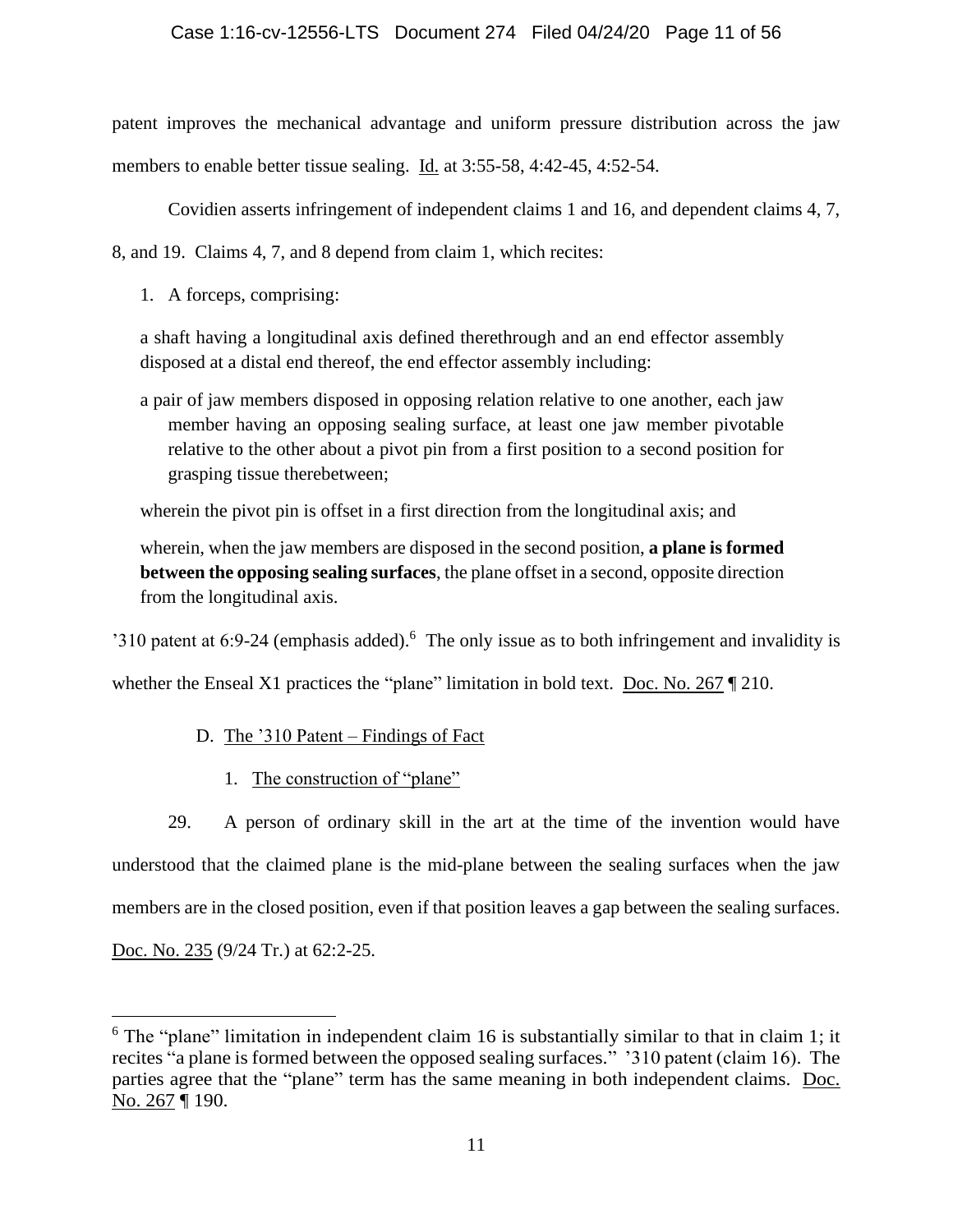#### Case 1:16-cv-12556-LTS Document 274 Filed 04/24/20 Page 12 of 56

30. A person of ordinary skill in the art at the time of the '310 patent invention would have understood that an advanced bipolar instrument must provide a way to maintain a gap between opposing sealing surfaces to prevent contact between them. [Doc. No. 234](https://ecf.mad.uscourts.gov/doc1/09519594155) (9/23 Tr.) at 76:8-23; [Doc. No. 235](https://ecf.mad.uscourts.gov/doc1/09519594160) (9/24 Tr.) at 24:1-25:12, 38:11-39:25, 125:18-126:9, 231:18-232:4.

31. A person of ordinary skill in the art at the time of the '310 patent invention would have understood that when the opposing sealing surfaces of an advanced bipolar instrument come into direct contact during use, the instrument will short-circuit and not function properly. [Doc.](https://ecf.mad.uscourts.gov/doc1/09519594160)  [No. 235](https://ecf.mad.uscourts.gov/doc1/09519594160) (9/24 Tr.) at 24:1-25:12, 38:11-39:25, 125:18-126:9, 231:18-232:4; see also Doc. [No. 234](https://ecf.mad.uscourts.gov/doc1/09519594155) (9/23 Tr.) at 76:8-23.

32. A person of ordinary skill in the art at the time of the invention would have understood that the dots in Figures 1 and 2 of the '310 patent represent stop members, which function to prevent the opposing sealing surfaces from touching each other when the jaw members are in the closed position because such touching would short-circuit the device and make it stop working. [Doc.](https://ecf.mad.uscourts.gov/doc1/09519594160) No. 235 (9/24 Tr.) at 39:17-25, 59:10-16, 232:9-233:7; '310 patent, Fig. 2 (showing six insulating dots).

#### 2. The Enseal X1 device and the "plane" limitation

33. Mr. Gregory Trees was the principal design engineer for the Enseal X1 project. [Doc.](https://ecf.mad.uscourts.gov/doc1/09519594168) No. 237 (9/26 Tr.) at 64:13-23.

34. In connection with his infringement analysis for the '310 patent, Covidien's expert witness, Dr. William Durfee, reviewed and analyzed a CAD Assembly File produced by Ethicon in this litigation. [Doc. No. 235](https://ecf.mad.uscourts.gov/doc1/09519594160) (9/24 Tr.) at 134:17-136:5.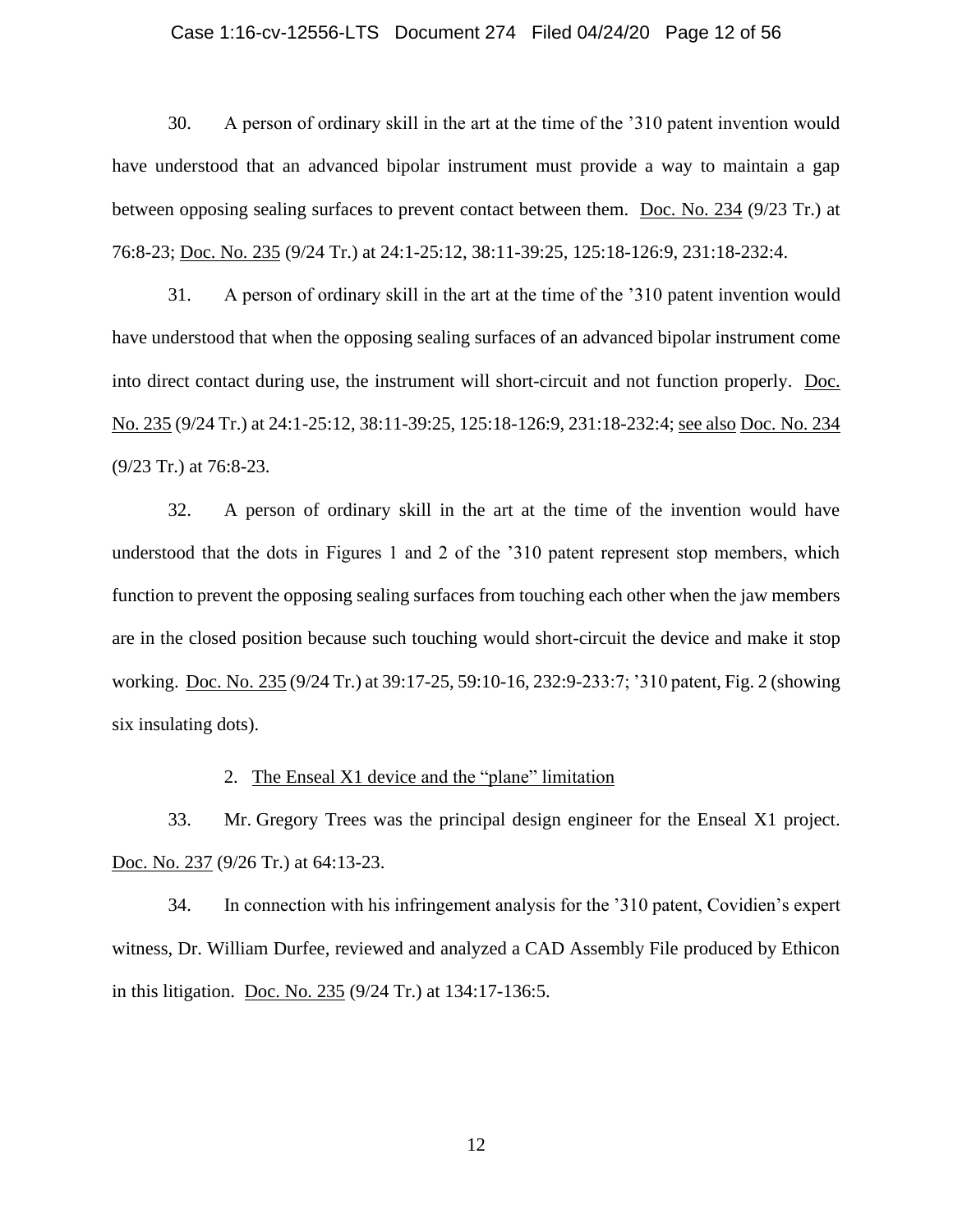#### Case 1:16-cv-12556-LTS Document 274 Filed 04/24/20 Page 13 of 56

35. Mr. Trees provided Dr. Durfee with the Enseal X1 CAD Assembly File—which Ethicon and its employees maintain and rely on in the ordinary course of Ethicon's business—that Dr. Durfee reviewed and analyzed. [Doc. No. 237](https://ecf.mad.uscourts.gov/doc1/09519594168) (9/26 Tr.) at 127:18-128:24.

36. Based on the CAD Assembly File, Dr. Durfee calculated that the mid-plane between the sealing surfaces of the opposing jaw members when they are in the closed position is 0.00145 inches below the longitudinal axis of the shaft. [Doc. No. 235](https://ecf.mad.uscourts.gov/doc1/09519594160) (9/24 Tr.) at 160:5-9.

37. The distance of .00145 inches is approximately a third the thickness of a piece of paper. [Doc. No. 235](https://ecf.mad.uscourts.gov/doc1/09519594160) (9/24 Tr.) at 228:5-13.

38. CAD Assembly Files may be suitable for certain types of measurements—such as the location of the longitudinal axis of a shaft whose width is stable along its length—but is not reliable for mapping the precise spatial relationships of components of a device whose dimensions are not stable. See, e.g., [Doc. No. 237](https://ecf.mad.uscourts.gov/doc1/09519594168) (9/26 Tr.) at 91:11-94:4. It is not a reliable basis for determining precise distances between components of manufactured devices. Id.

39. Actual physical devices have manufacturing tolerances associated with the dimensions of each component. [Doc. No. 235](https://ecf.mad.uscourts.gov/doc1/09519594160) (9/24 Tr.) at 216:5-217:9.

40. Manufacturing tolerances for an instrument such as the Enseal X1 can be between .001 to .005 inches. Id. at 216:11-16.

41. Applying manufacturing tolerances to Dr. Durfee's measurements means that the offset he calculated based on the CAD Assembly File of the Enseal X1 could be zero or even less than zero on actual physical Enseal X1 devices. [Doc. No. 235](https://ecf.mad.uscourts.gov/doc1/09519594160) (9/24 Tr.) at 217:10-24.

42. On the Enseal X1, there is a distal pin on the lower jaw member to set the gap between the opposing sealing surfaces of the jaw members. [Doc. No. 235](https://ecf.mad.uscourts.gov/doc1/09519594160) (9/24 Tr.) at 176:11-19.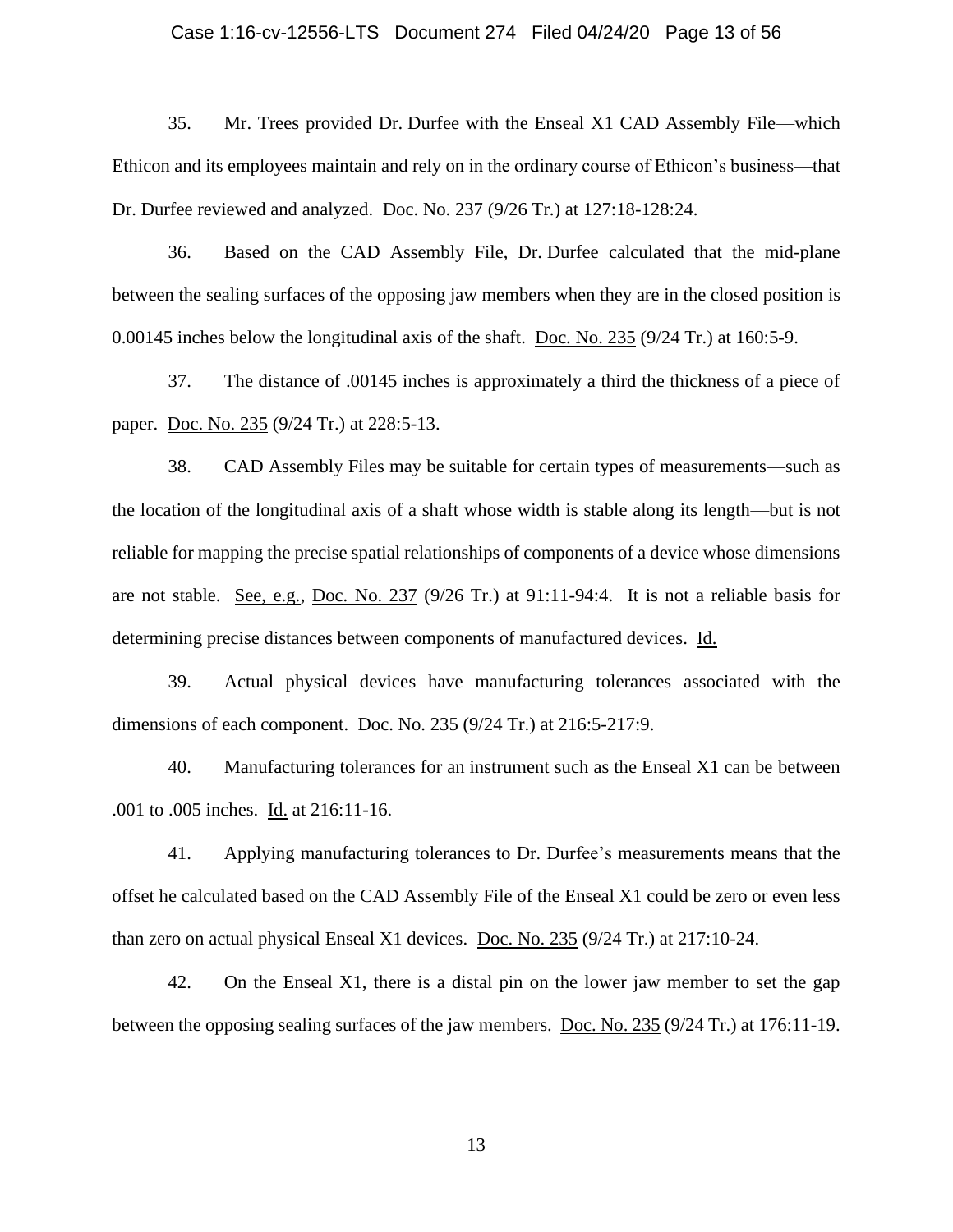#### Case 1:16-cv-12556-LTS Document 274 Filed 04/24/20 Page 14 of 56

43. In the CAD Assembly File on which Dr. Durfee relied, the top of the distal pin extends above the upper sealing surface by 0.0014 inches. [Doc. No. 238](https://ecf.mad.uscourts.gov/doc1/09519594181) (9/27 Tr.) at 33:15-34:16.

44. In an actual Enseal X1 device, the top of the distal pin does not extend above the upper sealing surface, but instead rests right on that upper sealing surface. [Doc. No. 235](https://ecf.mad.uscourts.gov/doc1/09519594160) (9/24 Tr.) at 180:17-181:5.

45. Dr. Durfee also took photographs of four Enseal X1 devices to determine the location of the longitudinal axis of the shaft. [Doc. No. 235](https://ecf.mad.uscourts.gov/doc1/09519594160) (9/24 Tr.) at 163:2-163:8; DTX-130.

46. Dr. Durfee did not take any measurements of the four physical devices directly. Doc. [No. 235](https://ecf.mad.uscourts.gov/doc1/09519594160) (9/24 Tr.) at 219:10-221:1.

47. For each of the four Enseal X1 devices, Dr. Durfee closed the jaws of the device, oriented it axially so that a camera was looking directly at the jaws, and then took a picture of the device. Doc. [No. 235](https://ecf.mad.uscourts.gov/doc1/09519594160) (9/24 Tr.) at 164:8-21.

48. After taking photographs of each device, Dr. Durfee placed the images into an image software program to locate the longitudinal axis on each of the photographs of the four Enseal X1 devices, and then drew a red line representing what he identified to be the longitudinal axis on each photograph. [Doc. No. 235](https://ecf.mad.uscourts.gov/doc1/09519594160) (9/24 Tr.) at 163:9-165:17; DTX-130.

49. To locate the longitudinal axis on the photographic images of the Enseal X1 devices, Dr. Durfee used only a single reference point along the shaft; he did not use points along the length of the shaft to locate the longitudinal line. Doc. [No. 235](https://ecf.mad.uscourts.gov/doc1/09519594160) (9/24 Tr.) at 222:16-223:12.

50. The gap between the sealing surfaces of the jaw members of the Enseal X1 device when they are in the closed position is .008 inches. [Doc. No. 235](https://ecf.mad.uscourts.gov/doc1/09519594160) (9/24 Tr.) at 147:16-18. Therefore, the mid-plane is located .004 inches from the top sealing surface and .004 inches from the bottom sealing surface.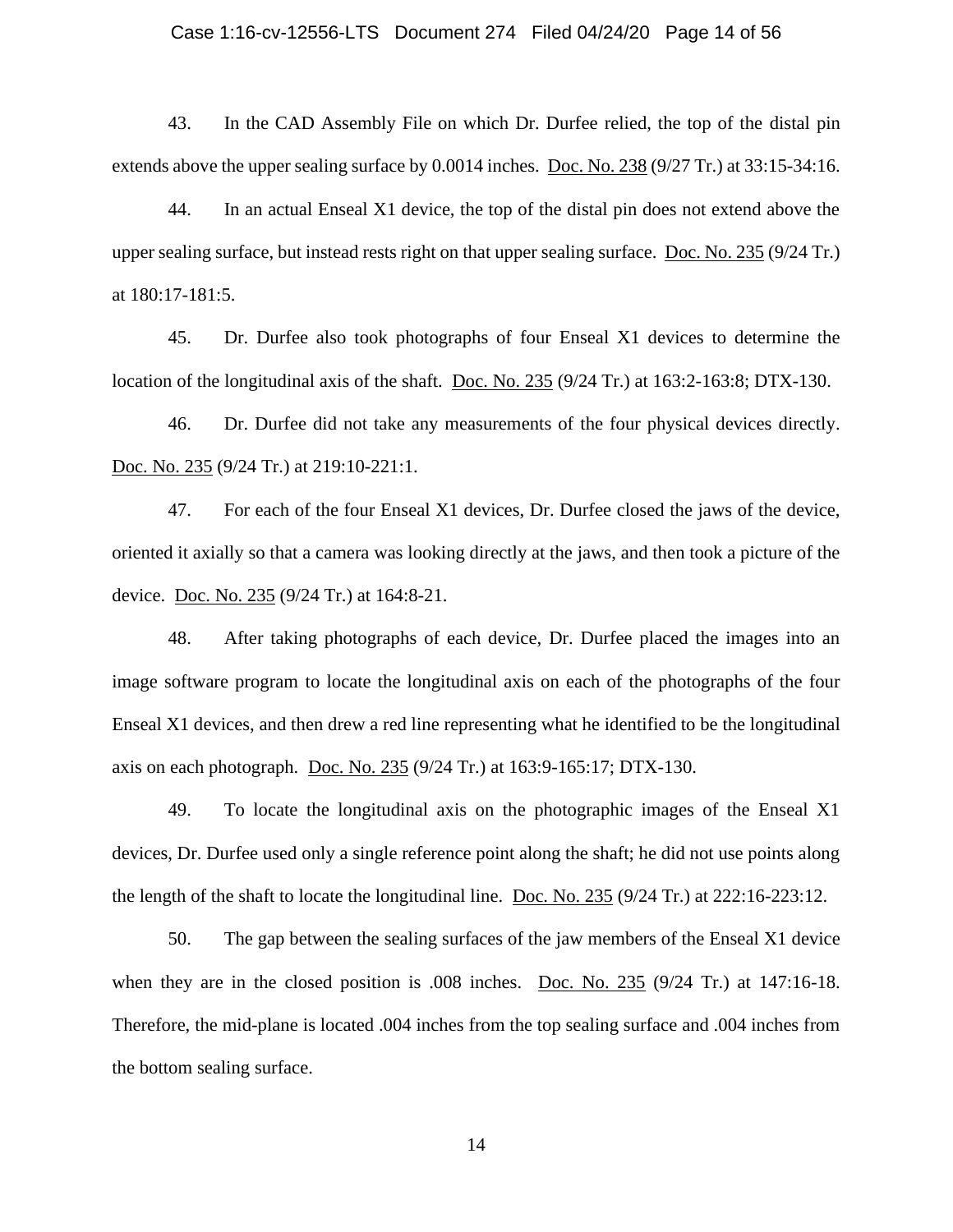# Case 1:16-cv-12556-LTS Document 274 Filed 04/24/20 Page 15 of 56

51. Neither Dr. Durfee nor Covidien presented any evidence that the use of photographs to measure small distances between components of physical devices, such as the distances at issue in the plane limitation, is a standard or generally-accepted method of measuring such distances.

52. Neither Dr. Durfee nor Covidien presented any evidence regarding the error rate introduced either by (a) the use of photographs to measure the spatial relationships at issue, or (b) the positioning of the devices (and of the camera) before the photographs are taken, to ensure that parallel lines (here, the longitudinal axis and the mid-plane) may be accurately identified. There is an error rate related to each of these processes, as there is with any measurement methodology.

53. Given the absence of any evidence regarding the error rates associated either with the use of photographs to measure spatial relationships among components of physical devices or with the positioning of the devices and the camera for purposes of ensuring the accurate identification of parallel lines, and the absence of any evidence that using photographs to measure the kind of spatial relationships at issue here is a standard or generally accepted approach, Covidien has failed to establish that the use of photographs is a reliable methodology.

#### 3. U.S. Patent Application Publication No. 2003/0229344 ("Dycus '344")<sup>7</sup>

54. A person of ordinary skill in the art looking at figures 39C and 39D of Dycus '344 would not expect the shaft (3012) to move vertically with respect to the outer sleeve (3130) when the jaw members go from an open to a closed position, and thus would not expect that the distance between the top of the shaft (3012) and the top of the outer sleeve (3130) in Figure 39D to be greater than that same distance in Figure 39C. [Doc. No. 241](https://ecf.mad.uscourts.gov/doc1/09519594197) (10/3 Tr.) at 9:2-10:24.

<sup>7</sup> U.S. Patent Application Publication No. 2003/0229344 ("Dycus '344") (PTX-076) was published in 2003; there is no dispute that it is pre-AIA prior art to the '310 patent.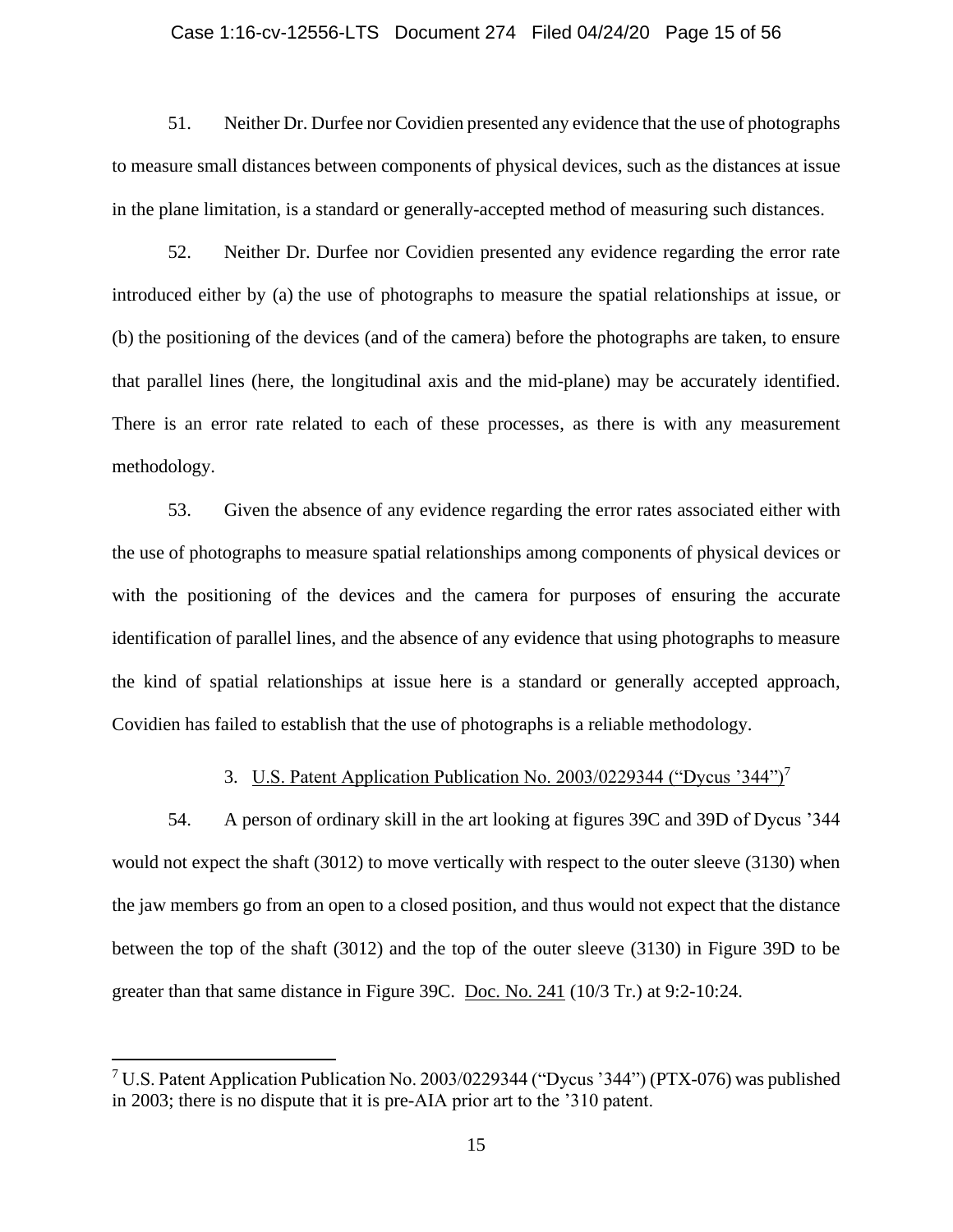#### Case 1:16-cv-12556-LTS Document 274 Filed 04/24/20 Page 16 of 56

55. A person of ordinary skill in the art would understand that because the shaft (3012) in Figures 39C and 39D of Dycus '344 is shown at different locations with respect to outer sleeve (3130), those figures were not drawn accurately to reflect the precise dimensions and spatial relationships of the components of the device they illustrate. [Doc.](https://ecf.mad.uscourts.gov/doc1/09519594197) No. 241 (10/3 Tr.) at 9:2-10:24.

56. A person of ordinary skill in the art would not expect the knife blade (3190) to move vertically with respect to the outer sleeve (3130) when the jaw members go from an open to a closed position, and thus would not expect the knife blade (3190) to be located in different places in the outer sleeve (3130) in Figures 39C and 39D. Doc. [No. 234](https://ecf.mad.uscourts.gov/doc1/09519594155) (9/23 Tr.) at 106:15-107:2; [Doc.](https://ecf.mad.uscourts.gov/doc1/09519594197)  [No. 241](https://ecf.mad.uscourts.gov/doc1/09519594197) (10/3 Tr.) at 12:16-14:2.

57. A person of ordinary skill in the art would understand that because the knife blade (3190) is shown in different places with respect to outer sleeve (3130) in Figures 39C and 39D of Dycus '344, those figures were not drawn accurately to reflect the precise dimensions and spatial relationships of the components of the device they illustrate. Doc. [No. 234](https://ecf.mad.uscourts.gov/doc1/09519594155) (9/23 Tr.) at 106:15- 107:2; [Doc. No. 241](https://ecf.mad.uscourts.gov/doc1/09519594197) (10/3 Tr.) at 12:16-14:2.

58. A person of ordinary skill in the art would not expect the knife slot (3170) to move with respect to the pivot pin (3160) when the jaw members go from an open to a closed position, and thus would not expect the knife slot (3170) to be shown in different positions with respect to the pivot pin (3160) in Figures 39C and 39D. [Doc. No. 234](https://ecf.mad.uscourts.gov/doc1/09519594155) (9/23 Tr.) at 106:6-14; [Doc. No.](https://ecf.mad.uscourts.gov/doc1/09519594197) 241 (10/3 Tr.) at 11:3-12:15.

59. A person of ordinary skill in the art would understand that because the knife slot (3170) is shown in different positions with respect to the pivot pin (3160) in Figures 39C and 39D of Dycus '344—in the former, it is shown as passing through the pivot pin and in the latter it is shown as being below the pivot pin and not as passing through it—those figures were not drawn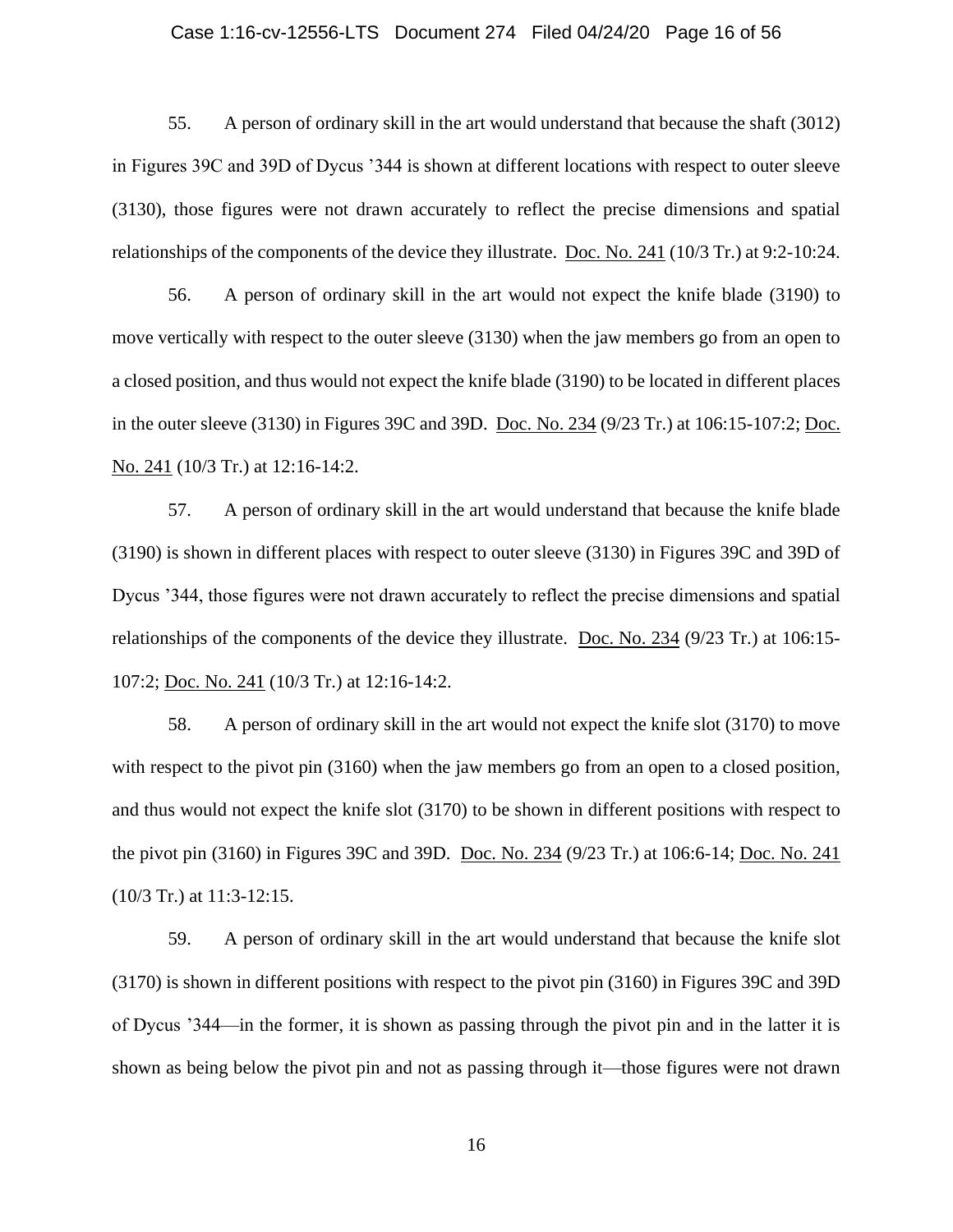# Case 1:16-cv-12556-LTS Document 274 Filed 04/24/20 Page 17 of 56

accurately to reflect the precise dimensions and spatial relationships of the components of the device they illustrate. [Doc. No. 234](https://ecf.mad.uscourts.gov/doc1/09519594155) (9/23 Tr.) at 106:6-14; [Doc. No. 241](https://ecf.mad.uscourts.gov/doc1/09519594197) (10/3 Tr.) at 11:3-12:15.

60. A person of ordinary skill in the art would not expect the knife blade (3190) to be taller than the knife slot (3170), as the knife blade would not be able to slide through the knife slot, and would thus understand that because the knife blade (3190) is taller than the knife slot (3170) in Figures 39C and 39D, the figures were not drawn accurately to reflect the precise dimensions and spatial relationships of their components. [Doc. No. 241](https://ecf.mad.uscourts.gov/doc1/09519594197) (10/3 Tr.) at 14:3-16:9.

# 4. U.S. Patent No. 6,056,735 ("Okada")<sup>8</sup>

61. A person of ordinary skill in the art would not expect the same component to be different sizes when illustrated as being in the open and closed positions in the same figure. Doc. [No. 241](https://ecf.mad.uscourts.gov/doc1/09519594197) (10/3 Tr.) at 27:20-29:12.

62. A person of ordinary skill in the art would understand that because the same holding member (306) is shown as being different sizes when in the open and closed positions in Figure 54 of Okada, that figure was not drawn accurately to reflect the precise dimensions and spatial relationships of the components of the device it illustrates. [Doc. No. 241](https://ecf.mad.uscourts.gov/doc1/09519594197) (10/3 Tr.) at 27:10-29:12.

63. A person of ordinary skill in the art would understand that the inventors of the device claimed in Okada were not concerned with where the jaws of the device came together in relation to the longitudinal axis of the shaft because the figures across Okada show different spatial relationships between these features. [Doc. No. 241](https://ecf.mad.uscourts.gov/doc1/09519594197) (10/3 Tr.) at 29:13-31:8.

<sup>8</sup> U.S. Patent No. 6,056,735 ("Okada") (PTX-087) issued on May 2, 2000; there is no dispute that it is pre-AIA prior art to the '310 patent.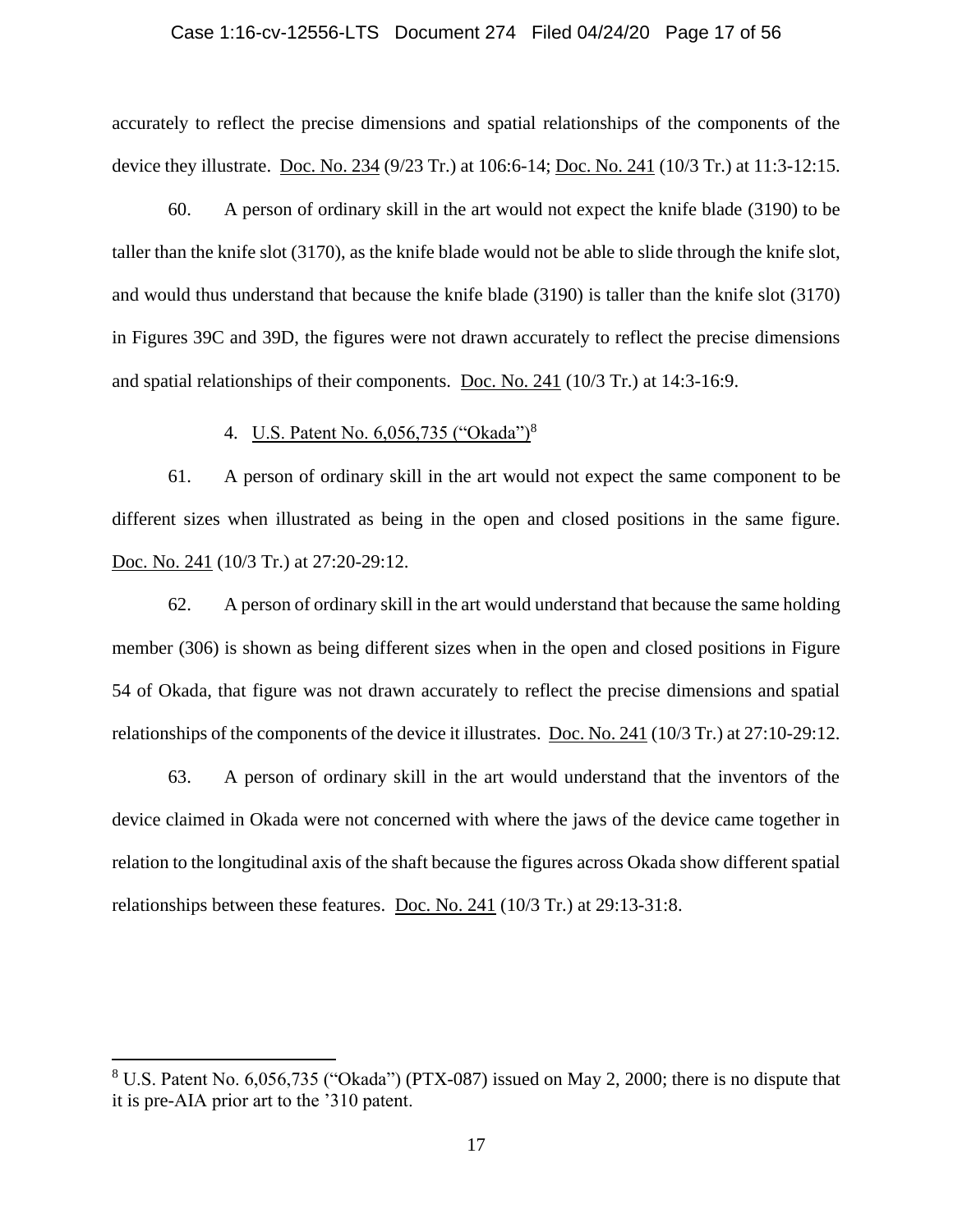# 5. WO2008/040485 ("Geiselhart")<sup>9</sup>

64. With respect to Figure 18 of Geiselhart, a person of ordinary skill in the art would understand that the rotation axis 1 would be located on the plane where the mouth parts 10 and 10' come together, [Doc. No. 241](https://ecf.mad.uscourts.gov/doc1/09519594197) (10/3 Tr.) at 39:11-42:10, because the specification discloses that "[t]he rotation axis 1 here lies substantially on the longitudinal axis of the mouth parts 10, 10'." PTX-101 at 12.

65. A person of ordinary skill in the art would understand that Figure 18 was not drawn accurately to reflect the precise dimensions and spatial relationships of the components of the device illustrated in that figure because the location of the rotation axis 1 with respect to where the two mouth parts 10 and 10' come together conflicts with the written specification regarding the same relative locations. PTX-101 at 12 ("The rotation axis 1 here lies substantially on the longitudinal axis of the mouth parts 10, 10'."); <u>Doc. [No. 241](https://ecf.mad.uscourts.gov/doc1/09519594197)</u> (10/3 Tr.) at 39:11-42:10.

# II. LEGAL STANDARD

"The patentee has the burden of proving infringement by a preponderance of the evidence." Amgen Inc. v. Sandoz Inc., 923 F.3d 1023, 1027 (Fed. Cir. 2019). "To establish literal infringement, every limitation set forth in a claim must be found in an accused product, exactly." Duncan Parking Techs., Inc. v. IPS Grp., Inc., 914 F.3d 1347, 1360 (Fed. Cir. 2019) (internal quotation marks and citation omitted). "[A] product or process that does not literally infringe upon the express terms of a patent claim may nonetheless be found to infringe if there is 'equivalence' between the elements of the accused product or process and the claimed elements of the patented invention." Warner-Jenkinson Co. v. Hilton Davis Chem. Co., 520 U.S. 17, 21 (1997).

<sup>&</sup>lt;sup>9</sup> WO2008/040485 ("Geiselhart") (PTX-101) was published on April 10, 2008; there is no dispute that it is pre-AIA prior art to the '310 patent.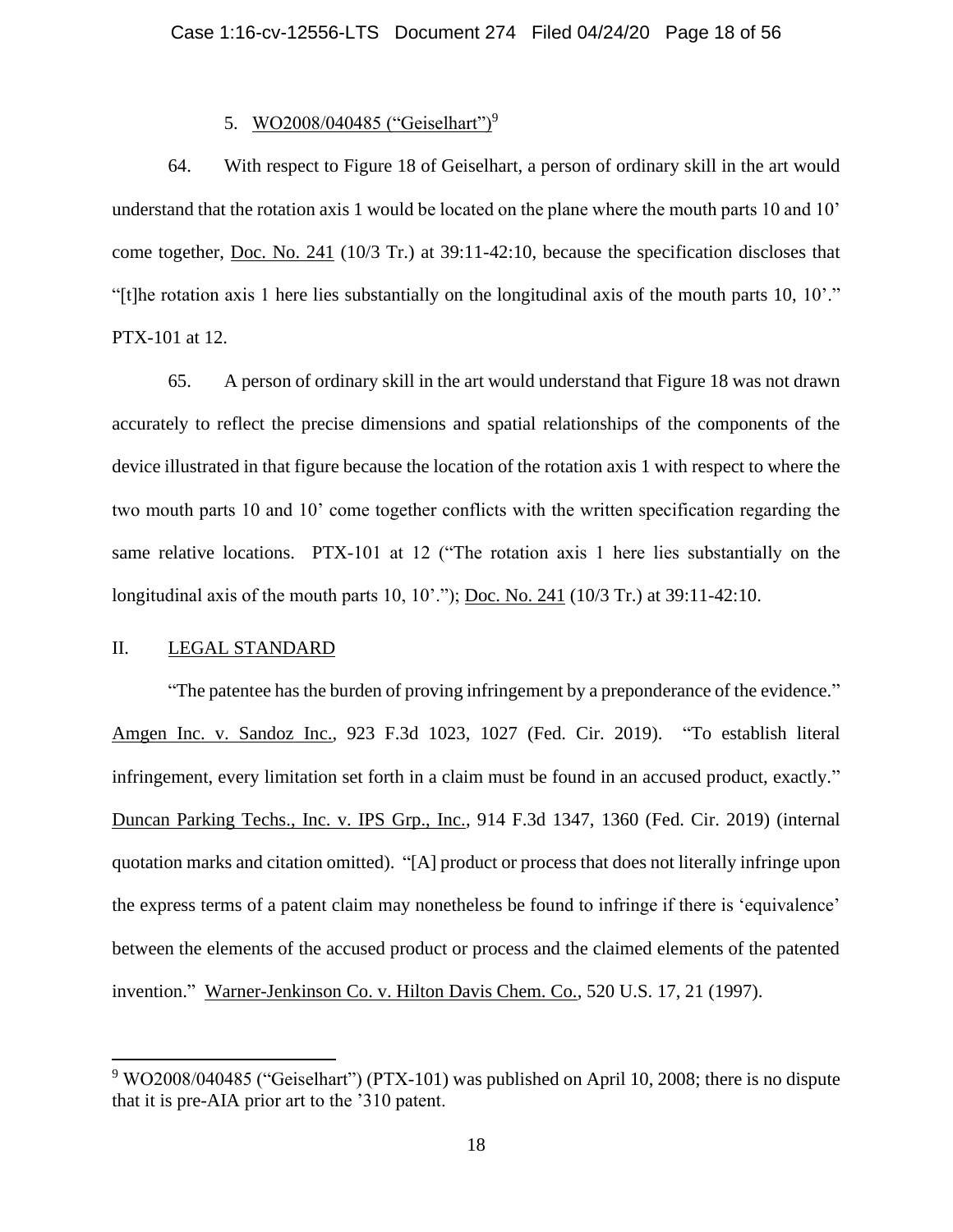# Case 1:16-cv-12556-LTS Document 274 Filed 04/24/20 Page 19 of 56

If an independent claim is not infringed, there can be no infringement of any dependent claims that depend from that claim. Taurus IP, LLC v. DaimlerChrysler Corp., 726 F.3d 1306, 1325, n.11 (Fed. Cir. 2013) ("It is axiomatic that dependent claims cannot be found infringed unless the claims from which they depend have been found to have been infringed  $\dots$ .") (quoting Wahpeton Canvas Co. v. Frontier, Inc., 870 F.2d 1546, 1553 (Fed. Cir. 1989)).

"A patent shall be presumed valid," and "[t]he burden of establishing invalidity of a patent or any claim thereof shall rest on the party asserting such invalidity." 35 U.S.C § 282(a); Microsoft Corp. v. i4i Ltd. Partnership, 564 U.S. 91, 95 (2011) (invalidity defenses must be proved by "clear and convincing evidence"). "Each claim of a patent (whether in independent, dependent, or multiple dependent form) shall be presumed valid independently of the validity of other claims; dependent or multiple dependent claims shall be presumed valid even though dependent upon an invalid claim." 35 U.S.C. § 282(a).

# III. RULINGS OF LAW

#### A. '759 Patent – Infringement

The parties dispute whether the preamble of claim 1, which recites "[an] endoscopic bipolar forceps" is limiting and, if it is not, whether the Enseal X1 nevertheless infringes by practicing three claim limitations pertaining to the claimed "movable handle": (a) it has a finger loop, (b) it has a drive flange, and (c) it is "of unitary construction."

# 1. The preamble

"Whether a preamble limits a claim is a question of claim construction." Howmedica Osteonics Corp. v. Zimmer, Inc., 640 F. App'x 951, 955 (Fed. Cir. 2016) (citing Catalina Mktg. Int'l, Inc. v. Coolsavings.com, Inc., 289 F.3d 801, 808 (Fed. Cir. 2002)). "Whether to treat a preamble as a limitation is a determination 'resolved only on review of the entire[ ] . . . patent to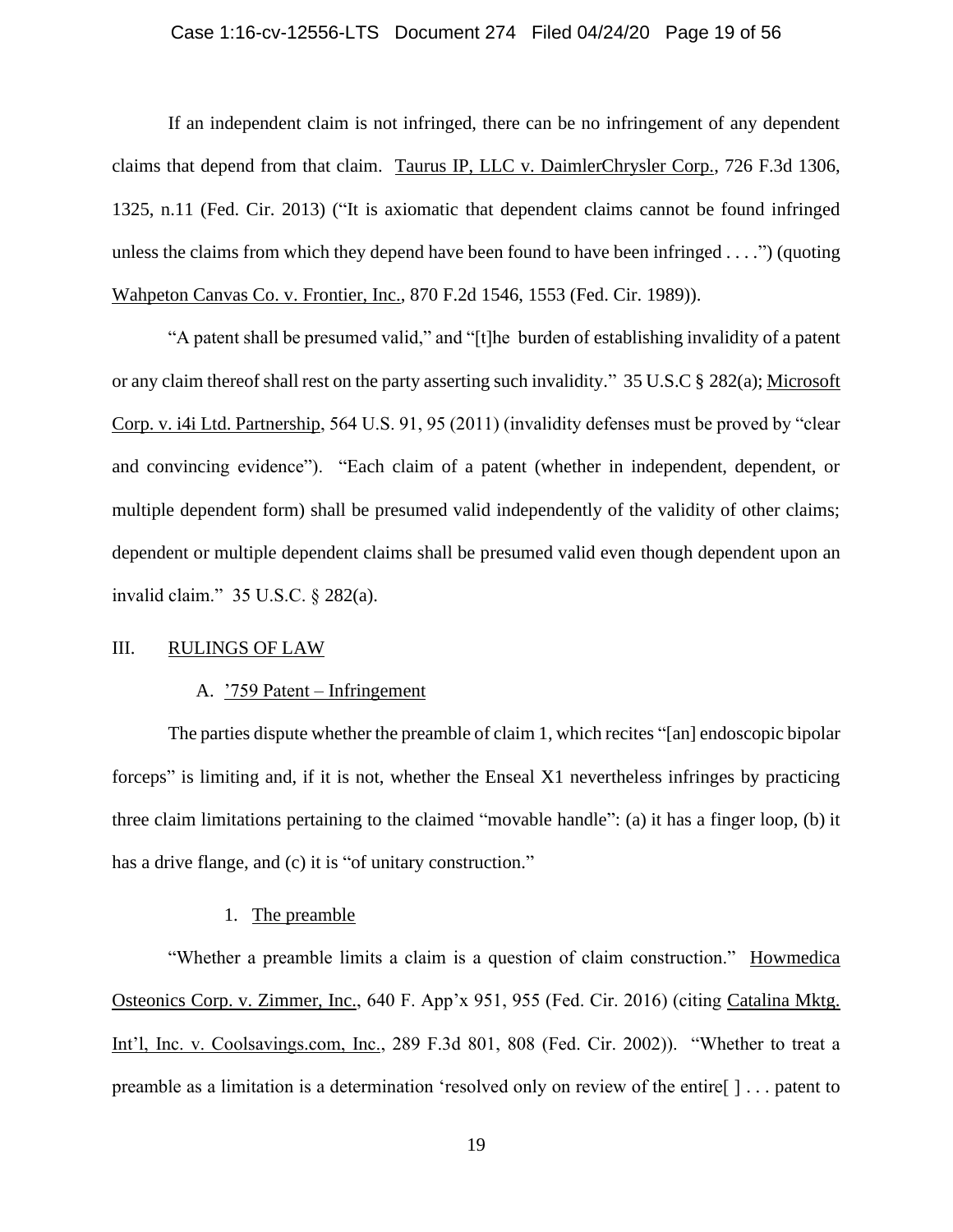# Case 1:16-cv-12556-LTS Document 274 Filed 04/24/20 Page 20 of 56

gain an understanding of what the inventors actually invented and intended to encompass by the claim.'" Catalina, 289 F.3d at 808 (quoting Corning Glass Works v. Sumitomo Elec. U.S.A., Inc., 868 F.2d 1251, 1257 (Fed. Cir. 1989)). "While there is no simple test for determining when a preamble limits claim scope, [the Federal Circuit has] set forth some general principles to guide that inquiry." Am. Med. Sys. v. Biolitec, Inc., 618 F.3d 1354, 1358 (Fed. Cir. 2010).

"Generally, the preamble does not limit the claims." Allen Eng'g Corp. v. Bartell Indus., Inc., 299 F.3d 1336, 1346 (Fed. Cir. 2002). "If the claim preamble, when read in the context of the entire claim, recites limitations of the claim, or, if the claim preamble is necessary to give life, meaning, and vitality to the claim, then the claim preamble should be construed as if in the balance of the claim." Pitney Bowes, Inc. v. Hewlett–Packard Co., 182 F.3d 1298, 1305 (Fed. Cir. 1999) (intneral quotation marks and citation omitted). But a preamble does not limit an invention "where a patentee defines a structurally complete invention in the claim body and uses the preamble only to state a purpose or intended use for the invention." Rowe v. Dror, 112 F.3d 473, 478 (Fed. Cir. 1997). "[A] preamble generally is not limiting when the claim body describes a structurally complete invention such that deletion of the preamble phrase does not affect the structure or steps of the claimed invention." Catalina, 289 F.3d at 809.

Here, the term "endoscopic bipolar forceps" is recited only in the preambles of asserted '759 patent claims; it does not appear in the body of any claim. See '759 patent at 23:5-41, 23:48- 24:4; 24:8-14, 24:23-30. Reading the claim body on its own, it is apparent that the preamble at issue merely describes a purpose or intended use for the invention, and that the claim body describes a structurally complete invention.

The patent specification confirms this reading of the preamble. It states that "[t]he present disclosure relates to an electrosurgical forceps and more particularly, . . . to an endoscopic bipolar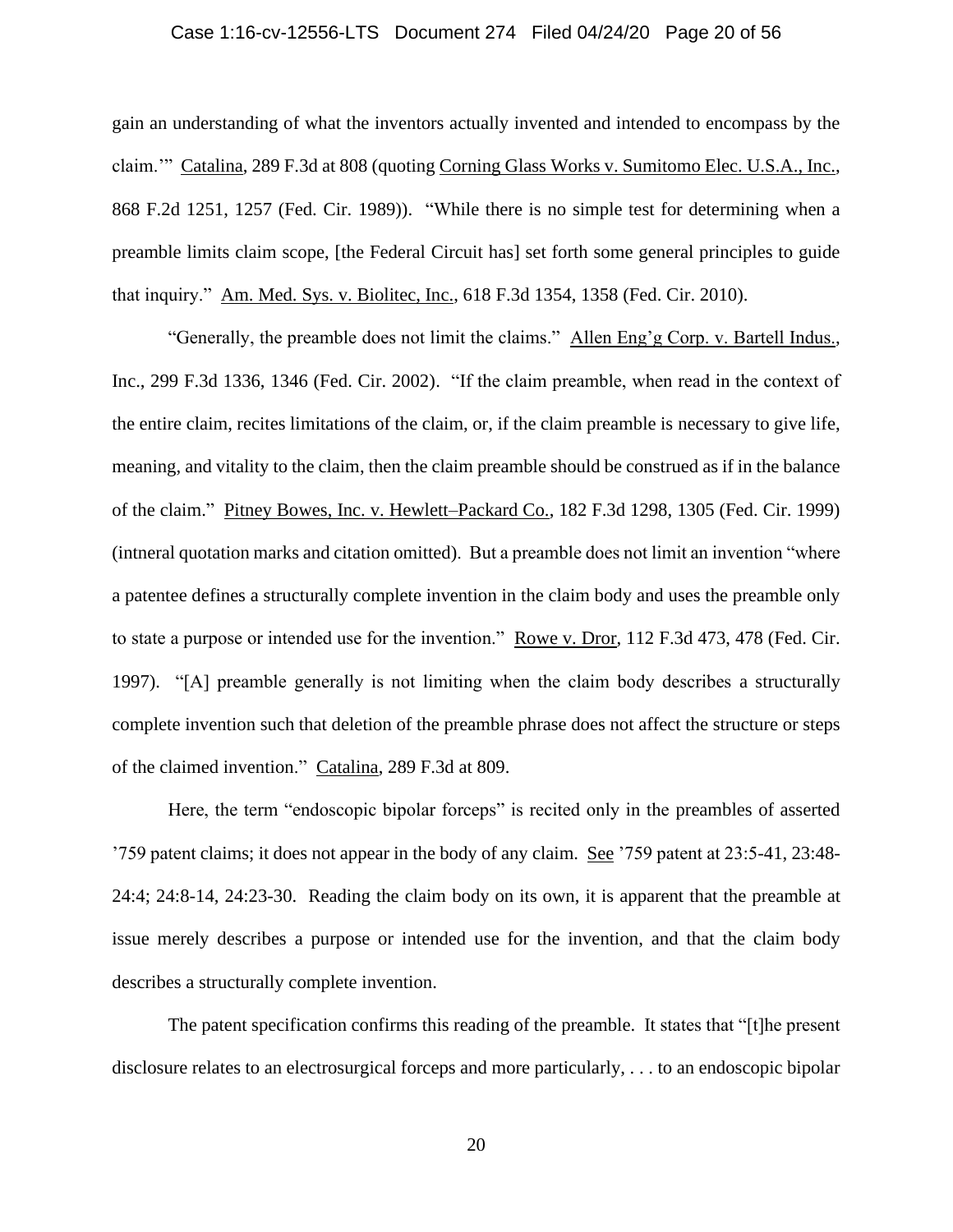### Case 1:16-cv-12556-LTS Document 274 Filed 04/24/20 Page 21 of 56

electrosurgical forceps for sealing and/or cutting tissue." Id. at 1:19-22. The specification explains that endoscopic surgical instruments are used "[a]s an alternative to open forceps for use with open surgical procedures, ... for remotely accessing organs through smaller, puncture-like incisions," and that "[a]s a direct result thereof, patients tend to benefit from less scarring and reduced healing time." Id. at 1:29-34. It then goes on to discuss some of the requirements and attributes of endoscopic instruments. Id. at 1:35-36 ("Endoscopic instruments are inserted into the patient through a cannula, or port, which has been made with a trocar."); id. at 1:37-42 ("Typical sizes for cannulas range from three millimeters to twelve millimeters. Smaller cannulas are usually preferred, which, as can be appreciated, ultimately presents a design challenge to instrument manufacturers who must find ways to make endoscopic instruments that fit through the smaller cannulas."); id. at 3:41-43 ("It would be desirous to develop a smaller, simpler endoscopic vessel sealing instrument which can be utilized with a 5 mm cannula."). And the Summary states that "[t]he present disclosure relates to an endoscopic bipolar forceps which is designed to be utilized with a 5 mm trocar or cannula and includes a housing and a shaft affixed to the distal end of the housing." Id. at 3:52-55.

That said, the specification does not limit the invention to instruments used endoscopically.

Rather, it discloses that:

Although the majority of the figure drawings depict a bipolar forceps 10 for use in connection with endoscopic surgical procedures, the present disclosure may be used for more traditional open surgical procedures. For the purposes herein, the forceps 10 is described in terms of an endoscopic instrument, however, it is contemplated that an open version of the forceps may also include the same or similar operating components and features as described below.

'759 patent at 6:54-62.

In light of these disclosures and the Court's determination that the claim body describes a structurally complete invention, the Court concludes that the preamble at issue in the asserted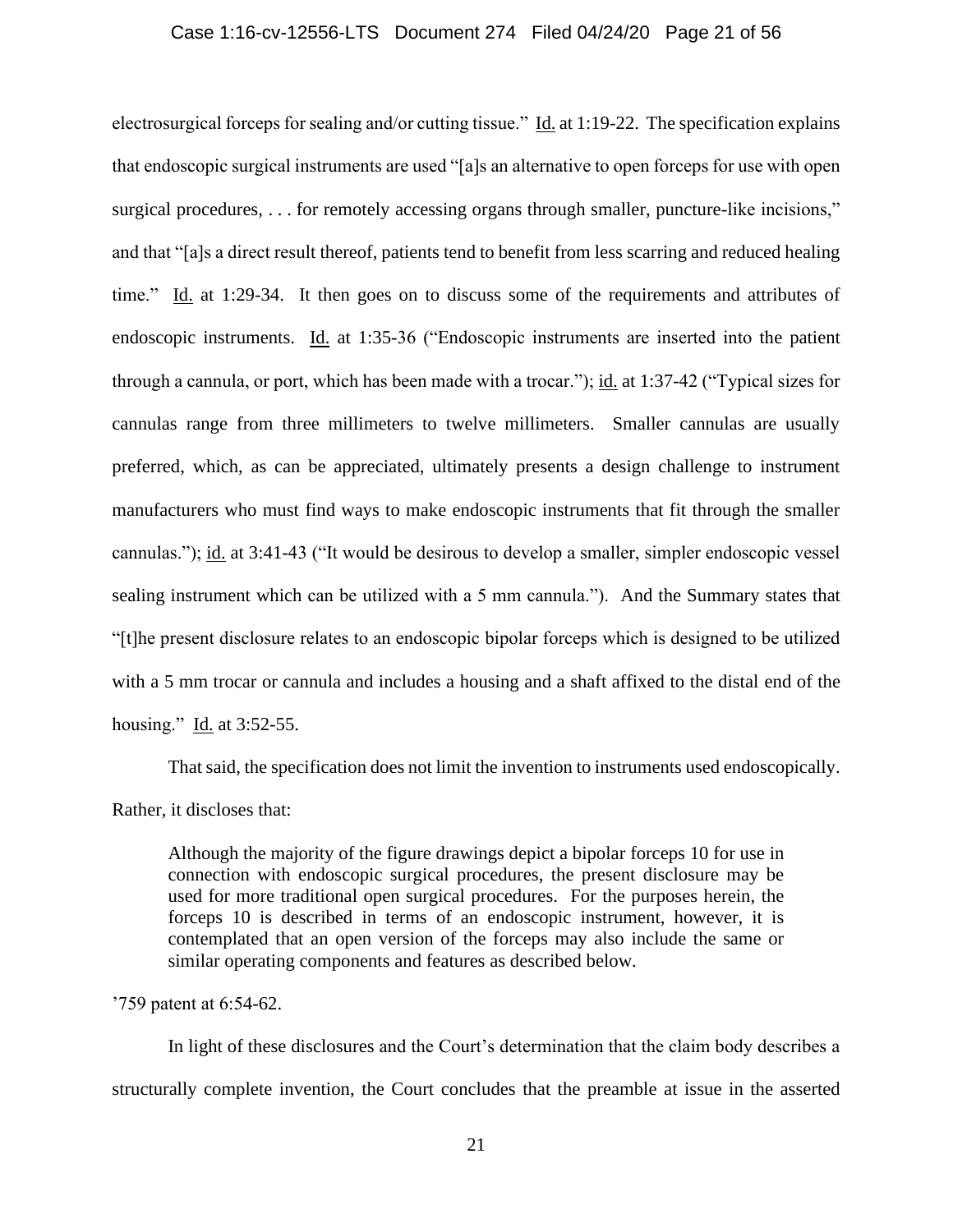# Case 1:16-cv-12556-LTS Document 274 Filed 04/24/20 Page 22 of 56

claims of the '759 patent is only "meant to describe the principal intended use of the invention but not to import a structural limitation or to exclude from the reach of the claims an assembly that does not include [the use contemplated by the preamble]." Georgetown Rail Equip. Co. v. Holland, 867 F.3d 1229, 1236-37 (Fed. Cir. 2017). Here, as in Catalina, "deletion of the disputed phrase from the preamble of Claim 1 does not affect the structural definition or operation of the [invention] itself." 289 F.3d at 810. The deletion of the preamble from the claims of the '759 patent, or its substitution with a generic term like "apparatus" or "device," does not affect the structure of the claimed invention because the term "endoscopic" does not provide any additional structure to the apparatus claims of the '759 patent. Nor do the asserted claims recite or suggest an overall size limitation on the patented device—e.g., that it be small or narrow enough to be used only in endoscopic procedures.

The Court therefore concludes that the preamble at issue is not limiting.<sup>10</sup>

# 2. The "finger loop" limitation

The specification of the '759 patent teaches that "movable handle 40 includes a finger loop 41 which has an aperture 42 defined therethrough which enables a user to grasp and move the handle 40 relative to the fixed handle 50." '759 patent at 8:40-43. The opening (or aperture) through which a user may insert her fingers "is dimensioned to facilitate grasping the handle." Id. at 13:46-48. The claimed "finger loop" consists of a closed curved structure that surrounds the back and front of the inserted fingers, enabling the user to pull the movable handle to close the jaws of the device and to push the handle to open the jaws. Id. at 23:22-31 (claim 1), 8:17-23,

 $10$  The Court also notes that Covidien never limited the scope of the claimed invention to endoscopic forceps in the course of prosecuting the '759 patent.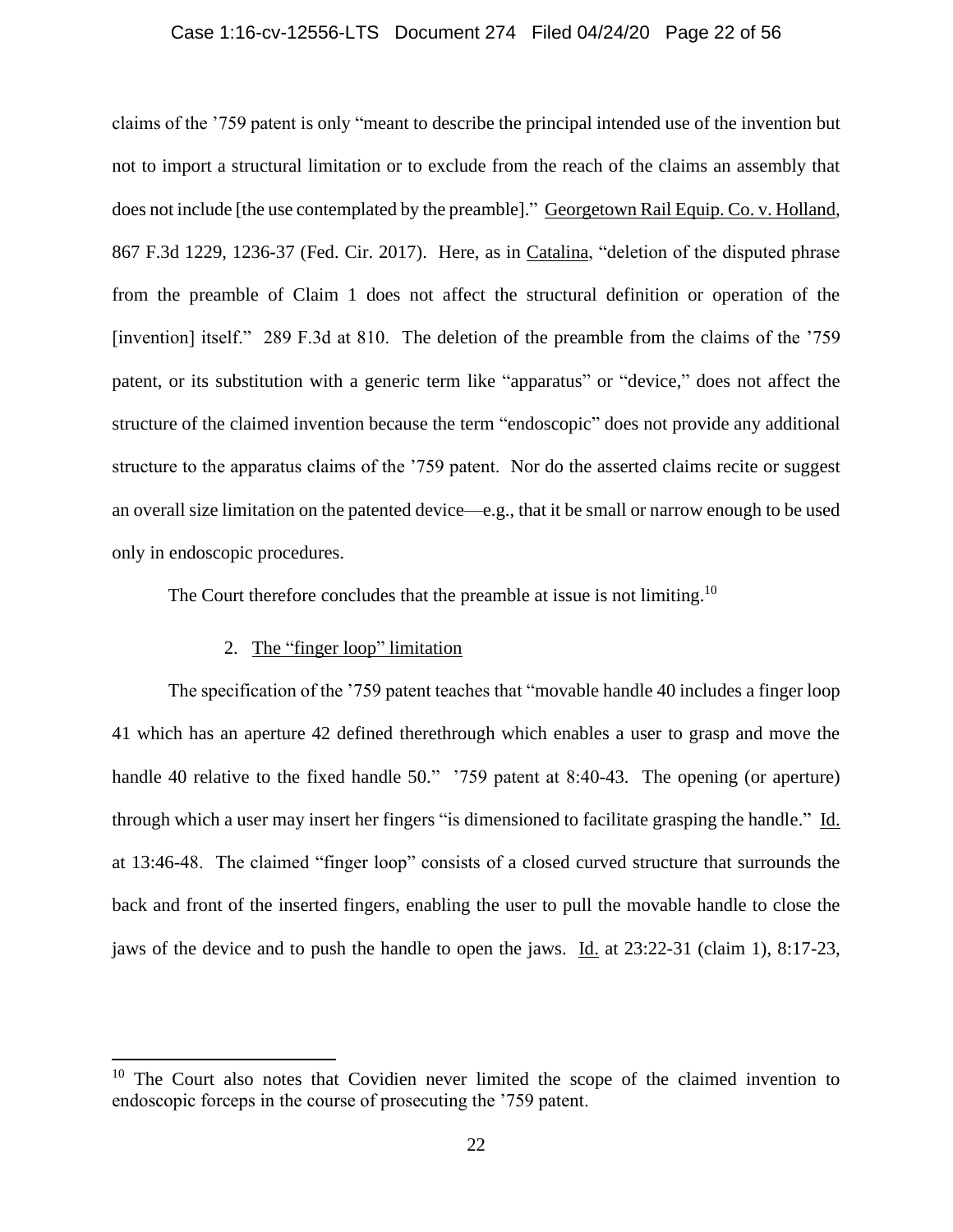8:39-43, 13:46-48, Figs. 13, 30, 37. The Court construed "a finger loop" to mean "a closed curve for receiving one or more fingers." Doc. [No. 144 at 17.](https://ecf.mad.uscourts.gov/doc1/09518759534?page=17)

Covidien concedes that the shepherd's hook design of the movable handle in the Enseal X1 device does not literally practice the "finger loop" limitation. [Doc. No. 262 at 11.](https://ecf.mad.uscourts.gov/doc1/09519798006?page=11) Covidien argues instead that the shepherd's hook practices the "finger loop" limitation under the doctrine of equivalents. Id. It does not.

"Infringement under the doctrine of equivalents requires the patentee to prove that the accused device contains an equivalent for each limitation not literally satisfied." Wi-Lan, Inc. v. Apple, Inc., 811 F.3d 455, 463 (Fed. Cir. 2016). "The doctrine of equivalents allows the patentee to claim those insubstantial alterations that were not captured in drafting the original patent claim but which could be created through trivial changes." Festo Corp. v. Shoketsu Kinzoku Kogyo Kabushiki Co., 535 U.S. 722, 733 (2002). "An element in the accused product is equivalent to a claim limitation if the differences between the two are 'insubstantial' to one of ordinary skill in the art." Catalina, 289 F.3d at 812. Whether an accused device infringes under the doctrine of equivalents is a question of fact. Akzo Nobel Coatings, Inc. v. Dow Chem. Co., 811 F.3d 1334, 1342 (Fed. Cir. 2016).

The Federal Circuit "applies two articulations of the test for equivalence." Voda v. Cordis Corp., 536 F.3d 1311, 1326 (Fed. Cir. 2008); see also Warner-Jenkinson, 520 U.S. 17, 40 (1997) (different articulations of the test for equivalence "may be more suitable to different cases, depending on their particular facts."). "Under the insubstantial differences test, '[a]n element in the accused device is equivalent to a claim limitation if the only differences between the two are insubstantial.'" Id. (quoting Honeywell Int'l Inc. v. Hamilton Sundstrand Corp., 370 F.3d 1131, 1139 (Fed. Cir 2004)); see also Valmont Indus., Inc. v. Reinke Mfg. Co., 983 F.2d 1039, 1043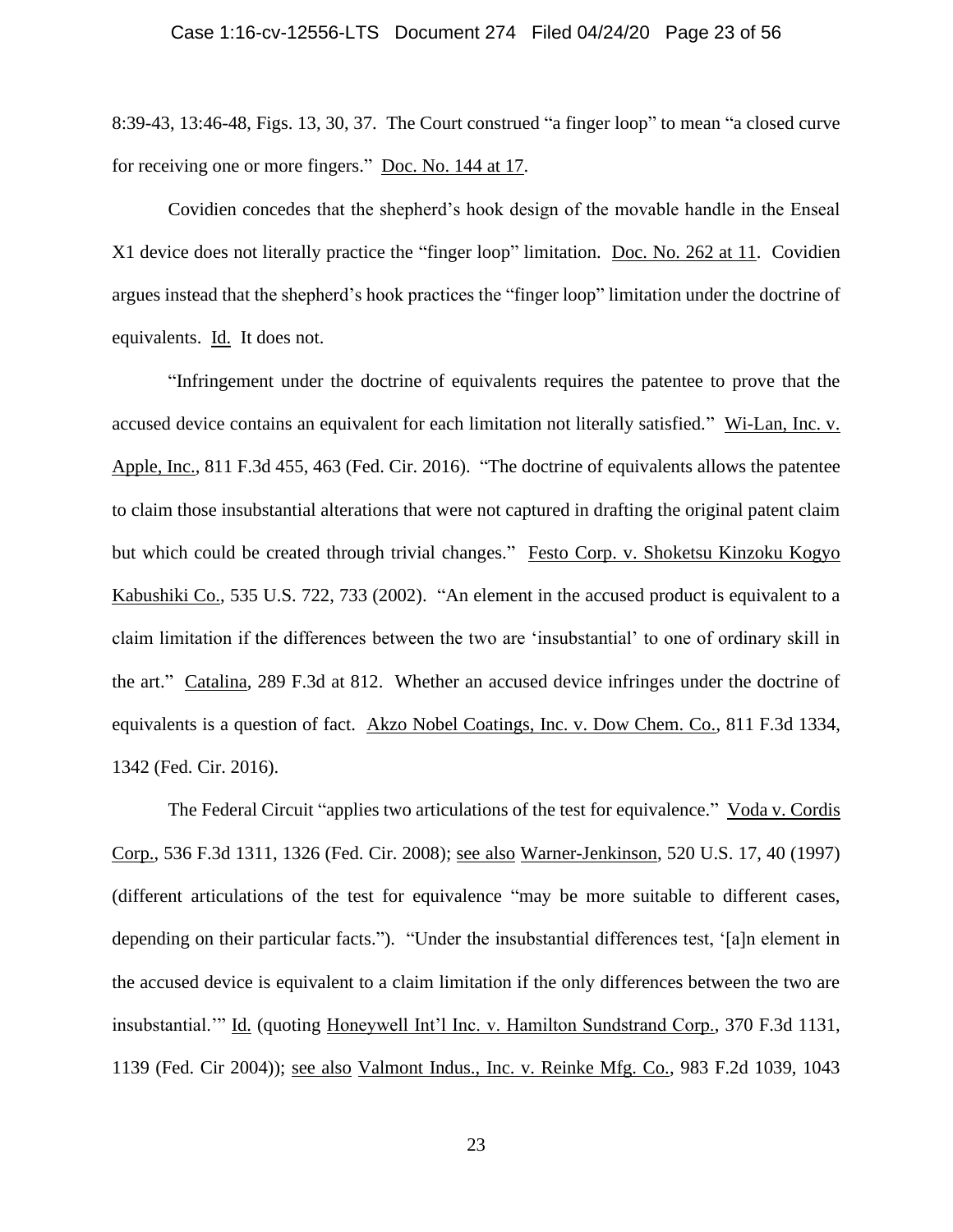#### Case 1:16-cv-12556-LTS Document 274 Filed 04/24/20 Page 24 of 56

(Fed. Cir. 1993) ("An equivalent under the doctrine of equivalents results from an insubstantial change which, from the perspective of one of ordinary skill in the art, adds nothing of significance to the claimed invention.").

Alternatively, "[t]he function-way-result test provides that 'an element in the accused device is equivalent to a claim limitation if it performs substantially the same function in substantially the same way to obtain substantially the same result." Tomita Techs. USA, LLC v. Nintendo Co., 681 Fed. Appx. 967, 971 (Fed. Cir. 2017) (quoting Voda, 536 F.3d at 1326). "The function, way, result inquiry focuses on an examination of the claim and the explanation of it found in the written description of the patent." Plastic Omnium Advanced Innovation & Research v. Donghee Am., Inc., 943 F.3d 929, 938 (Fed. Cir. 2019) (internal quotation marks and citation omitted). But the Court is not limited to considering the features described in the patent when analyzing the comparative functions. Intendis GmbH v. Glenmark Pharms., Inc., 822 F.3d 1355, 1362 (Fed. Cir. 2016) ("The relevant inquiry is what the claim element's function in the claimed composition is to one of skill in the art, and a fact finder may rely on extrinsic evidence in making this factual determination.") (citing Zenith Labs., Inc. v. Bristol-Myers Squibb Co., 19 F.3d 1418, 1425 (Fed. Cir. 1994)).

Covidien has not shown by a preponderance of the evidence that the shepherd's hook practices the finger loop claim limitation under either articulation of the test for equivalence. There are meaningful differences between the finger loop and the shepherd's hook handle, which are grasped and released differently, and which "receive" the user's fingers differently.<sup>11</sup> The

 $11$  The patent defines the finger loop's purpose in part as pushing forward to open the jaws. The purpose of the shepherd's hook on the Enseal X1 is also to push forward to open the jaws but only when extra force is needed, for the jaws otherwise open on their own by means of a spring mechanism. The Court notes these differences but does not decide the issue of equivalence on this basis as the parties did not rely on this distinction to differentiate between the two handle designs.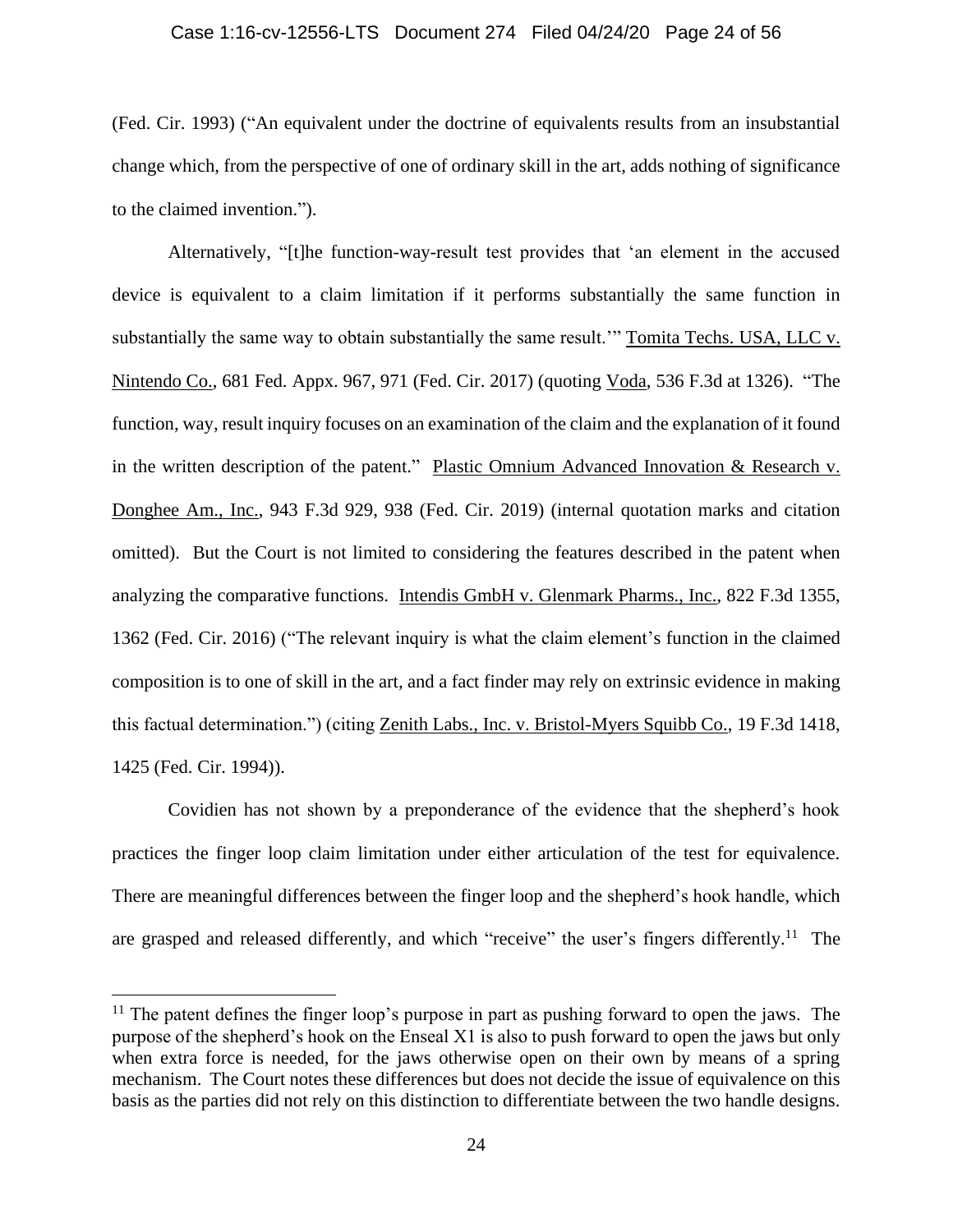#### Case 1:16-cv-12556-LTS Document 274 Filed 04/24/20 Page 25 of 56

finger loop handle is grasped by inserting one or more fingers into the opening of the closed loop. The handle with the shepherd's hook design is grasped by holding on to the non-movable part of the handle and sliding one or more fingers against the curved, distal part of the handle from below or the side. Because it is closed, the finger loop receives and contains the user's fingers, and the user must pull her fingers out of the finger loop when extricating her hand from the handle. To remove her fingers from the handle with the shepherd's hook design, the user simply slips her fingers out of or away from the hook.

The user's fingers are also held differently in the two handles. By virtue of being a closed loop, the finger loop handle can contain the user's fingers when the handle is held in every direction—right side up or upside down, and backwards- or forwards-facing. The shepherd's hook handle does not "contain" the user's fingers in the same way. It cannot hold the fingers when the instrument is upside down because there is nothing to contain the fingers in place. The shepherd's hook handle does not even hold the user's fingers in place when the instrument is right side up. The fingers below the end of the end of the hook do not even contact the hook part of the handle; those above the end of the hook are "held in place" by the user, not by the handle.

Forward pressure is also not exerted in the same way in the two types of handles. The finger loop allows the user to use all of her fingers in the loop to push the handle forward and to exert forward pressure with all her contained fingers—that is, if the user's fingers press or slide down on the distal side of the handle, the closed loop will still contain them and will continue to enable the exertion of forward pressure. In contrast, the shepherd's hook design allows only for some of the fingers—those fitting behind the hook—to push the handle forward. The user must hold those fingers in place. If the user's fingers slide down (they cannot press down) the handle will not contain them and they will exert no forward pressure.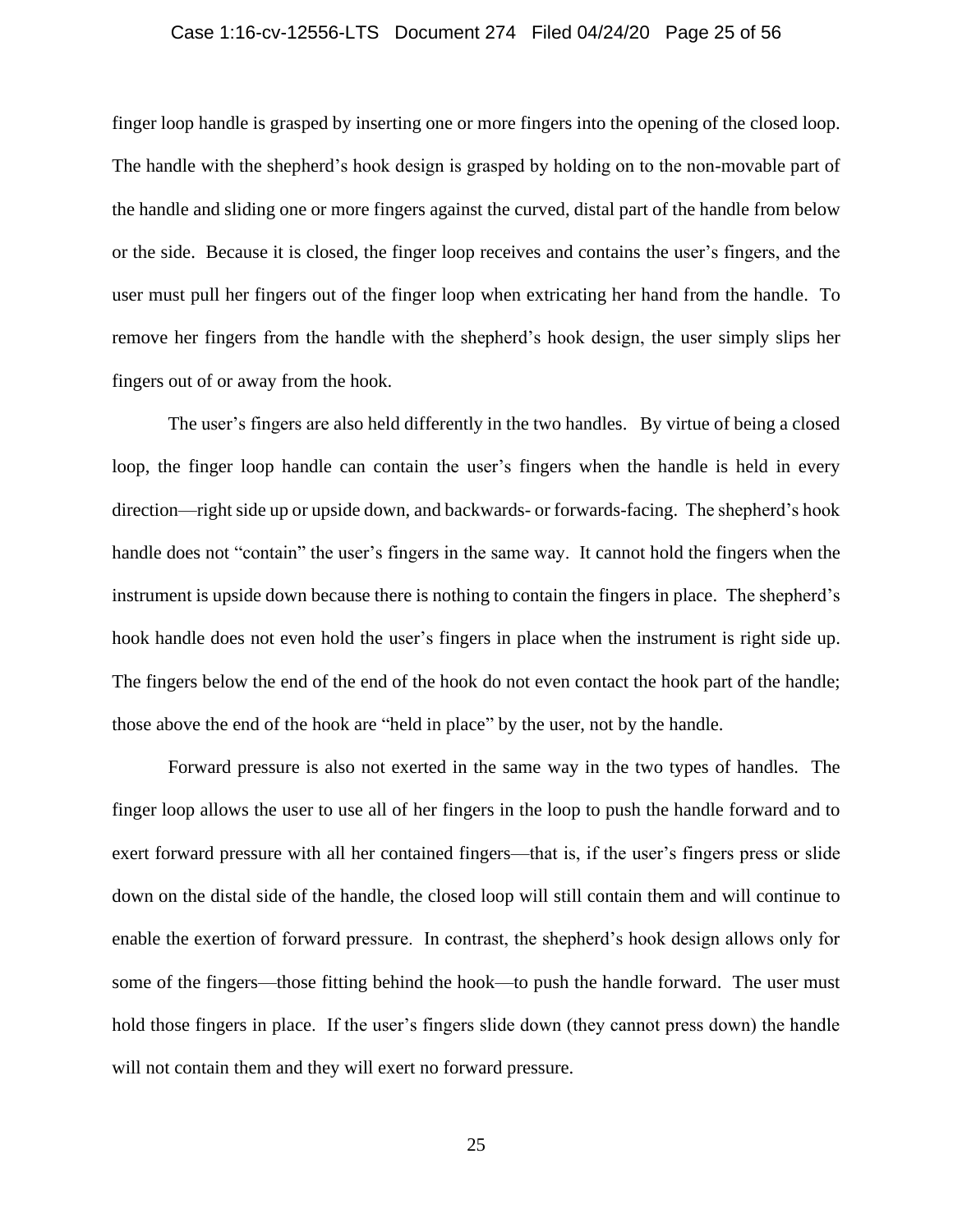# Case 1:16-cv-12556-LTS Document 274 Filed 04/24/20 Page 26 of 56

For these reasons, the Court concludes that the shepherd's hook design does not perform substantially the same function, in substantially the same way, with substantially the same result as the finger loop, and that it is not insubstantially different from the shepherd's hook design.

The Court is also not persuaded that Ethicon's own patents and litigation filings support a different conclusion. Covidien points to U.S. Patent No. 8,623,027 ("the '027 patent"), assigned to Ethicon, which discloses a shepherd's hook handle design, and teaches that a closed loop is an alternative embodiment of that design. [Doc. No. 262 at 15;](https://ecf.mad.uscourts.gov/doc1/09519798006?page=15) see also '027 patent at 12:14-45 ("In one embodiment, the trigger 120 comprises an elongated trigger hook 124, which defines an aperture 126 between the elongated trigger hook 124 and the trigger 120. The aperture 126 is suitably sized to receive one or multiple fingers of the user therethrough. ... In another embodiment, the geometry of the trigger forms a fully closed loop which defines an aperture suitably sized to receive one or multiple fingers of the user therethrough.").

Covidien also points to "a separate patent litigation between the parties involving a shepherd's hook design patent," [Doc. No. 262 at 15,](https://ecf.mad.uscourts.gov/doc1/09519798006?page=15) in which Ethicon's expert opined on whether alternative non-patented designs could produce the same or similar functional capabilities as the patented design such that the patented design would be deemed ornamental—i.e., not dictated by function—and therefore eligible for design patent protection. In that litigation, "Ethicon's expert opined that a nearly closed loop handle would function better than Ethicon's patented shepherd's hook handle because the closed loop handle would 'provider a surer grip and more surface area against which to apply force in a distal direction." [Doc. No. 268 at 8-9](https://ecf.mad.uscourts.gov/doc1/09519841891?page=8) (quoting PTX-012 at 42).

Neither Ethicon's '027 patent nor its design patent litigation filings support the conclusion that a shepherd's hook design meets the claimed "finger loop" limitation of the '759 patent. Leaving aside that the '759 patent does not itself disclose that an alternative embodiment of the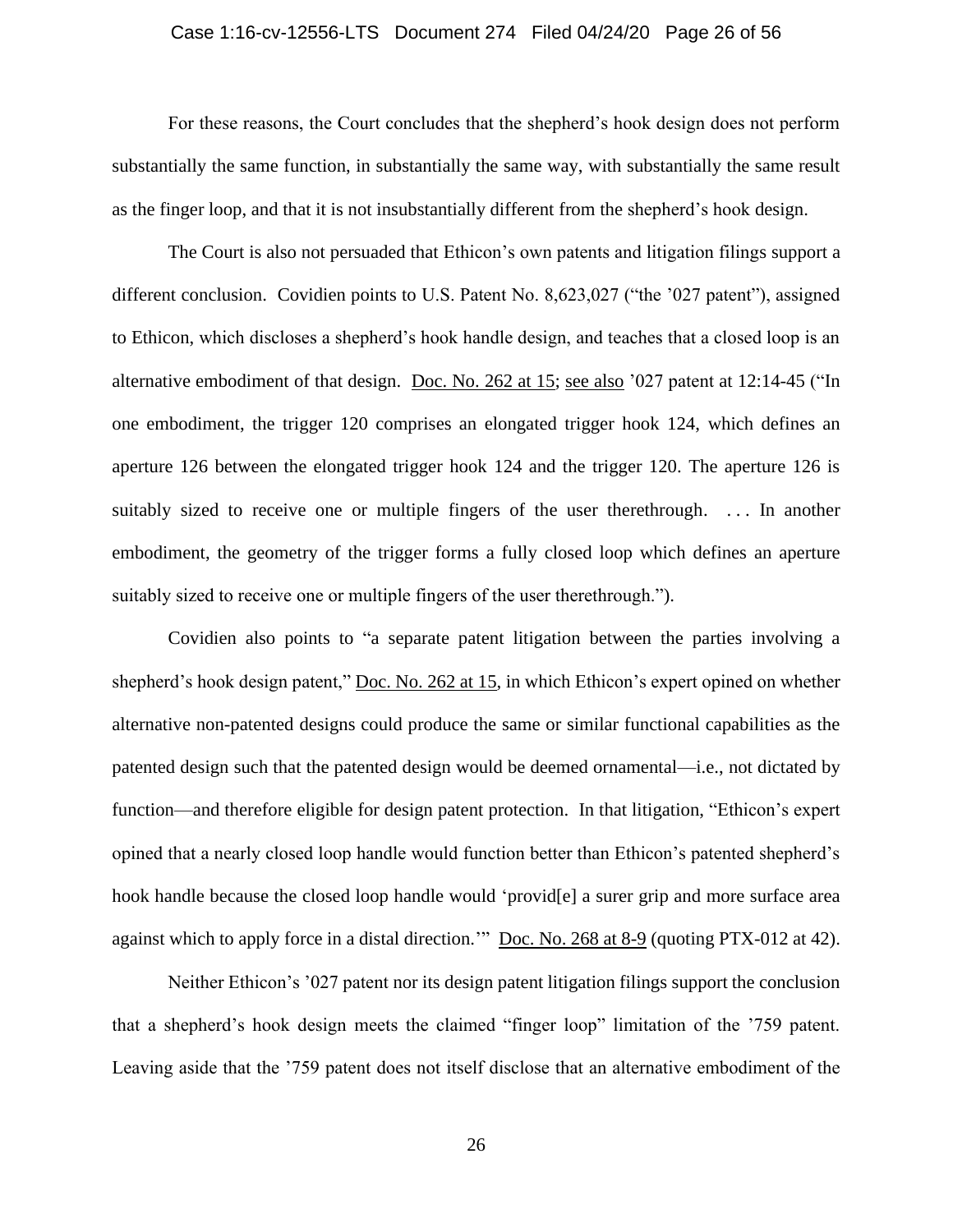#### Case 1:16-cv-12556-LTS Document 274 Filed 04/24/20 Page 27 of 56

finger loop is an open shepherd's hook design, Ethicon's '027 patent merely supports the conclusion that the functions of the shepherd's hook design might be met by a fully closed loop. It does not support the reverse—that the functions of a fully closed loop may be achieved by a shepherd's hook design, except perhaps at a very high level of generality. That two different designs may both enable a user to push and pull the handle to open and close the jaws does not mean they are equivalent for purposes of infringement. And indeed, Ethicon's design patent filings make clear that the finger loop handle provides functionality the shepherd's hook design lacks by providing "a surer grip and more surface area against which to apply force in a distal direction." [Doc. No. 268 at 8-9.](https://ecf.mad.uscourts.gov/doc1/09519841891?page=8)

The Court therefore concludes that Covidien has not shown by a preponderance of the evidence that the shepherd's hook design of the Enseal X1 satisfies the "finger loop" limitation.

# 3. The "of unitary construction" and "drive flange" limitations

The remaining two disputed claim limitations of the '759 patent—"a movable handle **of unitary construction** having a finger loop positioned towards a first end thereof, [and] **a drive flange** positioned towards a second end thereof..."—are of a piece. By its own terms, claim 1 of the '759 patent requires that the "unitary construction" of the movable handle include "a drive flange." The Court construed "of unitary construction" to mean "constructed as a single unit." [Doc. No. 144 at 15.](https://ecf.mad.uscourts.gov/doc1/09518759534?page=15)

As for the "drive flange" limitation, the specification teaches that:

As best seen in FIG. 14, movable handle 40 is selectively moveable about a pair of pivot pins 29a and 29b from a first position relative to fixed handle 50 to a second position in closer proximity to the fixed handle 50 which, as explained below, imparts movement of the jaw members 110 and 120 relative to one another. The movable handle include[s] a clevis 45 which forms a pair of upper flanges 45a and 45b each having an aperture 49a and 49b, respectively, at an upper end thereof for receiving the pivot pins 29a and 29b there through and mounting the upper end of the handle 40 to the housing  $20. \ldots$ . Each upper flange 45a and 45b also includes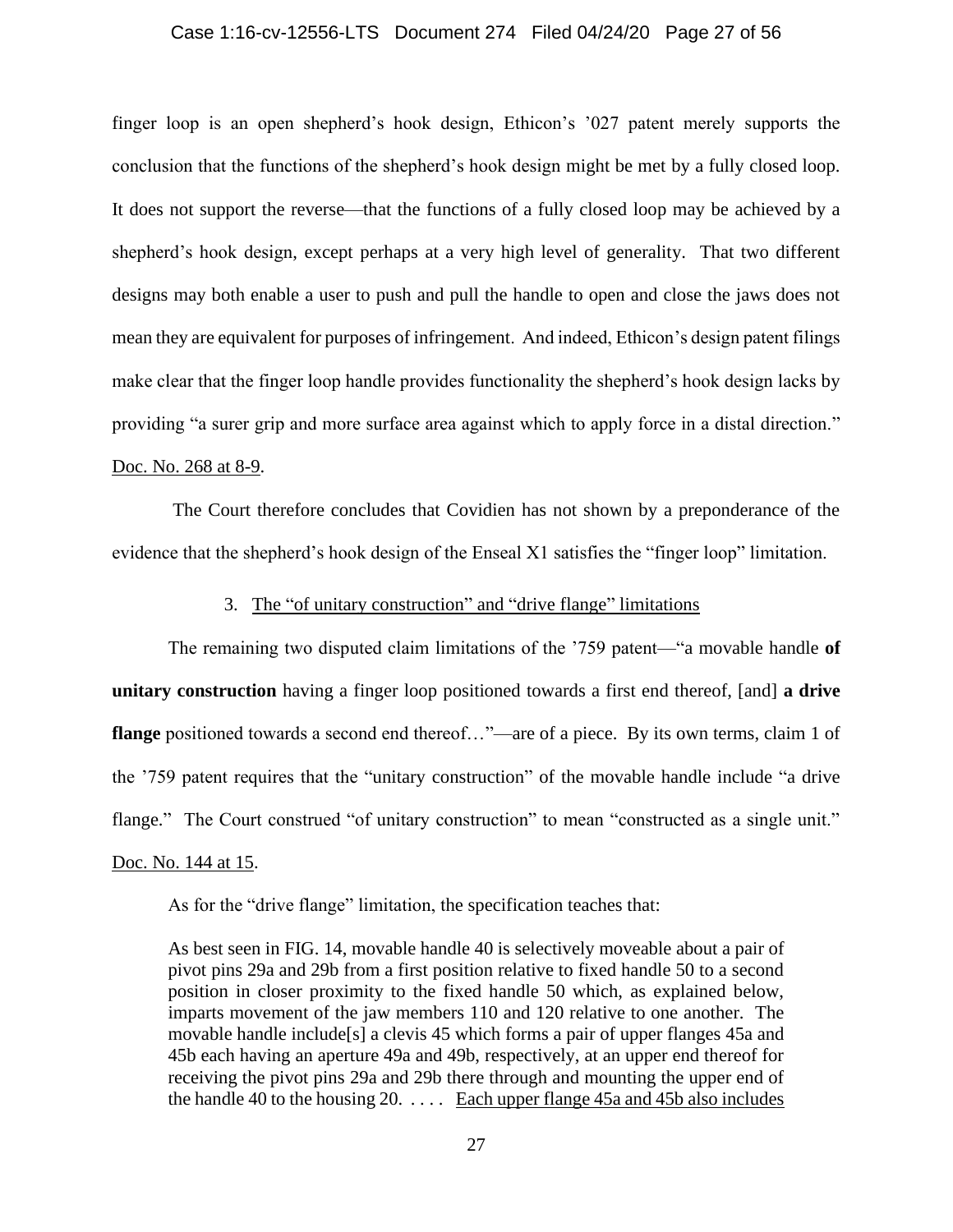a force-actuating flange or drive flange 47a and 47b, respectively, which are aligned along longitudinal axis 'A' and which abut the drive assembly 150 such that pivotal movement of the handle 40 forces actuating flange against the drive assembly 150 which, in turn, closes the jaw members 110 and 120. For the purposes herein, 47a and 47b which act simultaneously on the drive assembly are referred to as "driving flange 47."

. . .

As mentioned above, the movable handle 40 includes clevis 45 which forms upper flanges 45a and 45b which pivot about pins 29a and 29b to pull the reciprocating sleeve 60 along longitudinal axis 'A' and force during [sic] flange 47 against the drive assembly 150 which, in turn, closes the jaw members 110 and 120.

'759 patent at 8:49–9:1, 13:26-31 (emphasis added). The specification thus discloses that the drive flanges (elements 47a and 47b) are part of the upper flanges (elements 45a and 45b), and that the upper flanges pivot about the link pins to pull the reciprocating sleeve and force the drive flange against the drive assembly to close the jaw members.  $\underline{Id}$  at 8:61-66.<sup>12</sup> In light of these disclosures, the Court construed the term "drive flange" to mean "a force-actuating and projecting rib or rim." [Doc. No. 144 at 15.](https://ecf.mad.uscourts.gov/doc1/09518759534?page=15)

The claimed drive flange functions by being positioned on the end of the movable handle that is operably coupled to the drive sleeve to impart movement thereto. Id. at 16 (construing "operably coupled to the drive sleeve" as "linked to the drive sleeve for imparting reciprocating movement thereto"); '759 patent at 14:25-30; <u>see also</u> Doc. No. 258 (1/15 Tr.) at 115:2-116:20. The Court determined that "the claim itself requires neither a drive assembly nor direct physical contact between the drive flange and any particular component." [Doc. No. 144](https://ecf.mad.uscourts.gov/doc1/09518759534) at 16. And it determined that "the phrase 'operably coupled,' which appears two other times in claim 1, plainly

<sup>&</sup>lt;sup>12</sup> Although the asserted claims of the '759 patent require only "a drive flange" (singular) and not "drive flanges" (plural), the parties appear to agree that what the patent refers to as "a drive flange" actually refers to two halves or sides of a single component. Their dispute over whether the accused devices practices the drive flange limitation does not implicate the singular versus plural use of the claim term.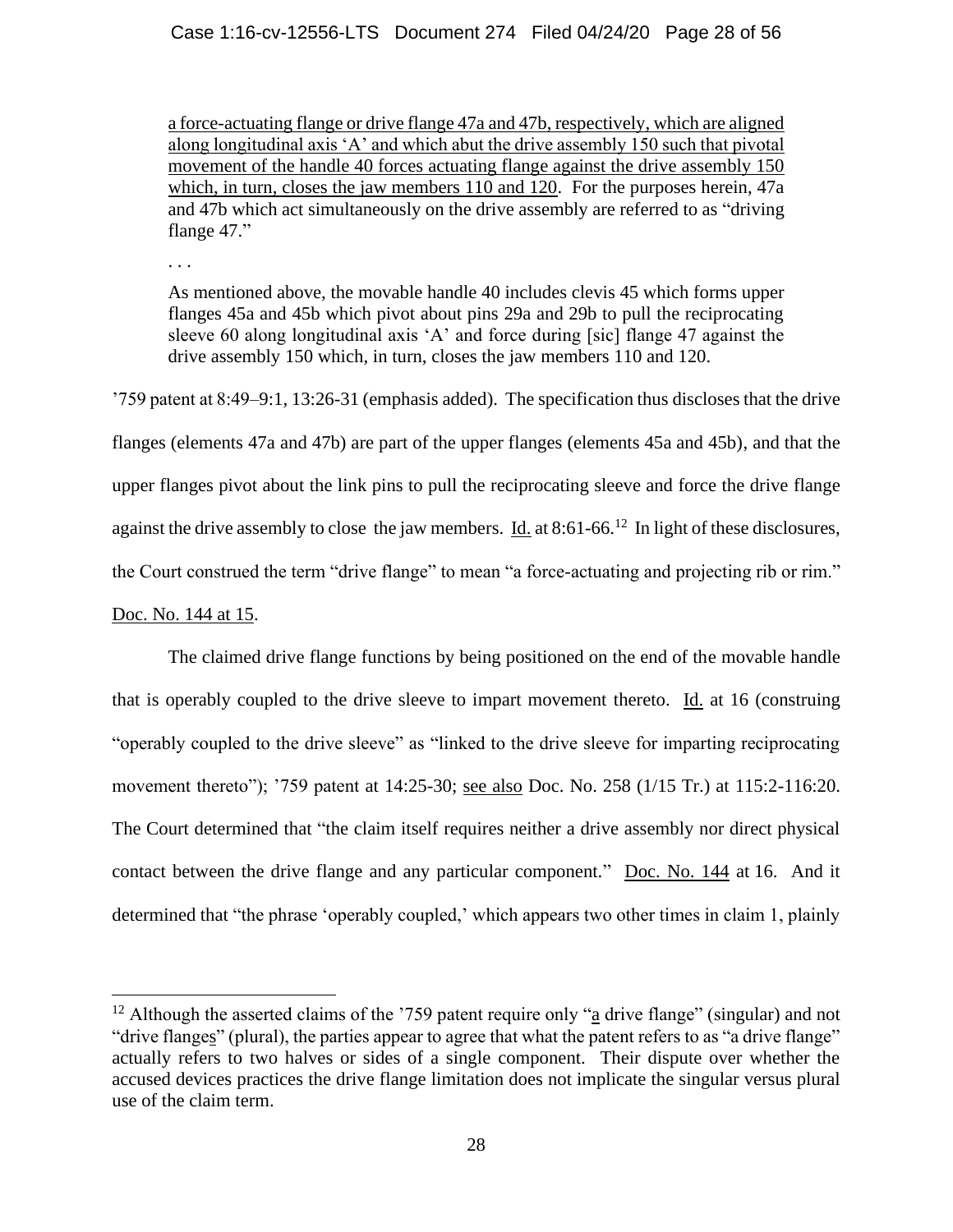# Case 1:16-cv-12556-LTS Document 274 Filed 04/24/20 Page 29 of 56

and ordinarily (and specifically in the context of the '759 patent) encompasses components which are either directly or indirectly linked to one another." Id.

Covidien contends that the raised structures projecting from each side of the movable handle—which structures Covidien calls "ribs" and Ethicon calls "bosses"—practice the "drive flange" limitation, and that therefore the movable handle on the Enseal X1 also meets the "of unitary construction" limitation. [Doc. No. 262 at 17-22.](https://ecf.mad.uscourts.gov/doc1/09519798006?page=17) Ethicon does not dispute that the movable handle of the Enseal X1 is "constructed as a single unit," except insofar as it disputes that the handle, as constructed, includes "a drive flange" because it disputes that the raised structures projecting from each side of the movable handle practice the "drive flange" limitation either literally or under the doctrine of equivalents. [Doc. No. 264 at 12-17.](https://ecf.mad.uscourts.gov/doc1/09519798050?page=12) Ethicon disputes both that the raised structures are "ribs" and that they are "force-actuating and projecting." Id. at 12-15.

Trial revealed that the parties disagree about the proper interpretation of both parts of the Court's claim construction—that is, they disagree over what constitutes a "rib" and over what "force-actuating and projecting" means. The Court must therefore resolve these disputes before proceeding to its infringement analysis. GE Lighting Sols., LLC v. AgiLight Inc., 750 F.3d 1304, 1310 (Fed. Cir. 2014) ("[P]arties in patent cases frequently stipulate to a construction or the court construes a term, only to have their dispute evolve to a point where they realize that a further construction is necessary."); O2 Micro Int'l Ltd. v. Beyond Innovation Tech. Co., 521 F.3d 1351, 1362 (Fed. Cir. 2008) ("When the parties present a fundamental dispute regarding the scope of a claim term, it is the court's duty to resolve it.").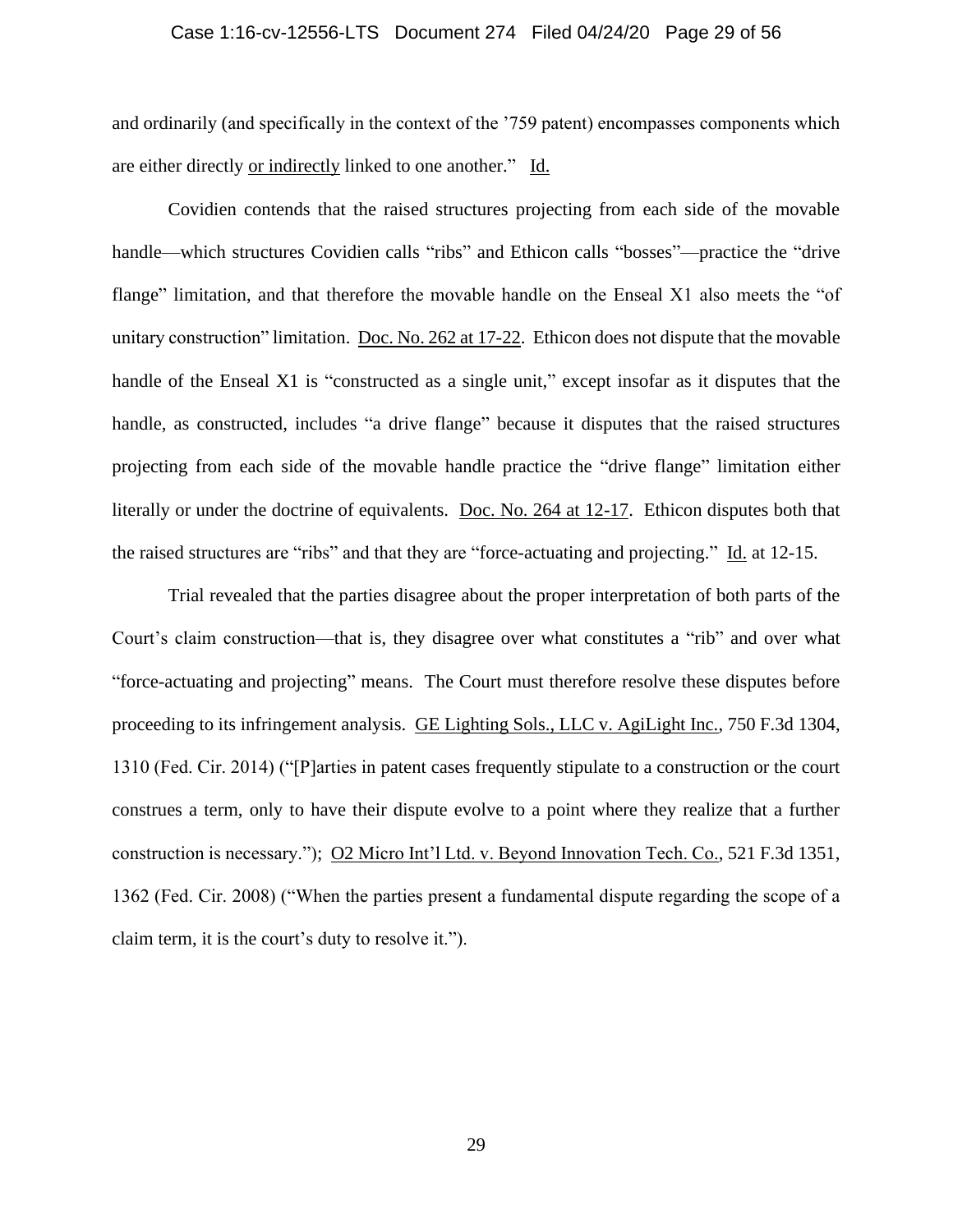# Case 1:16-cv-12556-LTS Document 274 Filed 04/24/20 Page 30 of 56

After reviewing the evidence and arguments submitted by the parties, the Court determines that a "rib" is "material added to strengthen or reinforce a part."<sup>13</sup> The Court agrees with Covidien that for present purposes, the term "rib" is not limited to "thin strips," as Ethicon contends. See, e.g., [Doc. No. 264 at 13.](https://ecf.mad.uscourts.gov/doc1/09519798050?page=13) In construing the claim term "a drive flange," the Court determined that "the phrase 'projecting rib or rim' appears to aptly describe all of the other components which the '759 patent also calls 'flanges.'" [Doc. No. 144 at 15.](https://ecf.mad.uscourts.gov/doc1/09518759534?page=15) And indeed, the term "flange" covers a number of different components in the patent including the drive flange, locking flange, and pivot flange. '759 patent at 8:54-62, 9:5-15, 10:57-61, 13:50-51, Figs. 10, 13, 14 (depicting and describing upper flanges [45a and 45b], a flange [90] at the lower end of the movable handle, a pivot flange [118] on a jaw member, a locking flange [44], and a flange [154] on the drive ring). See id., Fig. 14. As depicted in Figure 14, neither the locking flange nor the pivot flange are "thin strips." Requiring the drive flange to be a thin strip would read this embodiment out of the patent and is contrary to the Court's construction.

Extrinsic evidence supports the Court's determination that a "rib" is "material added to strengthen or reinforce a part" and is not limited to "thin strips." The Glossary of CAD/Drafting Terms defines a rib as "a closed section of material usually added to reinforce a part without adding excessive material or weight," DTX-437 (Glossary of CAD/Drafting Terms) at 9, and Ethicon's own expert defined "ribs" in another litigation as "generally" referring to "raised portions created by adding material during the design process," DTX-524 at ¶ 99. The Court therefore rejects Ethicon's proposed requirement that "ribs" be limited to "thin, protruding strips" and interprets the term to mean "material added to strengthen or reinforce a part." On this basis, the Court

 $13$  In so doing, the Court notes that the parties' competing interpretations of the term "rib" reveal they agree that a rib is material added to a component to strengthen or reinforce it but disagree over the shape the added material must take.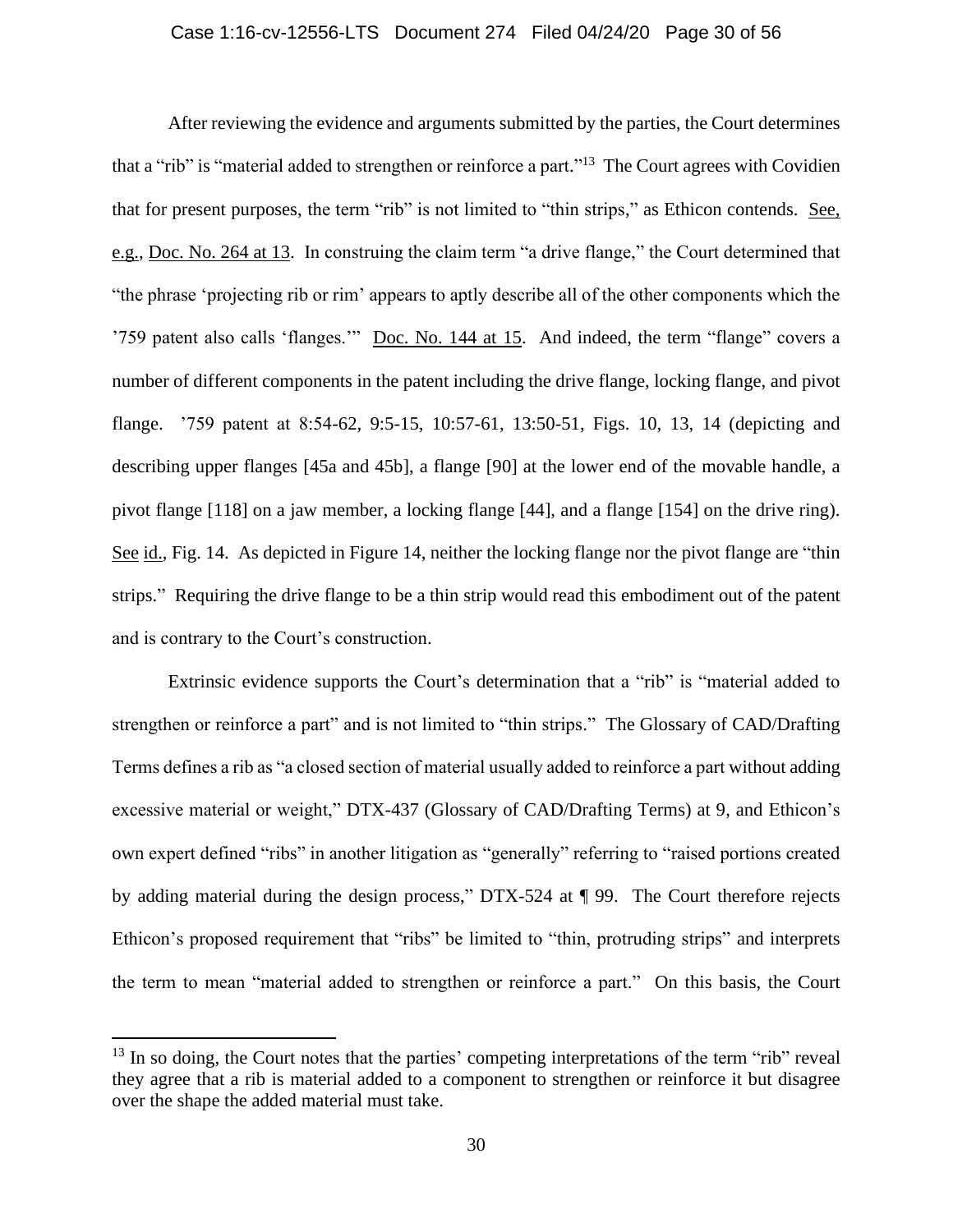#### Case 1:16-cv-12556-LTS Document 274 Filed 04/24/20 Page 31 of 56

concludes that the raised structures on the movable handle of the Enseal X1 are "ribs" under the Court's claim construction.<sup>14</sup>

The only remaining question, then, is whether the ribs on the movable handle of the Enseal X1 are "force-actuating and projecting."<sup>15</sup> The specification teaches that the handle of the patented invention transmits the force from the user's grasp of the movable handle through the handle, up to the drive flanges, which are on the end of the handle, to the link pin via the pinhole, and from the link pin to the link that is operably coupled to the drive sleeve. '759 patent at 8:49–9:1, 13:26- 31. The parties agree that the raised structures on the movable handle of the Enseal X1 add strength to the part of the movable handle that comes into contact with the link pin. [Doc. No. 263](https://ecf.mad.uscourts.gov/doc1/09519798011) ¶¶ 89- 90; [Doc. No. 265](https://ecf.mad.uscourts.gov/doc1/09519798070) ¶¶ 138-139. Nevertheless, they disagree over whether this is sufficient to satisfy the "force-actuating and projecting" requirement of the Court's construction of the "drive flange" claim term. Trial revealed that the parties' dispute centers on whether, to satisfy the "forceactuating and projecting" requirement, the claimed drive flanges must be the only components that transmit the force exerted by the user's hand on the movable handle to the drive sleeve or whether other components may also participate in the transmission of that force.

The Court concludes that the claim limitation at issue requires that the claimed drive flanges are the only components that transmit the force exerted by the user's hand on the movable handle to the drive sleeve. The specification refers to the drive (or "driving") flange as the

 $14$  The Court therefore need not address Covidien's alternative argument that in the event the Court determines that the raised structures do not satisfy the "rib" portion of the Court's construction, the raised structures nevertheless satisfy the "drive flange" limitation under the doctrine of equivalents. See [Doc. No. 262 at 21-22.](https://ecf.mad.uscourts.gov/doc1/09519798006?page=21)

<sup>&</sup>lt;sup>15</sup> The ribs are "operably coupled to the drive sleeve." As the Court determined, the raised structures need not be in direct contact with the drive sleeve to be "operably coupled" to it. Indirect contact is sufficient. [Doc. No. 144 at 16.](https://ecf.mad.uscourts.gov/doc1/09518759534?page=16) Here, the ribs indirectly contact the drive sleeve by virtue of their contact with the link pin.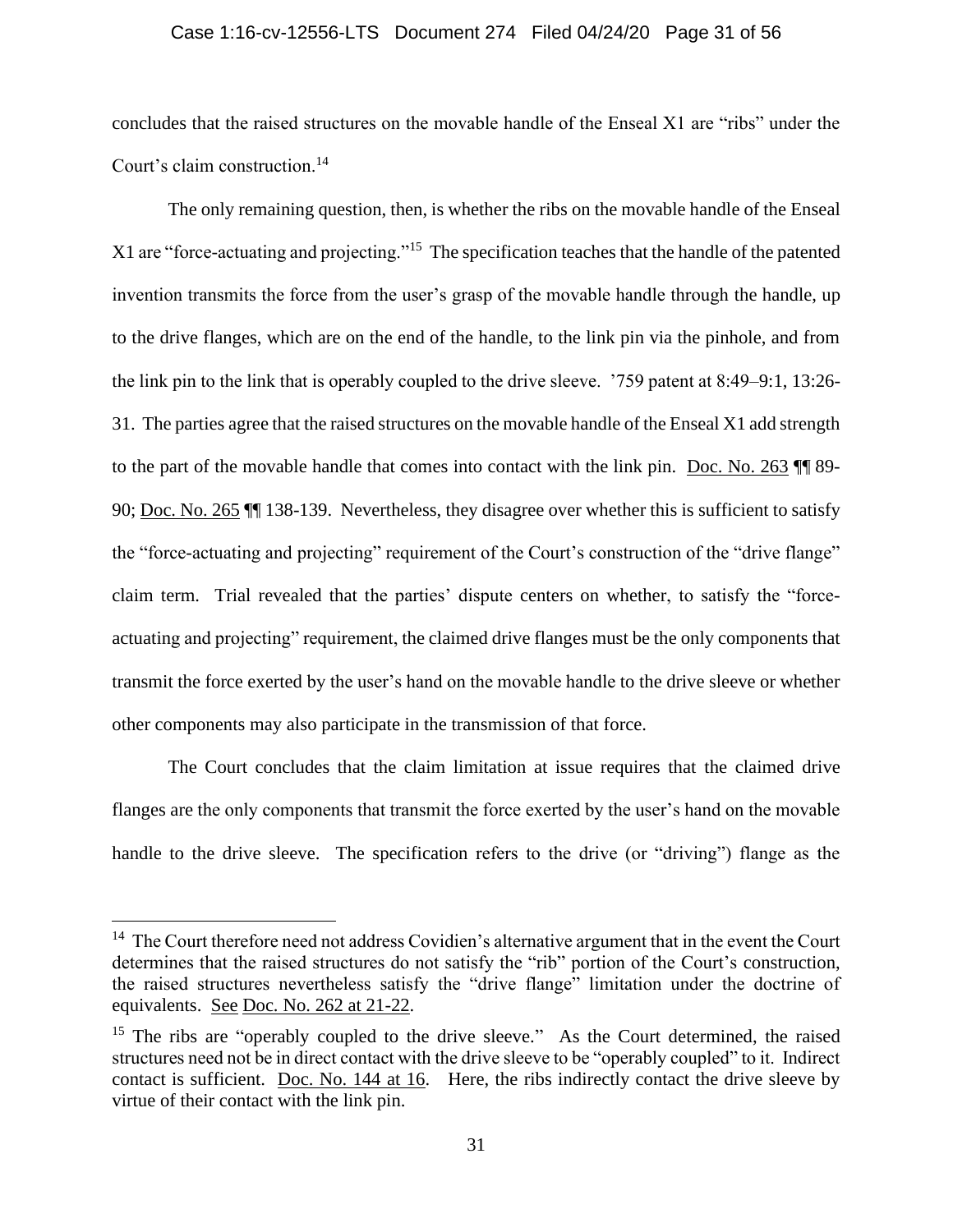# Case 1:16-cv-12556-LTS Document 274 Filed 04/24/20 Page 32 of 56

"actuating flange," '759 patent at 8:65, and discloses no other component that transmits to the drive sleeve the force exerted by the user's hand on the movable handle, see generally id. And both parties' experts agreed—and the Court found—that if the drive flanges 47a and 47b on the patented instrument were removed, the device would not function because no force would be transmitted from the movable handle to the drive sleeve. [Doc. No. 238](https://ecf.mad.uscourts.gov/doc1/09519594181) (9/27 Tr.) at 110:24-111:15; Doc. No. 260 (1/16 Tr.) 37:6-18. The Court therefore concludes that that the claimed drive flange is the only part of the movable handle of unitary construction that transmits to the drive sleeve the force exerted by the user on the handle and interprets "force-actuating and projecting" accordingly.

Covidien has identified the raised structures on the movable handle of the Enseal X1, which the Court agrees are "ribs," as the claimed "drive flanges." [Doc. No. 262 at 17-22.](https://ecf.mad.uscourts.gov/doc1/09519798006?page=17) Covidien has identified no other structures on or portions of the movable handle of the Enseal X1 as the claimed "drive flanges." See id. The issue before the Court, therefore, is whether the ribs are "forceactuating and projecting" in the sense contemplated by the patent. After reviewing the evidence presented, the Court determines that they are not.

Both parties' experts agreed—and the Court found—that removal of the ribs from the movable handle of the Enseal X1 device did not prevent the transmission of force from the handle to the jaw members, though the parties disagreed over whether the same amount of force was transmitted before and after removal.<sup>16</sup> Even if less force were transmitted when the ribs were removed, however, it would not be enough to sustain a determination that the ribs are "force-

<sup>&</sup>lt;sup>16</sup> Ethicon's expert testified that it was the same amount of force, though he admitted that he did not measure whether there was any difference in the amount of force transmitted before and after the raised structures were removed. [Doc. No. 239](https://ecf.mad.uscourts.gov/doc1/09519594186) (10/1 Tr.) at 43:21-44:13. Covidien's expert testified that the removal of the raised structures weakened the handle component of the device, and noted that the that modified device has not been used "under load," as typically required "to make certain that the modified device would be reliable in surgery" and to verify that the modified handle would not fracture "under repeated usage." Doc. No. 258 (1/15 Tr.) at 102:14-106:3.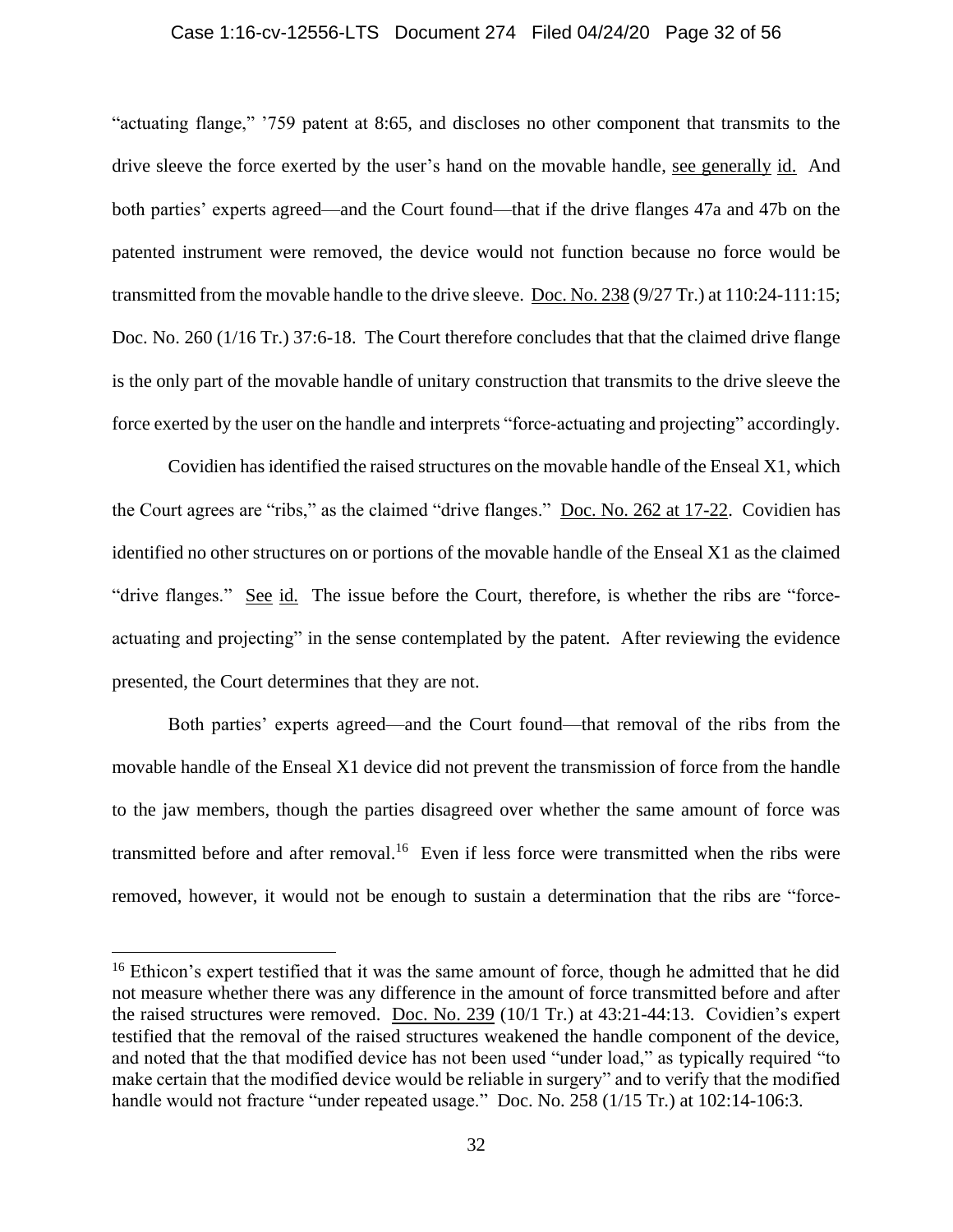# Case 1:16-cv-12556-LTS Document 274 Filed 04/24/20 Page 33 of 56

actuating and projecting" in the sense contemplated by the patent. The Court does find—as Covidien urges—that the Enseal X1, as sold and used, has ribs that are operably coupled to the drive sleeve, and that these ribs strengthen and reinforce the edge of the pinhole with which they, and the part of the handle on which they sit, come into contact. But the fact that their removal does not prevent the transmission of force from the handle to the drive sleeve means that they cannot satisfy the requirement that they be "force-actuating and projecting" because they are not the only part of the movable handle of unitary construction that transmits the force exerted by the user on the handle to the drive sleeve.

Covidien contends that the removal of the ribs only shows that the force they normally transmit from the user's grasp had been redistributed elsewhere onto the handle. [Doc. No. 262](https://ecf.mad.uscourts.gov/doc1/09519798006) at 21. That the force has been so redistributed, Covidien argues, does not mean that the ribs on the actual accused device—the Enseal X1, as sold and used—do not satisfy the requirement that they be "force-actuating and projecting." Id. The Court is not persuaded by this argument. Accepting that the force is redistributed to other parts of the handle when the ribs are removed necessarily means (and the Court finds based on the evidence at trial) that the parts of the handle other than the ribs through which the link pin moves also transmit force when the ribs are removed (as well as when they are present). This, in turn, means that the ribs are not the only portion of the handle to transmit force exerted by the user.

The Court therefore concludes that Covidien has not shown by a preponderance of the evidence that the ribs on the movable handle of the Enseal X1 device are "force-actuating and projecting," and therefore has not shown that the movable handle of the Enseal X1 device contains the claimed "drive flanges." And, because the movable handle of the Enseal X1 device does not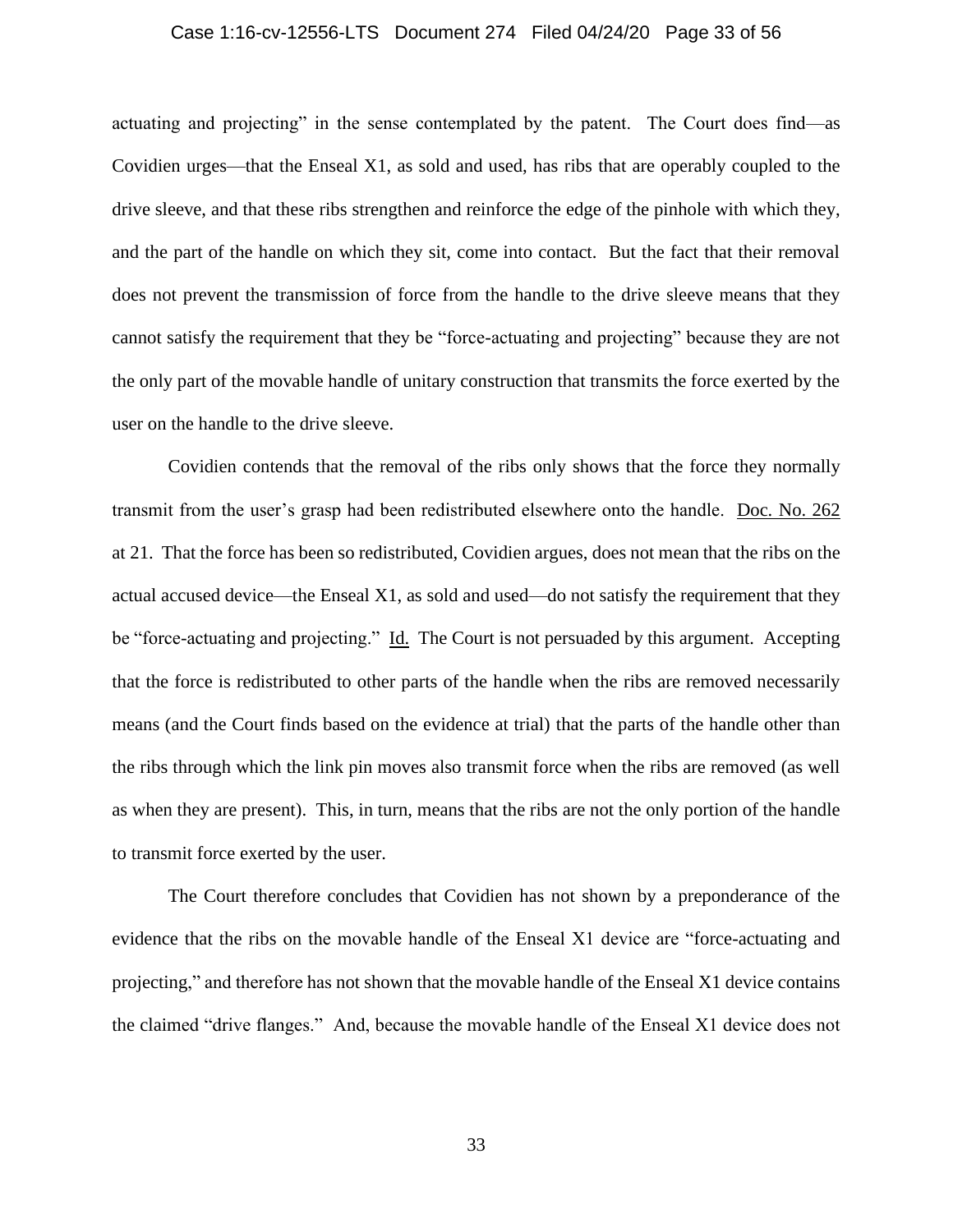# Case 1:16-cv-12556-LTS Document 274 Filed 04/24/20 Page 34 of 56

contain the claimed "drive flanges," the accused device also does not meet the limitation that the movable handle be "of unitary construction."

# B.  $\frac{759 \text{ Patent} - \text{Invalidity}}{259 \text{ Patent}}$

Ethicon contends the asserted claims of the '759 patent are obvious in light of U.S. Patent No. 6,419,675 ("Gallo") (PTX-088) in view of one or more of: WO 02/080795 ("Dycus '795") (PTX-099), Dycus '799 (PTX-100),<sup>17</sup> and WO 02/058544 ("Witt") (PTX-098).<sup>18</sup> "A party seeking to invalidate a patent on obviousness grounds must demonstrate by clear and convincing evidence that a person of ordinary skill would have selected and combined and modified the subject matter of the references in the manner of the claimed invention, with a reasonable expectation of success."

Orexo AB, v. Actavis Elizabeth LLC, 903 F.3d 1265, 1271 (Fed. Circ. 2018).

Ethicon's primary reference, Gallo, does not teach several of the limitations recited in independent claim 1 of the '759 patent. First, Gallo does not teach the claimed movable and fixed jaw member configuration, disclosing instead a design with four pliable jaw members. PTX-088, Fig. 2 (elements 16, 18, 20, 22); id. at 3:14-30. Second and relatedly, the four pliable jaw members

<sup>17</sup> WO 02/080795 ("Dycus '795") (PTX-099) and WO 02/080799 ("Dycus '799") (PTX-100) were published on October 17, 2002; there is no dispute they are prior art to the '759 patent under pre-AIA 35 U.S.C. § 102(a). Dycus '795 is a continuation-in-part of Dycus '799. Because the specifications of the two references are nearly identical, PTX-099, PTX-100, [Doc. No. 239](https://ecf.mad.uscourts.gov/doc1/09519594186) (10/1 Tr.) at 51:2-9, Doc. No. 258 (1/15 Tr.) at 152:2-11, the parties refer to them in tandem. The Court follows the same practice.

Dycus '795 and '799 were identified as prior art and incorporated by reference in the '759 patent specification. '759 patent at 3:35-40. Dycus '795 and '799 do not disclose a movable handle of unitary construction that includes a drive flange and a locking flange but instead disclose a "four bar mechanical linkage" design in which the drive flange, locking flange, and movable handle are separate components. The Patent Office determined that the '759 patent claims are not obvious over the "four-bar mechanical linkage" design disclosed in Dycus '799 because the separate components were not part of a movable handle of unitary construction. JTX-004 at COVENSL0048004-05, 48012, 48014-22; see also Doc. No. 258 (1/15 Tr.) at 154:16-156:17.

<sup>&</sup>lt;sup>18</sup> WO 02/058544 ("Witt") (PTX-098) published on August 1, 2002; there is no dispute that it is prior art to the '759 patent under pre-AIA 35 U.S.C. § 102(a).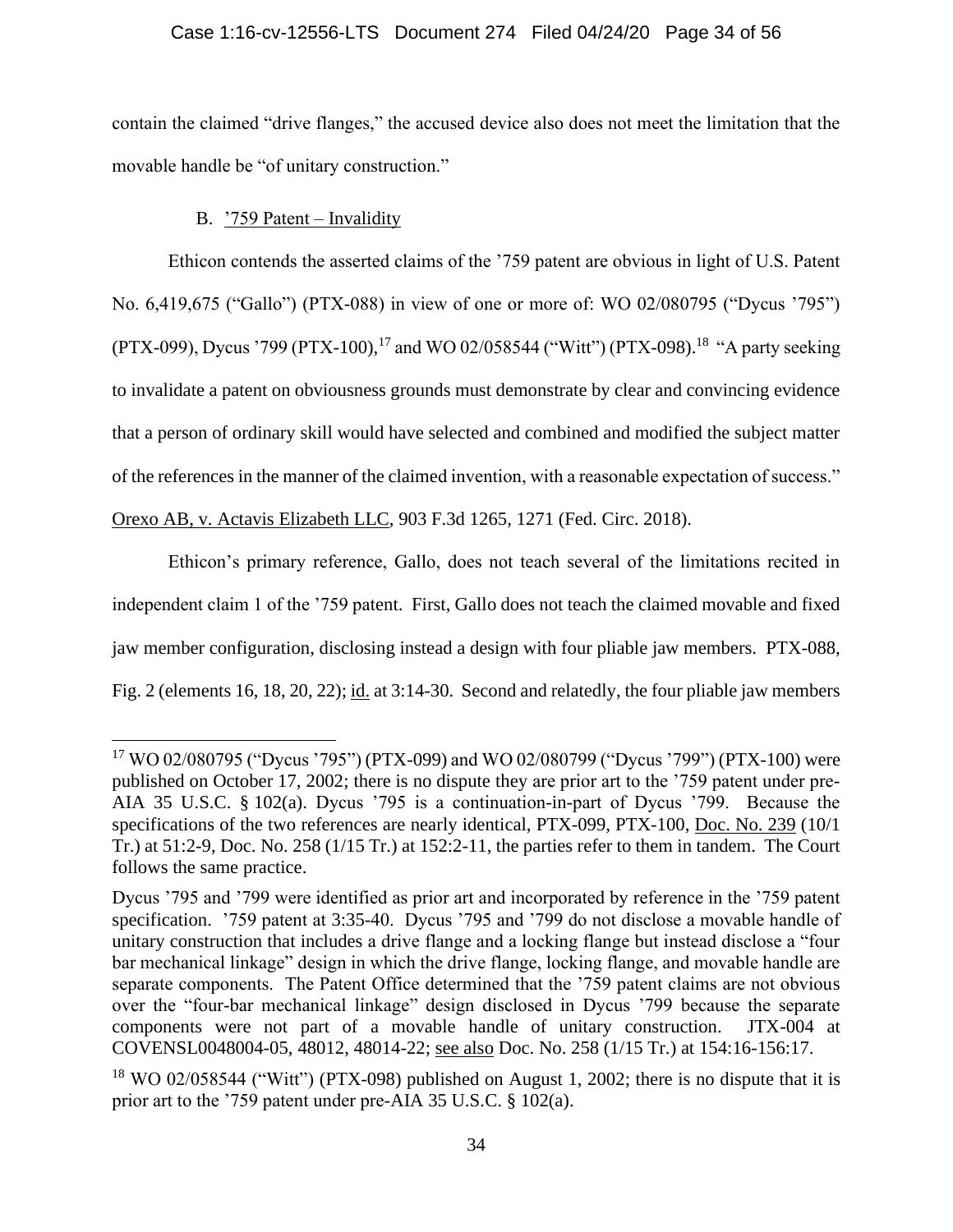#### Case 1:16-cv-12556-LTS Document 274 Filed 04/24/20 Page 35 of 56

in Gallo are moved from the open to the closed positions by a tubular sheath mechanism, not by a drive sleeve mechanism as claimed in the '759 patent. PTX-088, Fig. 2 (element 12); id. at 3:14-30; '759 patent at 23:14-21.

Third, Gallo does not disclose a finger loop handle but instead discloses a straight lever handle, which does not enable the user to push forward on a surrounding structure to open the jaw members. PTX-088, Fig. 6 (element 24).

Fourth, Gallo does not disclose a locking flange positioned on a movable handle of unitary construction in the way recited by independent claim 1 of the '759 patent—that is, disposed between the finger loop and the drive flange. '759 patent, claim 1 ("a movable handle of unitary construction having a finger loop positioned towards a first end thereof, a drive flange positioned towards a second end thereof, and a locking flange disposed between the finger loop and the drive flange").<sup>19</sup> Gallo instead discloses a "safety arc" component that impedes actuation of the knife trigger (or "ear") and advancement of the cutter before the jaw members are in the closed position. PTX-088, Fig. 5 ("safety arc" element 107), Fig. 4 ("ear" element 28). The "safety arc" disclosed in Gallo is a separate component from the movable handle. See PTX-088 at Fig 5 (elements 24 and 107).

The issue before the Court is whether Ethicon has shown by clear and convincing evidence that a person of ordinary skill in the art would have been motivated to modify Gallo in such a way as to produce the device claimed in the '759 patent. In undertaking this determination, the Court is mindful of the repeated admonition by the Supreme Court and the Federal Circuit to avoid

 $19$  The features that Ethicon's expert witness identified as the claimed locking flange on Gallo's movable handle is part of the same structure he identified as the drive flange, and it is in any event not situated between the drive flange and the bottom of the handle, where the finger loop is located in the '759 patented device. PTX-088, Figs. 4-6 (element 92); [Doc. No. 239](https://ecf.mad.uscourts.gov/doc1/09519594186) (10/1 Tr.) at 58:10- 17; Doc. No. 258 (1/15 Tr.) at 144:23-151:9.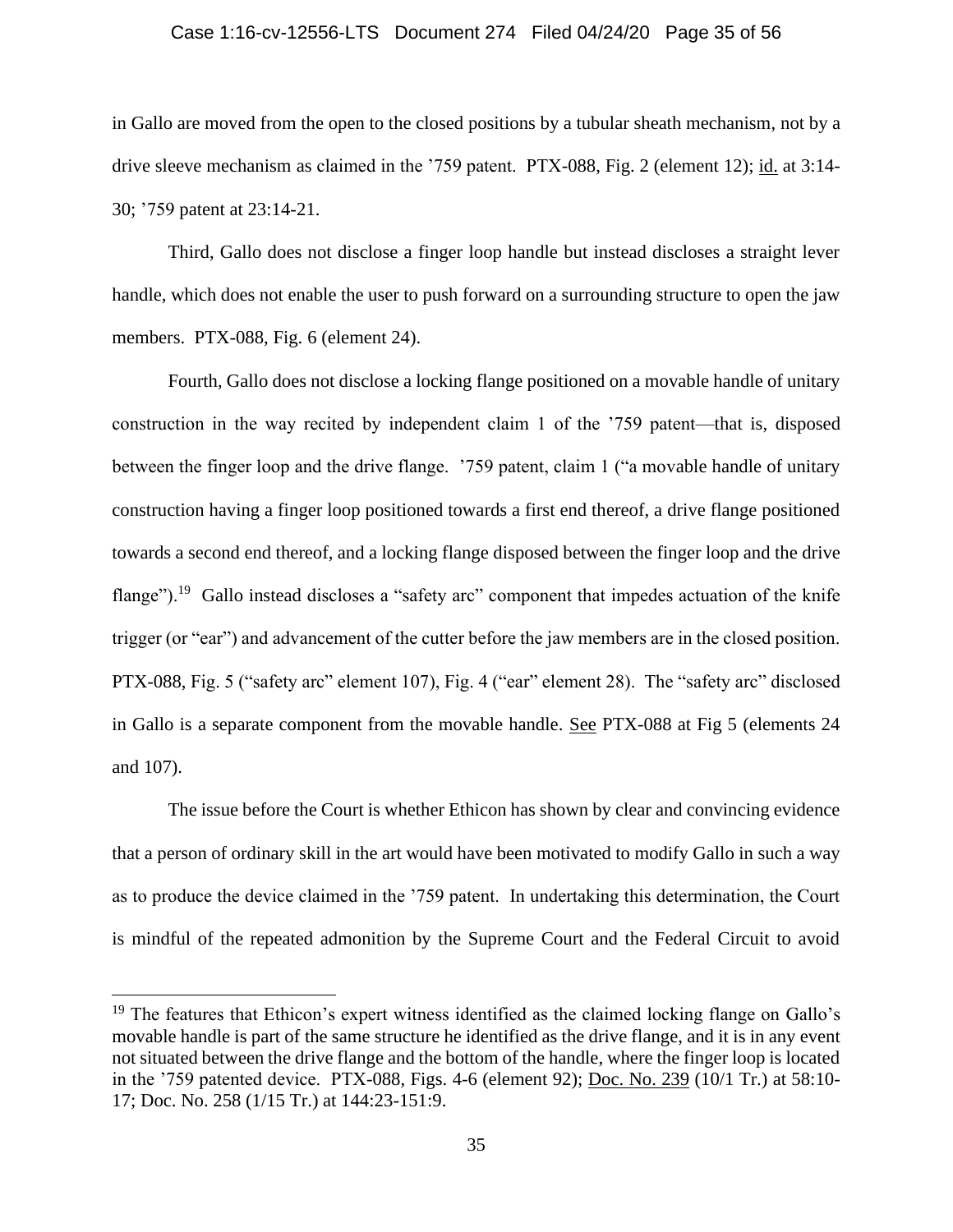# Case 1:16-cv-12556-LTS Document 274 Filed 04/24/20 Page 36 of 56

hindsight bias when conducting an obviousness inquiry. See, e.g., KSR Int'l Co. v. Teleflex Inc., 550 U.S. 398, 421 (2007) ("A factfinder should be aware, of course, of the distortion caused by hindsight bias and must be cautious of arguments reliant upon ex post reasoning."); Orexo, 903 F.3d at 1271 ("Judicial hindsight must be avoided."). The Court is also mindful of the Federal Circuit's guidance that the fact that redesigns and substitutions of prior art patented devices may be envisioned—and indeed that various benefits of such redesigns and substitutions may be imagined—is not evidence that such redesigns would have been obvious to a person or ordinary skill in the art at the time of the invention, or that such a person would have been motivated to make them. See, e.g., id. at 1272-1273 ("The mere fact that the prior art could be so modified would not have made the modification obvious unless the prior art suggested the desirability of the modification.") (quoting In re Gordon, 733 F.2d 900, 902 (Fed. Cir. 1984)).

Modifying the device disclosed in Gallo to arrive at the '759 patent device would have required a substantial re-design of the Gallo device, including re-designing at least the jaw members, shaft and shaft assembly, the mechanism used to close the jaw members, and the movable handle. Doc. No. 258 (1/15 Tr.) at 137:25-151:20. The Court is not persuaded that a person of ordinary skill in the art at the time of the invention would have been motivated to modify Gallo's four pliable jaw member configuration and tubular sheath mechanism to arrive at the configuration of one movable and one fixed jaw member actuated by a drive sleeve mechanism as claimed in the '759 patent. Nor is it persuaded that such a person would have been motivated to further modify Gallo to substitute its straight level handle with a finger loop handle (or with the thumb ring handle disclosed in Witt, see PTX-098, Fig. 2 (element 30)), or to redesign the handle so that it has a drive flange and a locking flange positioned as recited in the asserted claims of the '759 patent.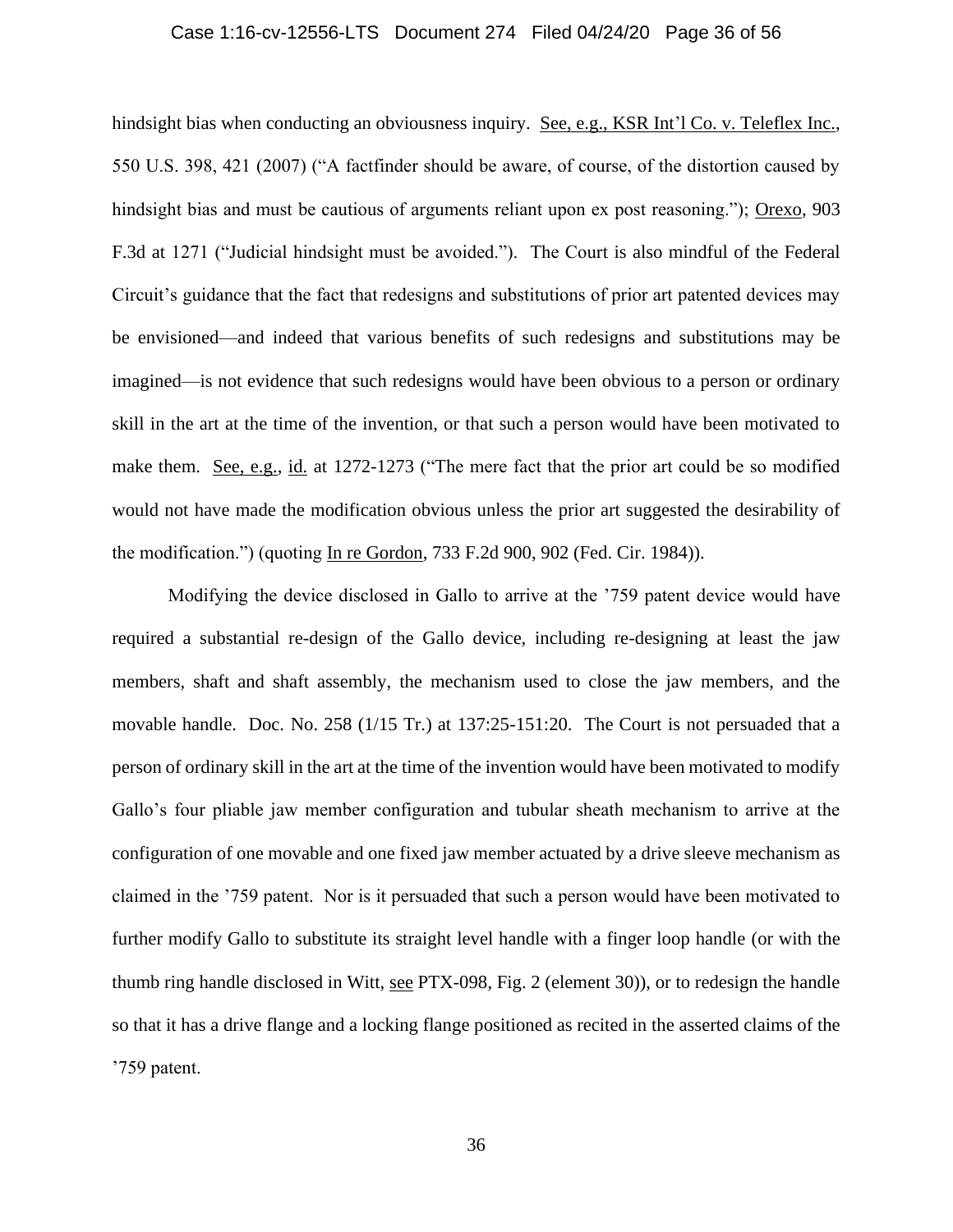# Case 1:16-cv-12556-LTS Document 274 Filed 04/24/20 Page 37 of 56

Ethicon points to no disclosure in the cited prior art or in any other source that suggests the desirability—at the time of the invention—of redesigning the jaw members, shaft and shaft assembly, the mechanism used to close the jaw members, and the movable handle of Gallo in the ways required to produce the device covered by the claims of the '759 patent. Unsupported testimony by Ethicon's expert witness that such design changes would have improved the device is not evidence of a motivation to undertake those changes at the time of the invention.<sup>20</sup> Indeed, Ethicon's expert witness did not even attempt to quantify the amount of time or resources it would have taken to modify the Gallo device to produce the device claimed in the '759 patent, Doc. No. [239](https://ecf.mad.uscourts.gov/doc1/09519594186) (10/1 Tr.) at 59:8-60:6, much less point to anything in the prior art suggesting the desirability of redesigning Gallo in the various ways required to produce the device covered by the asserted '759 patent claims, Doc. No. 258 (1/15 Tr.) at 137:25-151: 20.

The Court therefore concludes that Ethicon has not met its burden to show, by clear and convincing evidence, that the asserted claims of the '759 patent are obvious over any of the prior art references on which Ethicon relies.

 $20$  For example, Mr. Leinsing testified that "the motivation" to modify Gallo's instrument, which has two pairs of clamping arms (i.e., both pairs of jaws move), so that only one of the pairs of jaws moved while the other pair was fixed, was that such a redesign would provide a fixed surface with which to elevate tissue and thereby minimize "knife/blade trap." [Doc.](https://ecf.mad.uscourts.gov/doc1/09519594181) No. 238 (9/27 Tr.) at 120:8- 121:16. And he testified that person of ordinary skill in the art would have been motivated to replace Gallo's straight lever handle with a finger loop handle not only to prevent slippage of fingers off of the handle but also to allow for opening the jaws by pushing outward on the handle something the Gallo straight lever handle does not allow a user to do. Id. at 121:17-122:16. But such testimony is not evidence of a motivation to modify—it is only evidence that Mr. Leinsing was able, with the full benefit of hindsight, to articulate how Gallo might have been improved by redesigning it to be more like the device claimed in the '759 patent. It does not show or even suggest that a person of ordinary skill in the art at the time of the invention would have been motivated to improve Gallo in the way Mr. Leinsing identified, much less that such a person would have sought to do so by redesigning Gallo to resemble the '759 patented device, rather than by attempting to achieve the benefits Mr. Leinsing enumerated in some other way.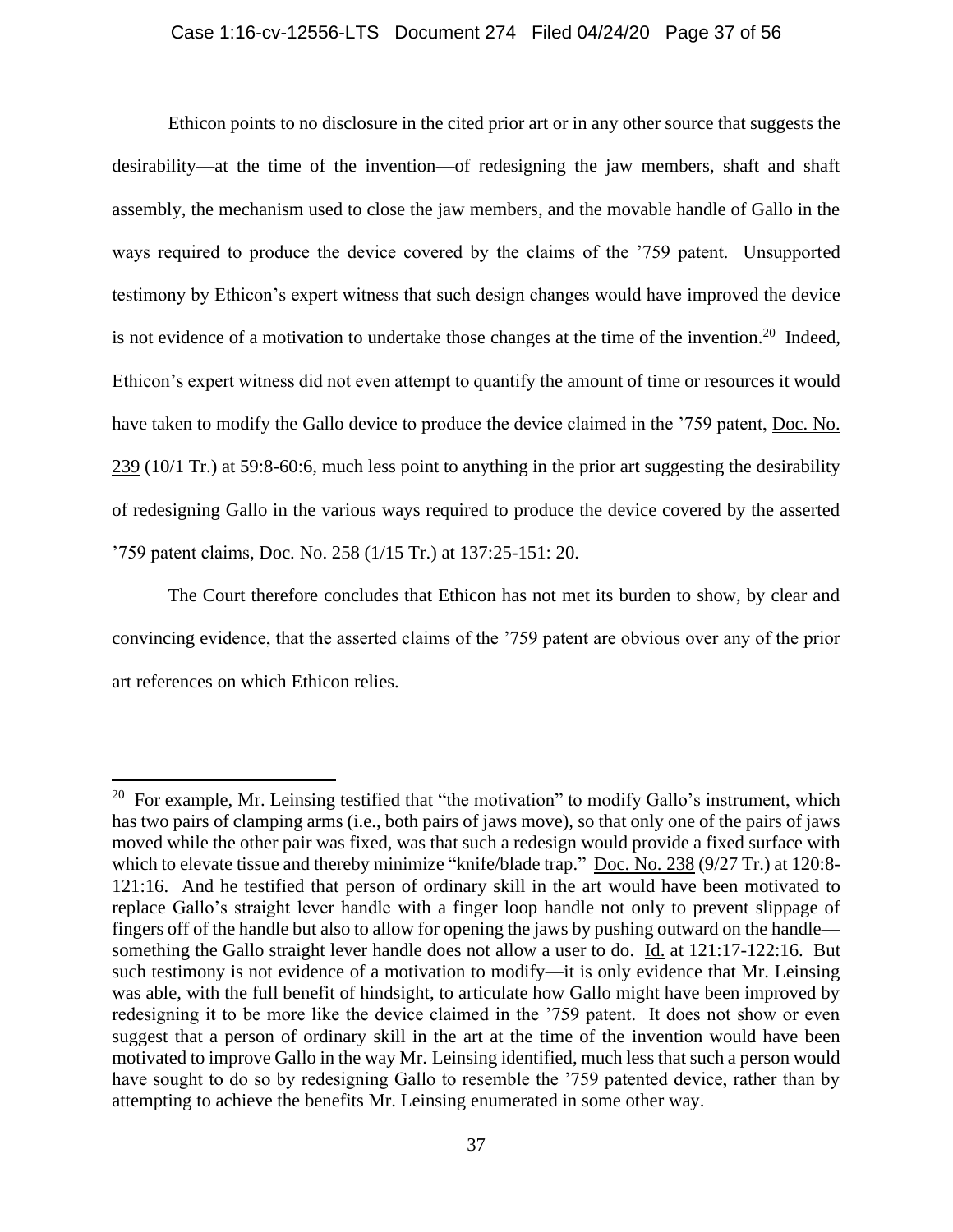# C. The '310 Patent – Claim Construction

Claim 1 of the '310 patent recites that "when the jaw members are disposed in the second [i.e. closed or "clamped"] position, a plane is formed between the opposing sealing surfaces." '310 patent at 6:21-23. It also recites that the plane is offset from the longitudinal axis in a direction opposite to that of the pivot pin.<sup>21</sup> Id. at 6:23-24. During claim construction proceedings, Ethicon argued that because a gap exists between the claimed opposing jaw members when they are closed, and because basic geometry dictates that an unlimited number of planes exist within such a threedimensional space, the "plane" limitation renders the claim indefinite. Doc. No. [121 at 28-30.](https://ecf.mad.uscourts.gov/doc1/09518611485?page=28) Covidien disagreed and proposed construing the claimed plane to mean "an imaginary flat surface bisecting the opposing sealing surfaces when grasping tissue." [Doc. No. 118 at 22-25.](https://ecf.mad.uscourts.gov/doc1/09518611357?page=22) Finding that "Ethicon raise[d] substantial questions of indefiniteness," the Court deferred construing the plane limitation "until the close of all discovery, when a fuller record [was] available." [Doc. No.](https://ecf.mad.uscourts.gov/doc1/09518759534?page=14)  [144 at 14.](https://ecf.mad.uscourts.gov/doc1/09518759534?page=14) At trial, Ethicon proposed that in the event the Court did not determine that the claim is indefinite, the "plane" term should be construed to mean "a flat surface that coincides with opposing sealing surfaces that are in contact with each other." [Doc. No. 264 at 23.](https://ecf.mad.uscourts.gov/doc1/09519798050?page=23)

"[A] patent is invalid for indefiniteness if its claims, read in light of the specification delineating the patent, and the prosecution history, fail to inform, with reasonable certainty, those skilled in the art about the scope of the invention." Nautilus, Inc. v. Biosig Instruments, Inc., 572 U.S. 898, 901 (2014). As the Court noted during the parties' closing arguments, Ethicon and Covidien agree that the claimed "plane" is the mid-plane between the opposing jaw members when

<sup>&</sup>lt;sup>21</sup> As noted supra at n.5, the parties agree that the limitation in claim 1 that "a plane is formed between the opposing sealing surfaces" means the same thing and has the same scope as the limitation in asserted independent claim 16 that "a plane is formed between the opposed sealing surfaces." The parties have stipulated that the two claim phrases "rise or fall together in terms of the indefiniteness challenge." [Doc. No. 238](https://ecf.mad.uscourts.gov/doc1/09519594181) (9/27 Tr.) (Stipulation) at 15:2-16:2.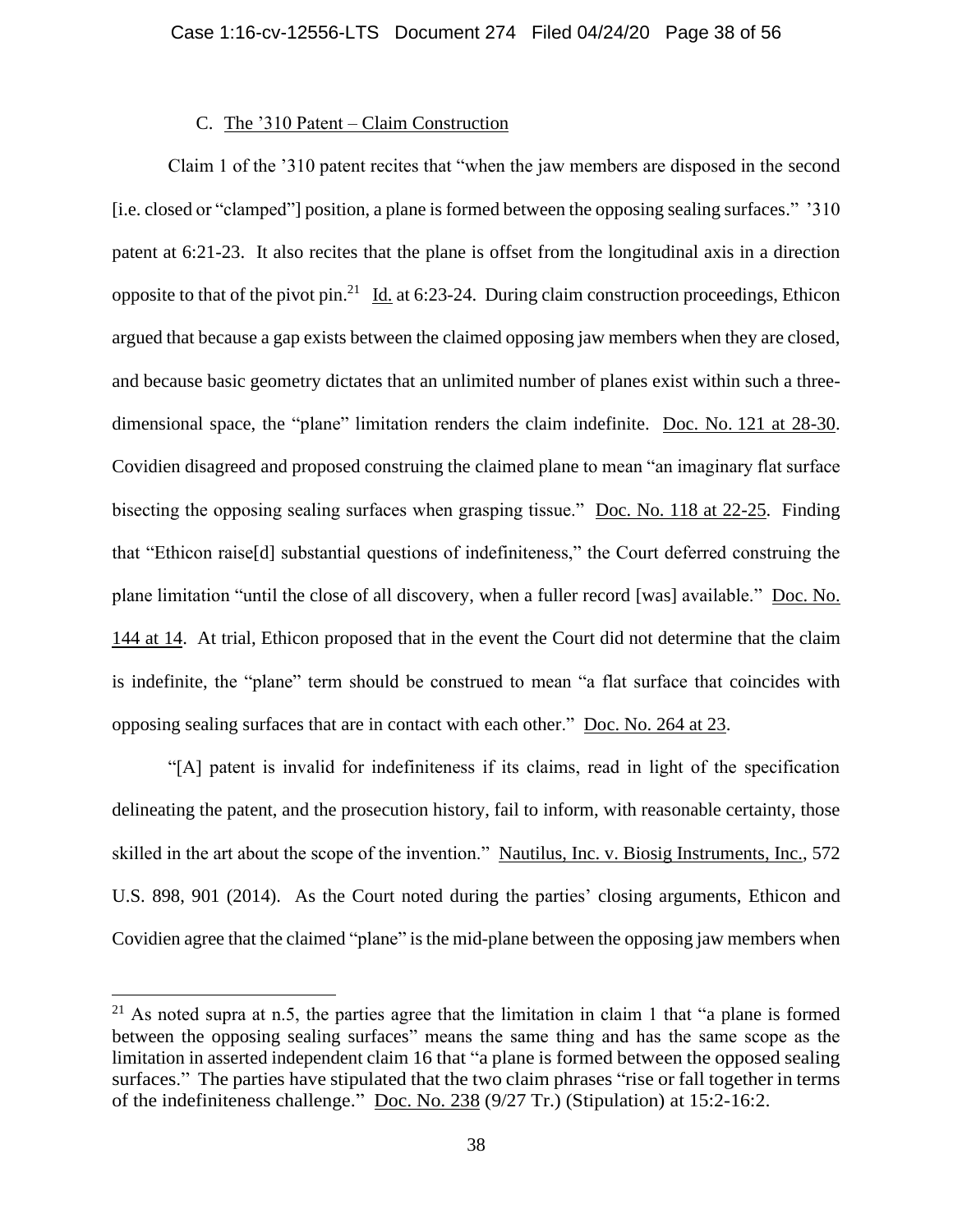# Case 1:16-cv-12556-LTS Document 274 Filed 04/24/20 Page 39 of 56

they are in the closed position; they disagree only over whether the sealing surfaces of the jaw members must come into contact with one another when the jaw members are in that position. Doc. No. 272 at 124:25–125:14. After reviewing the evidence submitted at trial and the parties' arguments, the Court concludes that the "plane" term is not indefinite, and that a person of ordinary skill in the art would understand the claimed plane to be the mid-plane between the sealing surfaces when the jaws are in the closed position. The only remaining issue for purposes of construing the claim is whether the sealing surfaces must come into contact with one another when the jaw members are in a closed position.<sup>22</sup>

The asserted claims of the '310 patent are silent on this issue. Ethicon nevertheless argues that the plane limitation must be construed to require the sealing surfaces to come into contact with one another for two reasons. First, Ethicon argues that unless the sealing surfaces come into contact with one another, the claimed "plane" is indefinite because a gap contains an infinite number of planes and the patent offers no guidance to determine which of these is the claimed plane. [Doc. No. 264 at 22-23.](https://ecf.mad.uscourts.gov/doc1/09519798050?page=22) The Court is not persuaded. It credits Dr. Taylor's testimony that a person of ordinary skill in the art at the time of the invention would have understood that the claimed plane is the mid-plane between the sealing surfaces when the jaw members are in the closed position, even if that position left a gap between the sealing surfaces. See [Doc. No. 235](https://ecf.mad.uscourts.gov/doc1/09519594160) (9/24 Tr.) at 62:2-25. Indeed, the only figure in the patent showing the jaw members in a closed (or "clamped") position shows a gap between the sealing surfaces of the jaw members. '310 patent, Fig. 3; see also [Doc. No. 121-25](https://ecf.mad.uscourts.gov/doc1/09518611510) ¶ 51 (Ethicon's expert noting that "Fig. 3B represents a scenario where a gap exists between the opposed sealing surfaces when the jaw members are in the

 $22$  The parties agree that if the claimed sealing surfaces must come into contact with one another, the Enseal X1 does not infringe. Doc. No. 272 at 125:8-14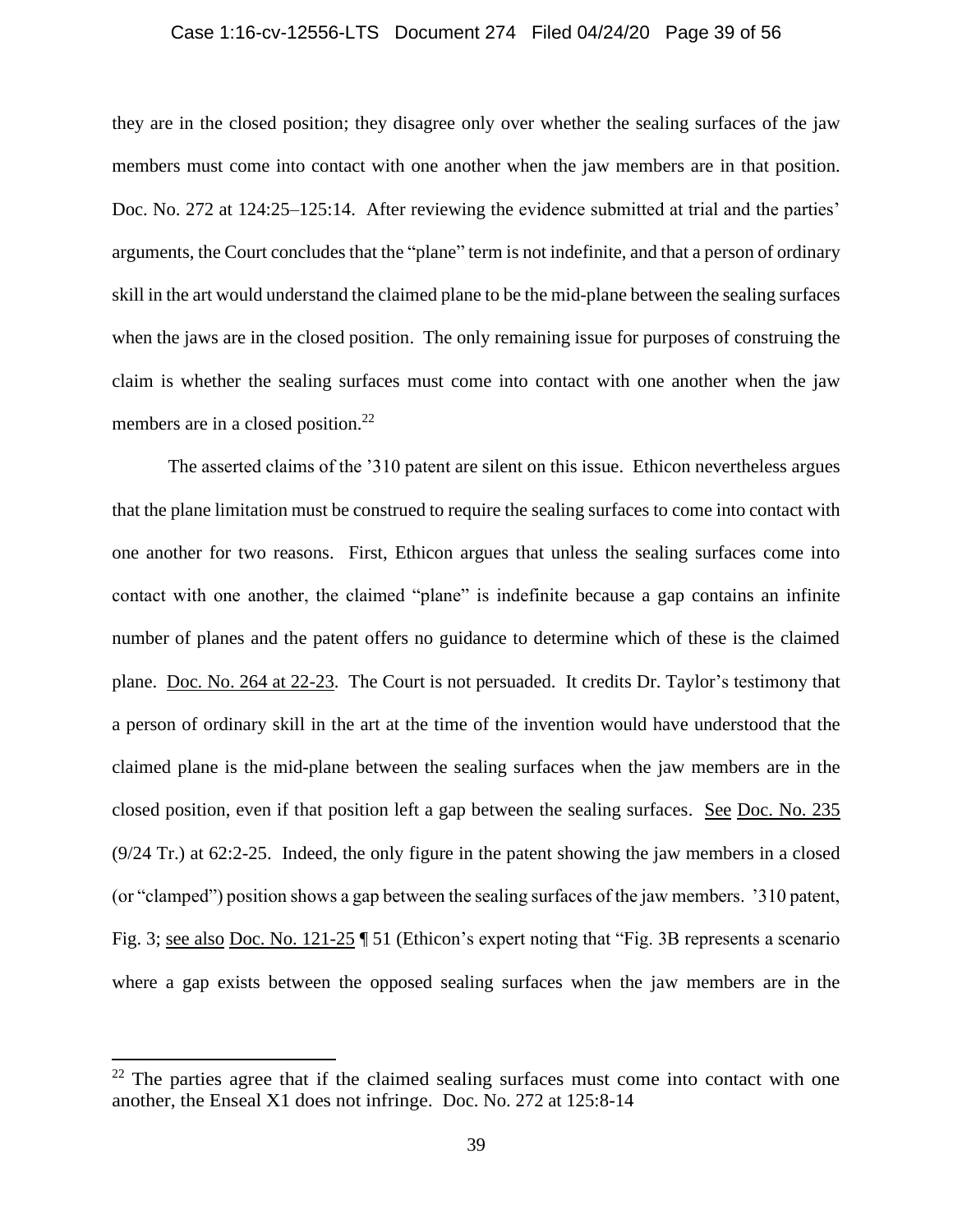# Case 1:16-cv-12556-LTS Document 274 Filed 04/24/20 Page 40 of 56

second/clamped position.") (citing '310 patent at 3:43-48, Fig. 3B). Other figures in the patent support this conclusion. See, e.g., '310 patent, Figs. 1, 2. These show dots on the sealing surfaces of the jaw members. Id. Although the dots are not described or claimed, a person of ordinary skill in the art at the time of the '310 patent would have understood that the dots are stop members, which prevent the sealing surfaces from coming into contact with each other because such contact would cause the electrosurgical device to short-circuit and cease functioning.

Ethicon also contends that the patent specification itself discloses that the sealing surfaces must come into contact with each other. [Doc. No. 264 at 23-24.](https://ecf.mad.uscourts.gov/doc1/09519798050?page=23) Again, the Court is not persuaded. The specification does disclose that "during the movement to the closed and grasping configuration, the distal tips 116 and 126 of jaw members 110 and 120, respectively, come into contact with one another first and the closure pressure transferred to the jaw members 110 and 120 by drive assembly 150 deflects the proximal portion of jaw member 110 into contact with jaw member 120 thereafter." '310 patent at 4:46-52. The Court understands this disclosure to be explaining that, in the described embodiment, the jaw members are so designed that when they are in the process of clamping down on grasped tissue, the distal ends of the jaw members close first, before the proximal ends of the jaw members do. Indeed, the specification goes on to explain that "[m]anufacturing the jaw members 110 and 120 in this fashion creates a more uniform pressure distribution along the jaw members 110 and 120 which enhances a tissue seal." Id. at 4:52-55. The quoted passage, which refers to one of several embodiments, does not support the contention that the patent specification discloses that the sealing surfaces must touch each other when the jaw members are in the closed position.

There are also two disclosures in the patent that, taken together, suggest that in one embodiment, the claimed plane limitation is only met when the sealing surfaces come into contact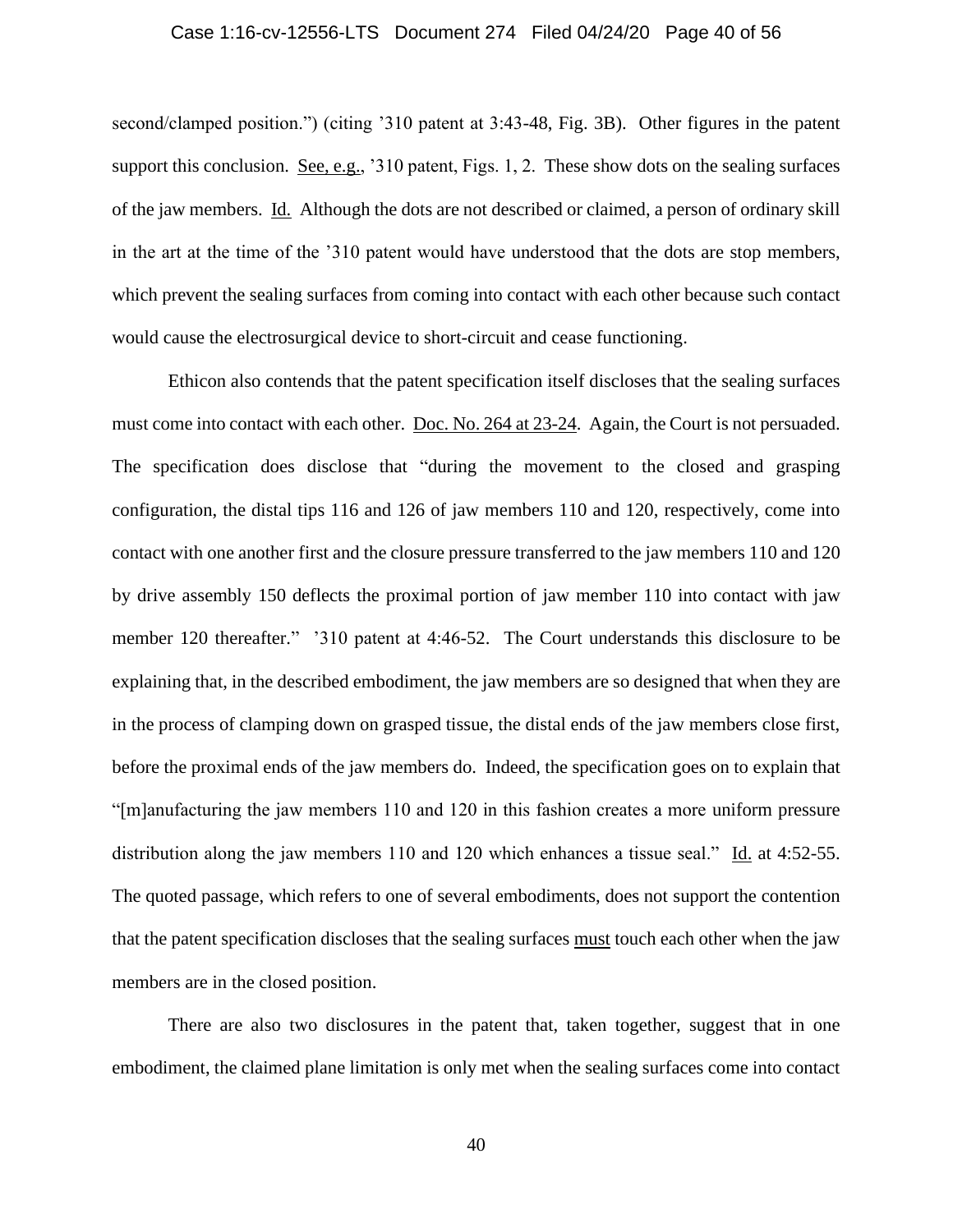# Case 1:16-cv-12556-LTS Document 274 Filed 04/24/20 Page 41 of 56

with each other. In the first, the specification teaches that "[i]n another embodiment, the plane formed between the opposing sealing surfaces is offset a distance 'Y' relative to the longitudinal axis, where 'Y' is preferably in the range of about 0.005" to about 0.025"." '310 patent at 2:4-7 (emphasis added). The second reads: "[w]ith continued reference to FIGS. 3A-3B, fixed jaw member 120 may be configured such that sealing surface 122 of jaw member 120 lies below longitudinal axis 'A.' Sealing surface 122 may be positioned a distance 'Y' below the longitudinal axis 'A' where 'V' [sic] is preferably in the range of about 0.005" to about 0.025"." Id. at 4:6-11 (emphasis added).

Taken together, these disclosures support the conclusion that the patent contemplates an embodiment in which the claimed plane coincides with the meeting of the opposing sealing surfaces. In the disclosed embodiment, the same variable, "Y," represents both the distance (a) between the longitudinal axis and the claimed plane and (b) between the longitudinal axis and the lower sealing surface. Given that the claimed plane limitation is only met when the jaw members are in the closed position and that, in this embodiment, the plane coincides with the lower sealing surface, it follows that, in this embodiment, the sealing surfaces are required to touch.<sup>23</sup> That said, nothing in the patent suggests that the claims are limited to this embodiment, and reading the claims to be so limited would read out the embodiment disclosed in Figure 3B, which shows a gap between the sealing surfaces when the jaw members are in the closed position.

The Court therefore construes the "plane" term as "the plane that bisects the gap between the sealing surfaces when the jaw members are in the closed position," and rejects Ethicon's

 $^{23}$  Such an embodiment is consistent with a monopolar electrosurgical device. Ethicon agrees that the claims of the '310 patent encompass monopolar electrosurgical devices and that having the sealing surfaces in such instruments touch does not pose a shorting risk. Doc. [No. 268 at 16.](https://ecf.mad.uscourts.gov/doc1/09519841891?page=16)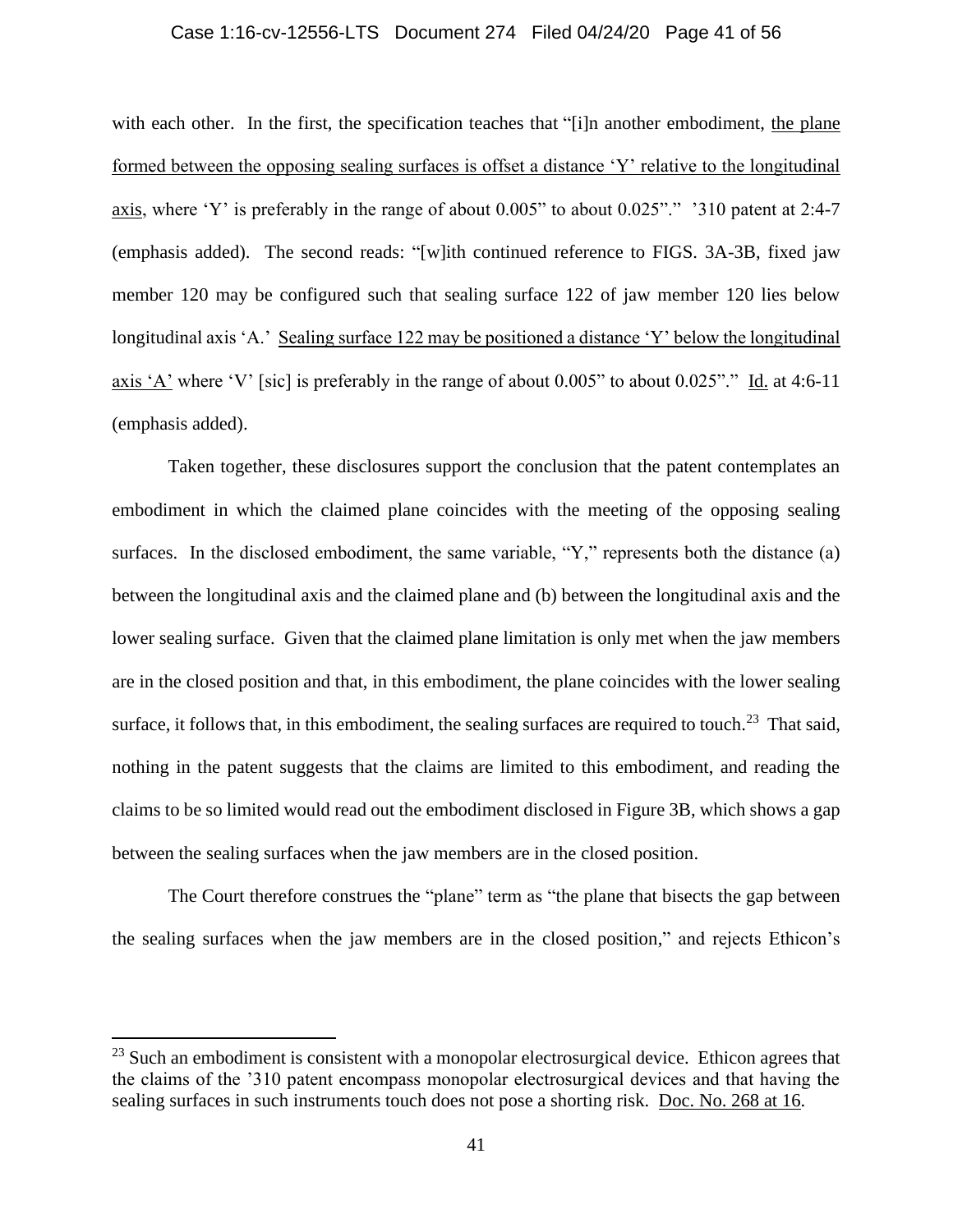# Case 1:16-cv-12556-LTS Document 274 Filed 04/24/20 Page 42 of 56

reading of the "plane" limitation as requiring that the sealing surfaces touch when the jaw members are in the closed position.

### D. The '310 Patent – Infringement

The parties agree and the Court finds the sealing surfaces of the jaw members in the Enseal X1 do not touch when the jaw members are in the closed position. For purposes of the infringement inquiry, therefore, the only issue is whether Covidien has met its burden of showing by a preponderance of the evidence that the plane that bisects the gap between the sealing surfaces of the jaw members when they are in the closed position is below the longitudinal axis. After reviewing the evidence submitted at trial and the parties' arguments, the Court concludes that Covidien has not met its burden of proving that the Enseal X1 practices the "plane" limitation, and therefore has failed to prove that the Enseal X1 infringes the asserted claims of the '310 patent.

Covidien relies on two principal sources of evidence to support its infringement argument: (a) fact and expert testimony relating to a CAD Assembly File of the Enseal X1; and (b) expert testimony relating to photographic evidence of Enseal X1 devices. Both suffer from significant shortcomings.

#### 1. Evidence pertaining to the CAD Assembly File

Ethicon's lead engineer on the Enseal X1 and its in-house patent counsel both testified during their pre-trial depositions that in the course of their non-infringement analysis, they had located the longitudinal axis of the shaft on a CAD Assembly File drawing of the Enseal X1, and that the longitudinal axis they had located was closer to the upper sealing surface than it was to the lower sealing surface of the opposing jaw members when they were in the closed position. Examining the same CAD Assembly File, Covidien's expert witness calculated that the mid-plane between the sealing surfaces was .00145 inches below the longitudinal axis. Nevertheless, this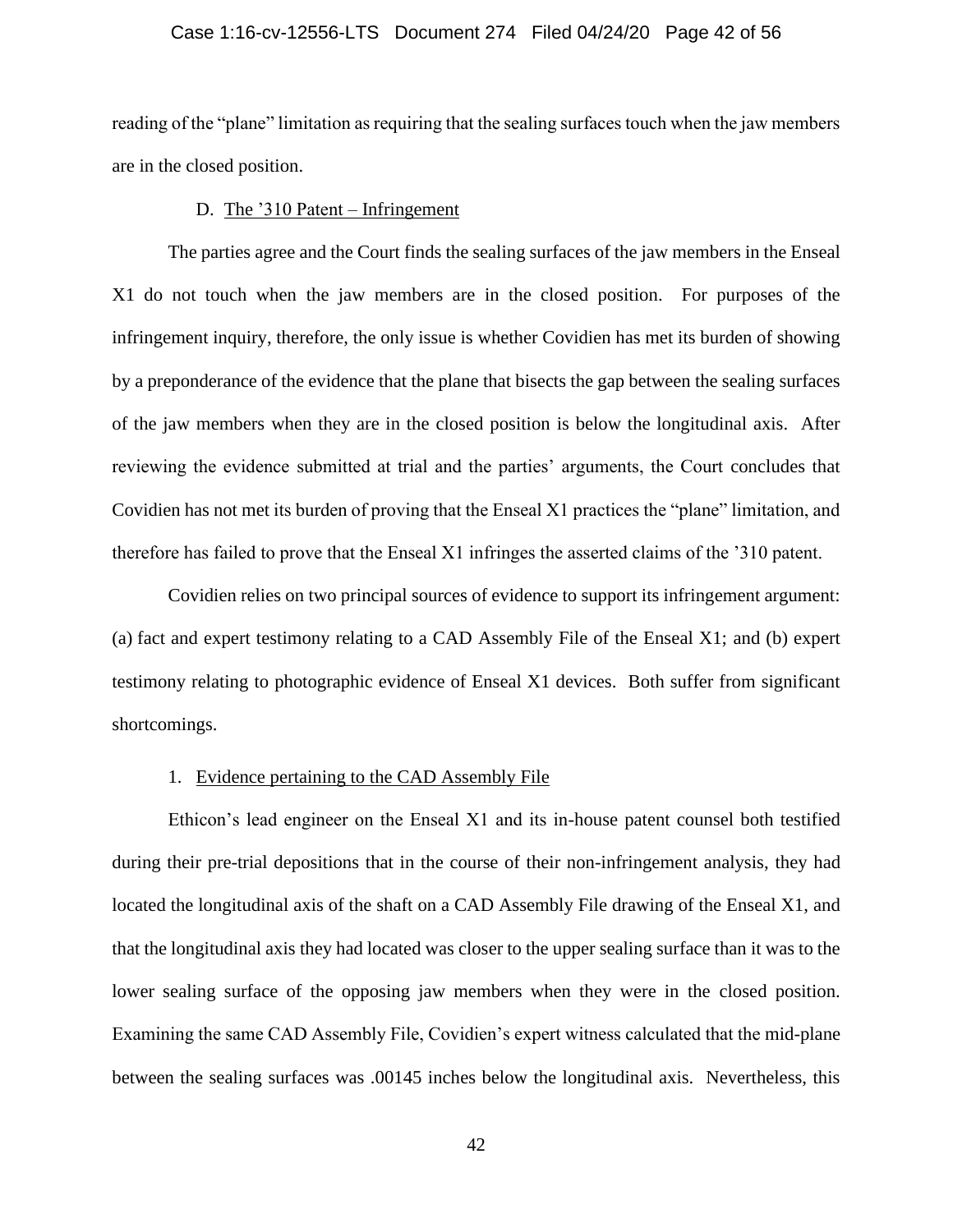# Case 1:16-cv-12556-LTS Document 274 Filed 04/24/20 Page 43 of 56

evidence is insufficient to prove that actual Enseal X1 devices practice the claimed "plane" limitation.

As an initial matter, the CAD Assembly File may be suitable for certain types of measurements—such as the location of the longitudinal axis of a shaft whose width is stable along its length—but is not reliable for mapping the precise spatial relationships of components of a device whose dimensions are not stable, or a reliable basis for determining precise distances between components of manufactured devices.

Moreover, while the CAD Assembly File may closely approximate the dimensions of physical Enseal X1 devices, it is not itself a physical device, and as such, does not reflect the manufacturing tolerances for such devices. The manufacturing tolerances pertaining to the Enseal X1 device range between .001 and .005 inches. Applying such manufacturing tolerances to the offset calculated by Covidien's expert witness (.00145 inches) easily reduces the offset to zero or even less than zero.

There is still another problem with using the CAD Assembly File to determine the precise distances between components of the Enseal X1 device. The CAD Assembly File misrepresents the spatial relationships of the components in the manufactured devices in at least one respect: it shows that the top of the distal pin extends above the upper sealing surface when in actual devices the top of the distal pin rests right on, but does not extend beyond, that upper sealing surface. The finding that the top of the distal pin extends above the upper sealing surface in the CAD Assembly File but not on actual Enseal X1 devices undermines the reliability of using the CAD Assembly File to measure the precise distances at issue in this case such that the Court declines to do so. It further underscores the importance in this case of examining and measuring actual devices to determine whether they practice the claimed offset configuration.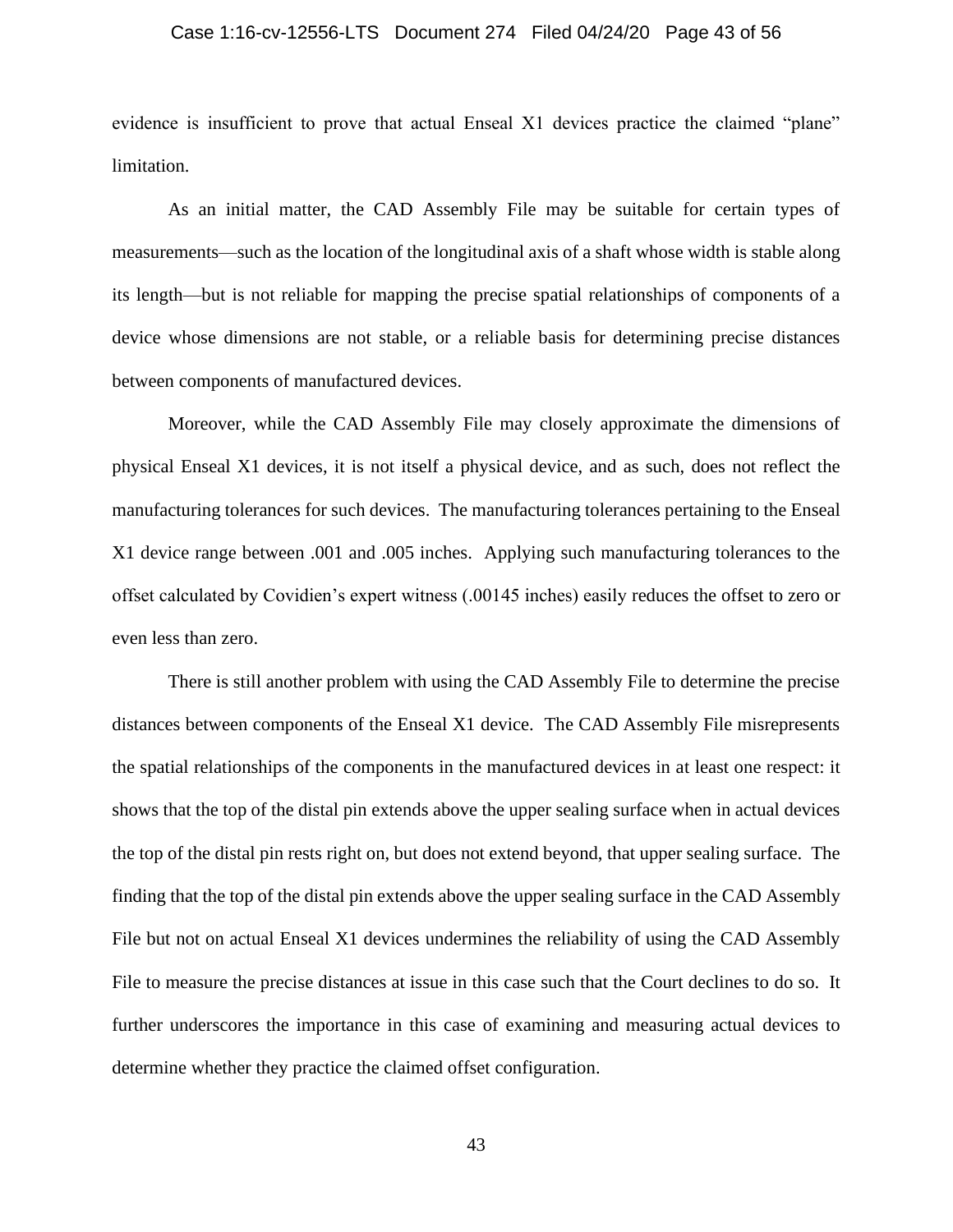# Case 1:16-cv-12556-LTS Document 274 Filed 04/24/20 Page 44 of 56

In light of this evidence, and in the absence of any measurements of actually manufactured, physical Enseal X1 devices, evidence of measured distances on the CAD Assembly File is insufficient to show that Enseal X1 devices practice the claimed "plane" limitation. For these same reasons, the statements of the two Ethicon witnesses are similarly limited, based as they are, on a visual inspection of the CAD Assembly File, which is not reliable evidence that the mid-plane is below the longitudinal axis in actually manufactured Enseal X1 devices.

# 2. Evidence pertaining to photographs of Enseal X1 devices

Covidien did not present evidence of measurements made on any physical Enseal X1 devices but presented evidence of measurements made on photographs of four such devices. Using a single reference point on each photograph, Covidien's expert witness located the longitudinal axis on the photographs of each of the four devices, and determined, based on his visual inspection, that in each case the longitudinal axis was above the mid-plane, though he did not calculate the distance of the offset he observed.

Covidien has not shown, and the Court has not found, that Covidien's reliance on photographs of Enseal X1 devices to show that the claimed plane is below the longitudinal axis on actual Enseal X1 devices is reliable. As an initial matter, although all methodologies are subject to error, Covidien presented no evidence regarding the error rate attributable to the use of photographic evidence to measure the miniscule distances at issue here, or to the degree of potential measurement distortions to be expected from the positioning of the devices photographed. Dr. Durfee did testify that he estimated that his identification of the location of the longitudinal axis on the photographs themselves was subject to a margin of error of plus or minus .002 inches, Doc. [No. 235](https://ecf.mad.uscourts.gov/doc1/09519594160) (9/24 Tr.) at 166:25-167:4, but that margin of error does not reflect the additional error rate attributable to use of photographs in the first instance, or to the potential for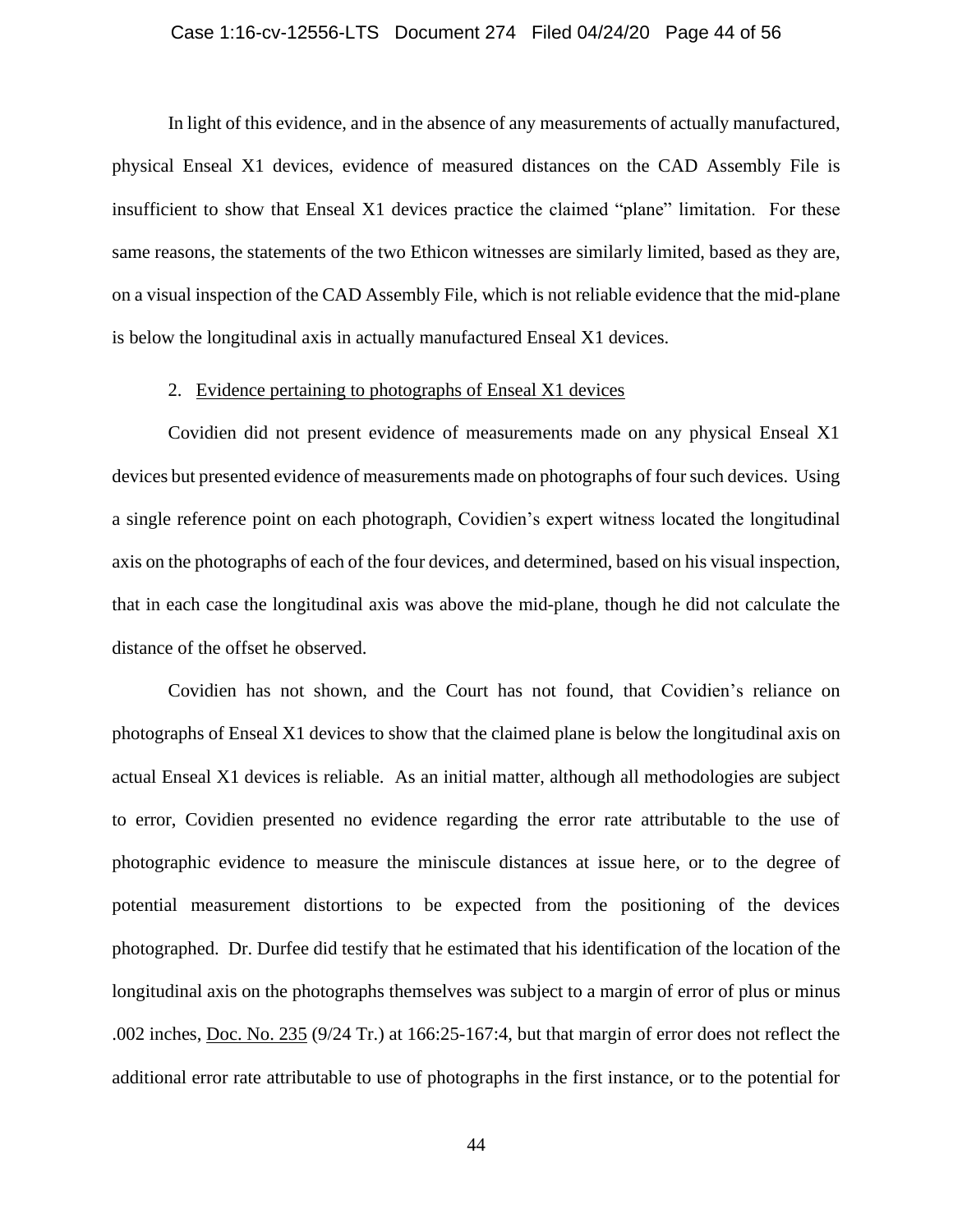# Case 1:16-cv-12556-LTS Document 274 Filed 04/24/20 Page 45 of 56

distortion attendant upon the positioning of the photographed devices, especially where, as here, the reliability of the evidence depends on the accurate identification of perfectly parallel lines.

Aside from failing to show that using photographs to measure the miniscule distances at issue here is a reliable approach, several problems attend the photographic evidence itself. First, Dr. Durfee, used only a single reference point on the photographic images to identify the longitudinal axis. In the absence of evidence showing that the devices were positioned in such a way as to ensure that the longitudinal axis Dr. Durfee identified was perfectly parallel with the upper and lower surfaces of the shaft, the use of a single reference point to identify the longitudinal axis introduces the problem that the axis he identified may have been drawn on an angle, with the consequence that it appears to be higher or lower at its end point than it really is. Given the tiny size of the claimed offset configuration at issue, even very small deviations from a perfectly horizontal axis can make the difference between apparent infringement and non-infringement. Dr. Durfee's use of a single reference point to identify the location of the longitudinal axis therefore undermines the reliability of that identification. This conclusion is supported by the testimony of Ethicon's expert witness that the longitudinal axis Dr. Durfee identified on each of the four photographs was drawn at a slight angle—one sufficient to negate any finding that the longitudinal axis, correctly identified, is above the mid-plane of the sealing surfaces. [Doc. No. 235](https://ecf.mad.uscourts.gov/doc1/09519594160) (9/24 Tr.) at 216:21-25.

Second, Dr. Durfee's estimated margin of error—plus or minus .002 inches—is sufficiently large to eclipse the distance between the longitudinal axis and the claimed "plane," which, under the Court's claim construction, is the mid-plane between the sealing surfaces of the jaw members when they are in the closed position. There is no dispute that the gap between the sealing surfaces when the jaw members are in the close position is .008 inches. This means that the mid-plane is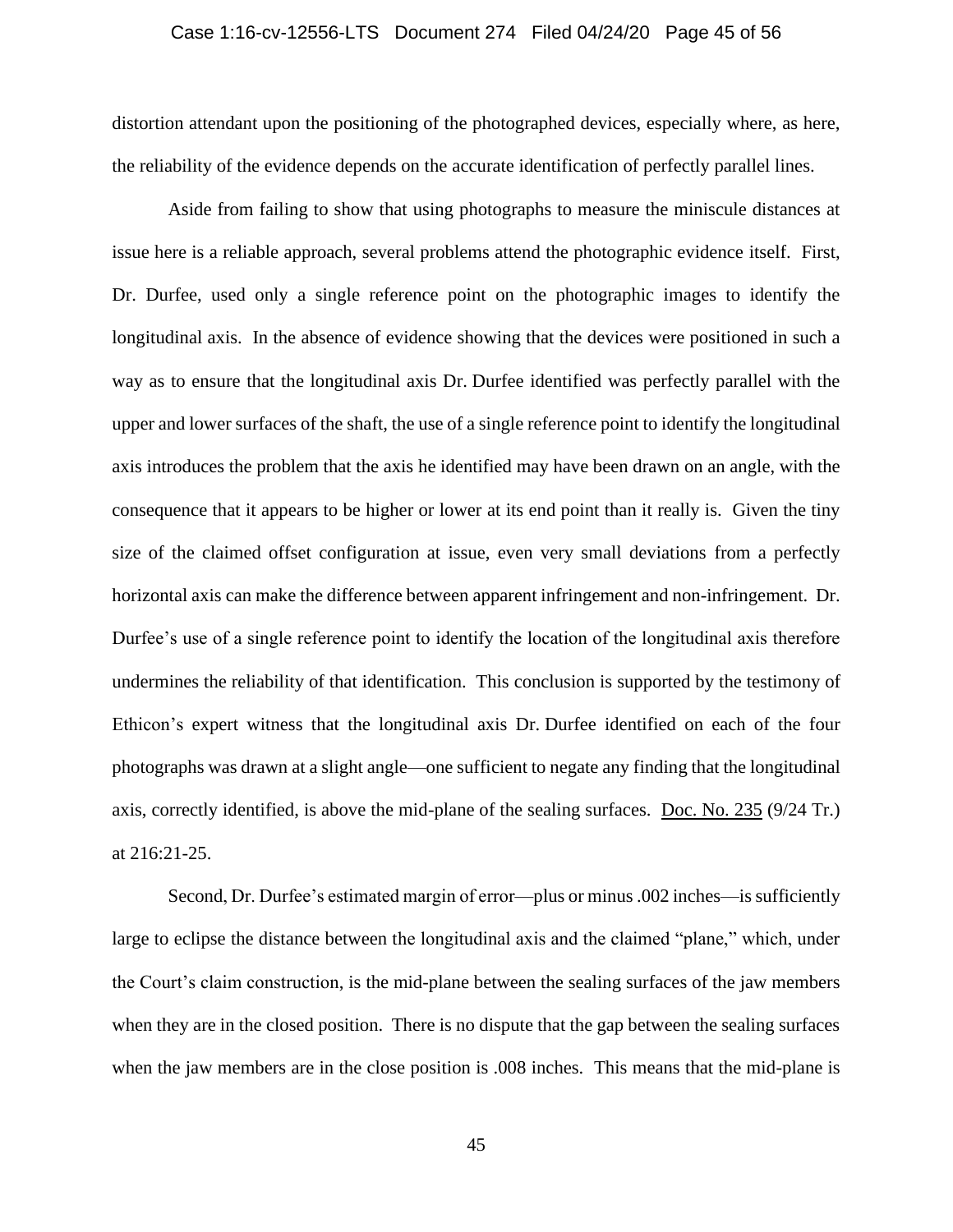# Case 1:16-cv-12556-LTS Document 274 Filed 04/24/20 Page 46 of 56

.004 inches from the top sealing surface, and .004 inches from the bottom sealing surface. Unless Dr. Durfee's identified longitudinal axis is less than .002 inches from the top sealing surface, his estimated margin of error (plus or minus .002 inches) negates any determination that the longitudinal axis is above the mid-plane. Because Dr. Durfee did not measure the distance of the longitudinal axis from the top sealing surface, and because a mere visual inspection involving such small distances is inherently problematic and unreliable for establishing infringement, there is insufficient evidence from which to conclude that the photographs show that the mid-plane is below the longitudinal axis.

The Court has also considered the totality of the separate pieces of evidence Covidien submitted, but in this case the sum of the parts is not greater than the individual constituent pieces. The Court therefore concludes that Covidien has not shown by a preponderance of the evidence that the Enseal X1 practices the claimed plane limitation and that Covidien has therefore failed to prove that the Enseal X1 infringes any of the asserted claims of the '310 patent.

### E. The '310 Patent – Invalidity

Title 35 U.S.C. 102(a)(1) provides that "[a] person shall be entitled to a patent unless the claimed invention was patented, [or] described in a printed publication before the effective filing date of the claimed invention." "A finding of anticipation requires clear and convincing evidence that 'each and every element is found within a single prior art reference, arranged as claimed.'" ATEN Int'l Co. v. Uniclass Tech. Co., 932 F.3d 1364, 1368 (Fed. Cir. 2019) (quoting Summit 6, LLC v. Samsung Elecs. Co., 802 F.3d 1283, 1294 (Fed. Cir. 2015)). See also Nobel Biocare Servs. AG v. Instradent USA, Inc., 903 F.3d 1365, 1375 (Fed. Cir. 2019) ("A prior art document may anticipate a claim if it describes every element of the claimed invention, either expressly or inherently."); Structural Rubber Prods. Co. v. Park Rubber Co., 749 F.2d 707, 715 (Fed. Cir. 1984)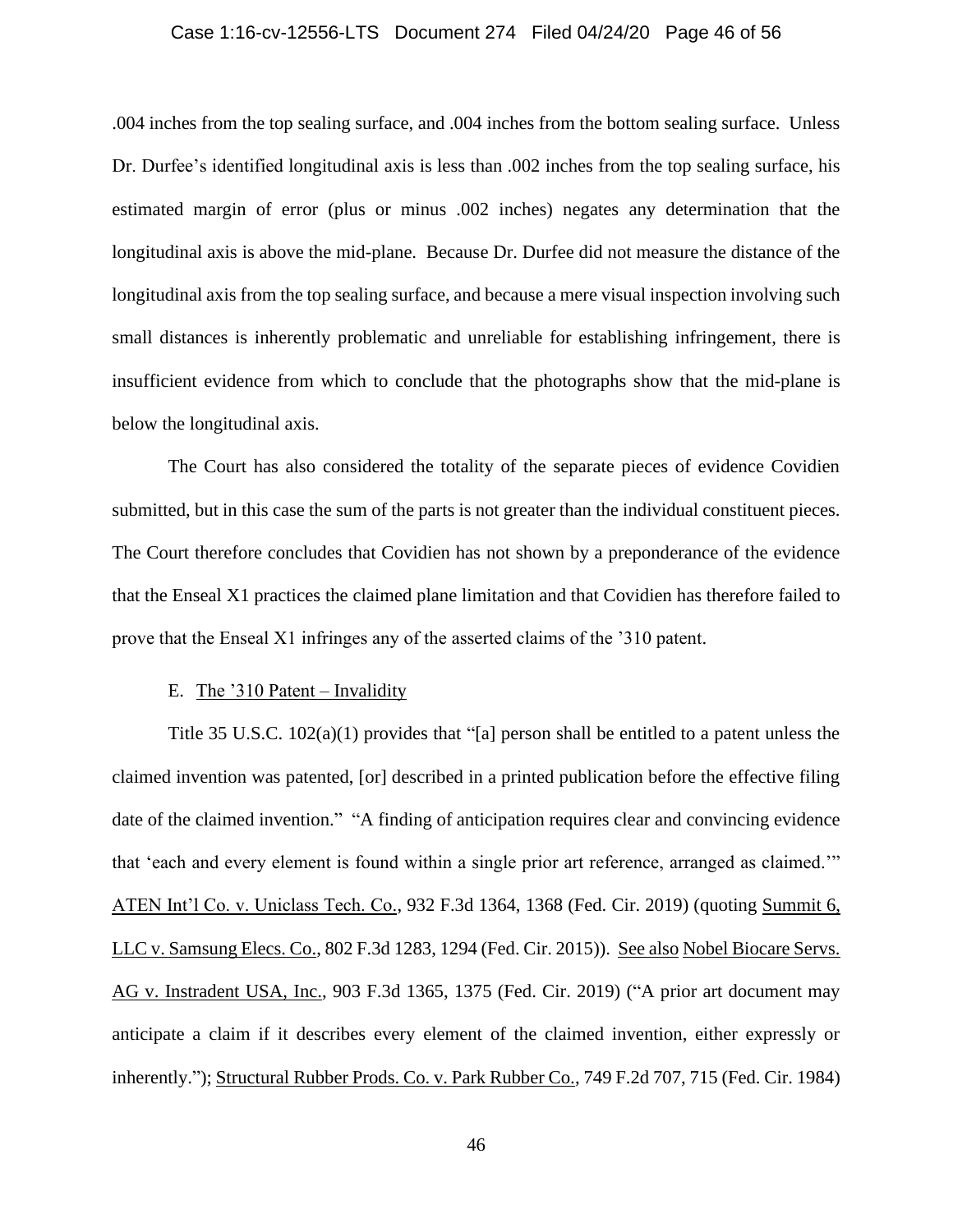# Case 1:16-cv-12556-LTS Document 274 Filed 04/24/20 Page 47 of 56

("This court has repeatedly stated that the defense of lack of novelty (i.e., 'anticipation') can only be established by a single prior art reference which discloses each and every element of the claimed invention."). "Testimony concerning anticipation must typically 'explain in detail how each claim element is disclosed in the prior art reference. The testimony is insufficient if it is merely conclusory.'" ATEN, 932 F.3d at 1368 (quoting Schumer v. Lab. Comput. Sys., Inc., 308 F.3d 1304, 1315-16 (Fed. Cir. 2002)).

The parties have stipulated that the cited prior art references—U.S. Patent Application Publication No. 2003/0229344 ("Dycus '344") (PTX-076), U.S. Patent No. 6,056,735 ("Okada") (PTX-087), and WO2008/040485 ("Geiselhart") (PTX-101)—disclose all but the claimed "plane" limitation at issue in the asserted independent claims of the '310 patent.<sup>24</sup> [Doc. No. 238](https://ecf.mad.uscourts.gov/doc1/09519594181) (9/27 Tr.) at 58:10-59:16, 63:19-64:14, 70:15-21. All three prior art references are directed to surgical devices. None of them claim or describe the offset configuration claimed in the '310 patent—i.e., a pivot pin offset in one direction from the longitudinal axis and a plane formed between the opposing sealing surfaces of the jaw members when they are in the closed position offset in a different direction from the longitudinal axis. See generally PTX-076, PTX-087, PTX-101. Nor do any of the cited prior art references discuss the problem addressed by the '310 patent—to improve the mechanical advantage and uniform pressure distribution across the jaw members to enable better tissue sealing. '310 patent at 3:55-58, 4:42-45, 4:52-54. Instead, Ethicon relies on certain figures in each reference to support its argument that the offset configuration—the claimed "plane" limitation—is anticipated or obvious.<sup>25</sup>

 $24$  The parties have also stipulated that the prior art references at issue disclose all the limitations of the asserted dependent claims except that the parties agree that Okada does not anticipate dependent claim 4. [Doc. No. 238](https://ecf.mad.uscourts.gov/doc1/09519594181) (9/27 Tr.) at 65:10-14.

<sup>&</sup>lt;sup>25</sup> Ethicon contends that the claimed offset configuration is anticipated by all three references and that it is also obvious over Dycus '344. [Doc. No. 264 at 27.](https://ecf.mad.uscourts.gov/doc1/09519798050?page=27)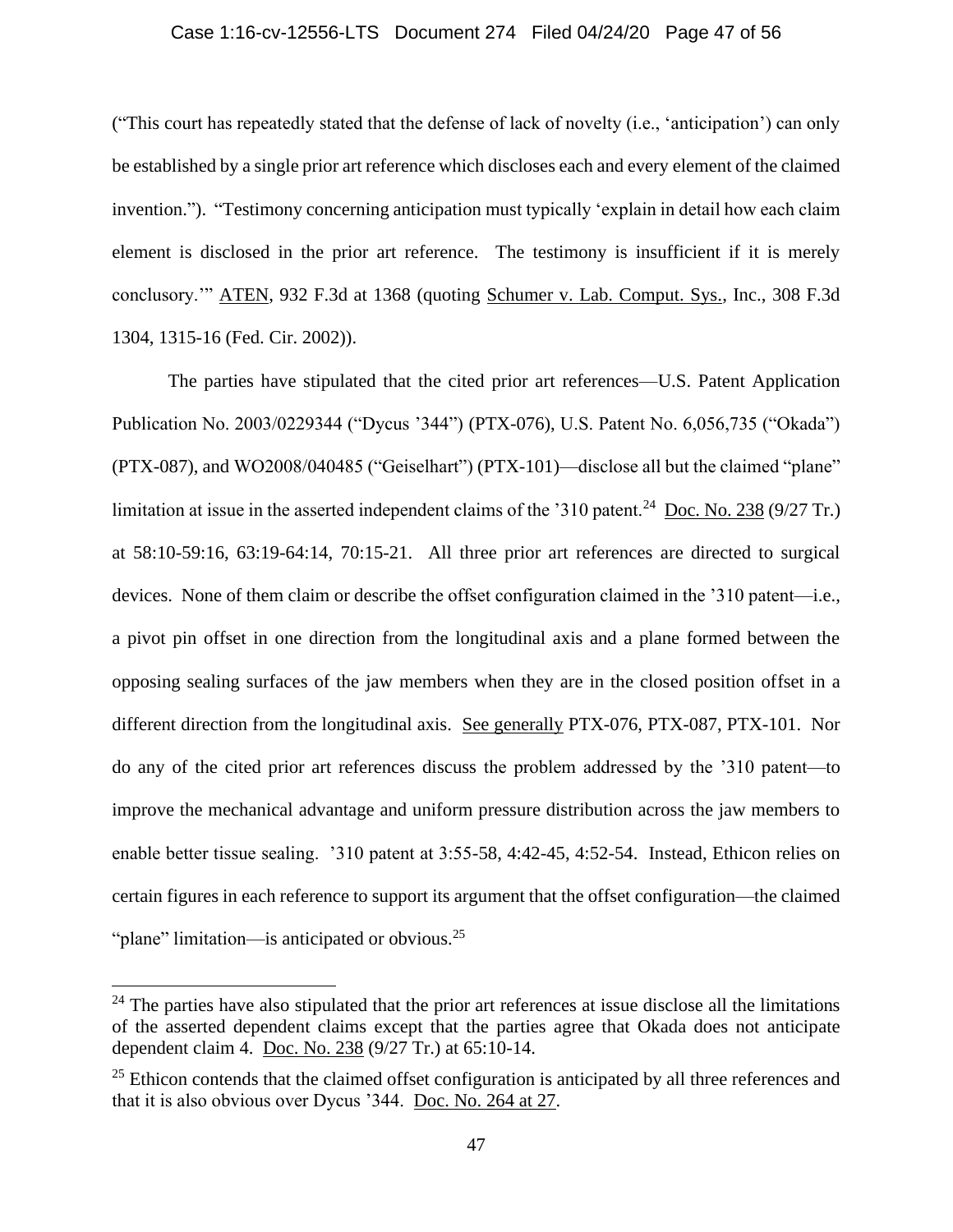# Case 1:16-cv-12556-LTS Document 274 Filed 04/24/20 Page 48 of 56

For the reasons that follow, the Court concludes that Ethicon has not met its burden of showing by clear and convincing evidence that the cited figures (or the prior art references more generally) anticipate the claimed "plane" limitation or render it obvious.

It is well settled that "arguments based on drawings not explicitly made to scale in issued patents are unavailing." Nystrom v. TREX Co., Inc., 424 F.3d 1136, 1149 (Fed. Cir. 2005); see also Hockerson-Halberstadt, Inc. v. Avia Group Int'l, 222 F.3d 951, 956 (Fed. Cir. 2000) ("Under our precedent, . . ., it is well established that patent drawings do not define the precise proportions of the elements and may not be relied on to show particular sizes if the specification is completely silent on the issue."); In re Wright, 569 F.2d 1124, 1127 (C.C.P.A. 1977) ("Absent any written description in the specification of quantitative values, arguments based on measurement of a drawing are of little value."). Here, none of the cited prior art references discloses that the figures at issue are drawn to scale or that they define the precise proportions of components or the relationships among components of the claimed devices. See generally Dycus '344 (PTX-076), Okada (PTX-087), and Geiselhart (PTX-101). To the contrary, there is clear evidence that the figures in the cited prior art references were not drawn to scale and do not define the precise dimensions of components or the precise spatial relationships among them.

### 1. Dycus '344

Ethicon points to Figure 39D of Dycus '344 as disclosing the claimed offset configuration. [Doc. No. 264 at 27-29.](https://ecf.mad.uscourts.gov/doc1/09519798050?page=27) Ethicon's argument is unavailing. Aside from the lack of any disclosure in Dycus '344 that the figures are drawn to scale, Figure 39D, which shows one of several embodiments of the patented device in the closed position, is facially inconsistent with Figure 39C, which shows the same embodiment of the patented device in the open position: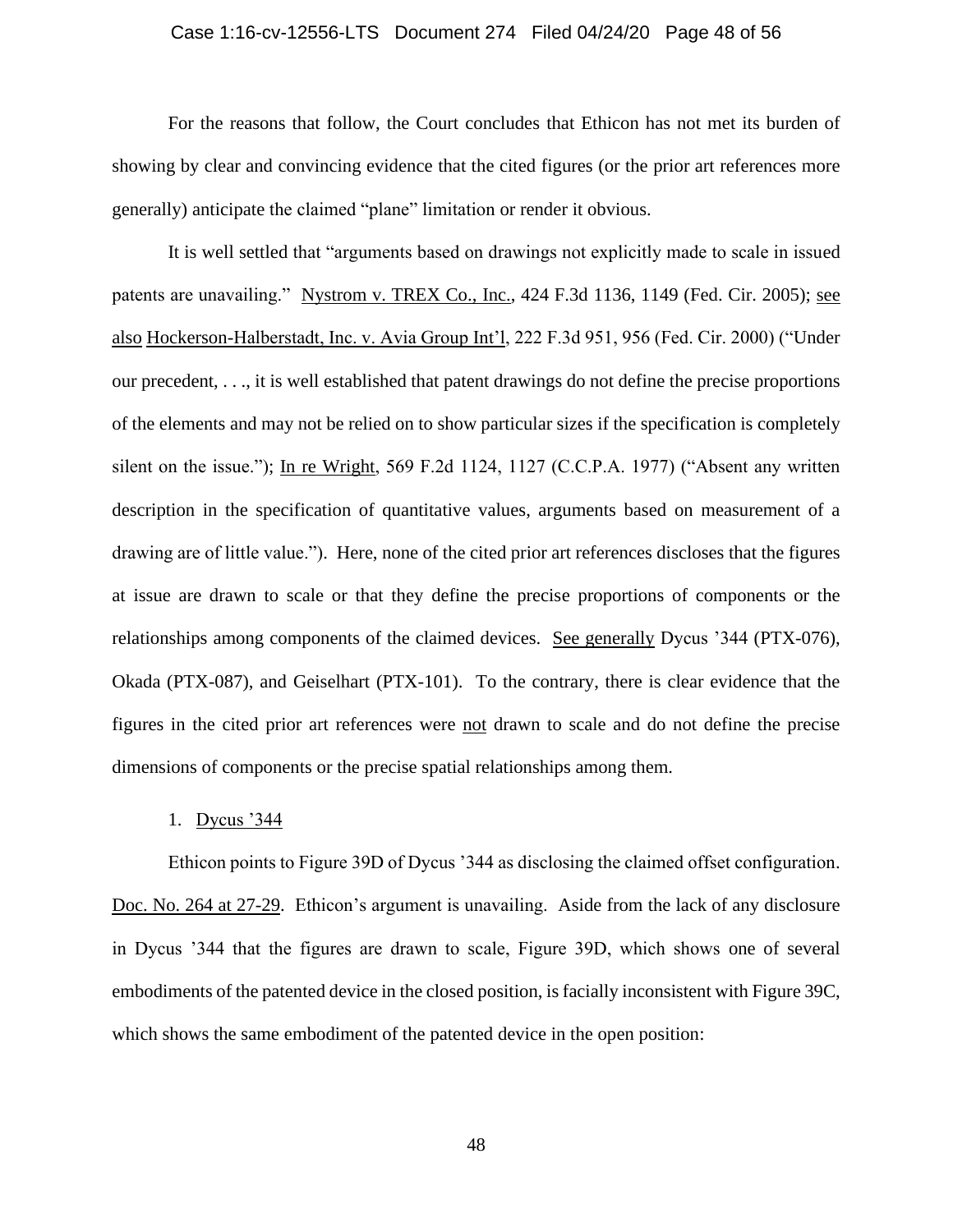

PTX-076, Figs. 39C and 39D. The two figures are inconsistent with one another in several respects, including the location of shaft 3012 in relation to outer sleeve 3130, the location of knife blade 3190 in relation to knife slot 3170 and pivot pin 3160, and the size of the knife blade in comparison to the knife slot through which the knife must travel. These inconsistencies support the conclusion that a person of ordinary skill in the art would not view the figures in the '344 patent as accurately representing the precise dimensions of claimed components or as disclosing specific spatial relationships among the components with the degree of accuracy required to show that Figure 39D discloses the claimed offset configuration. [Doc. No. 241](https://ecf.mad.uscourts.gov/doc1/09519594197) (10/3 Tr.) at 7:7-14:12.

The deposition testimony of Mr. Sean Dycus, a named inventor on the Dycus '344 reference, does not resolve these inconsistencies. At his deposition, Mr. Dycus was asked to locate the pivot pin, the longitudinal axis, and the plane between the sealing surfaces on Figure 39D. He did so without first reading the specification, and he mistakenly identified element 3130, not element 3012, as the shaft. He then drew a horizonal line at the midpoint of element 3130 to identify the longitudinal axis: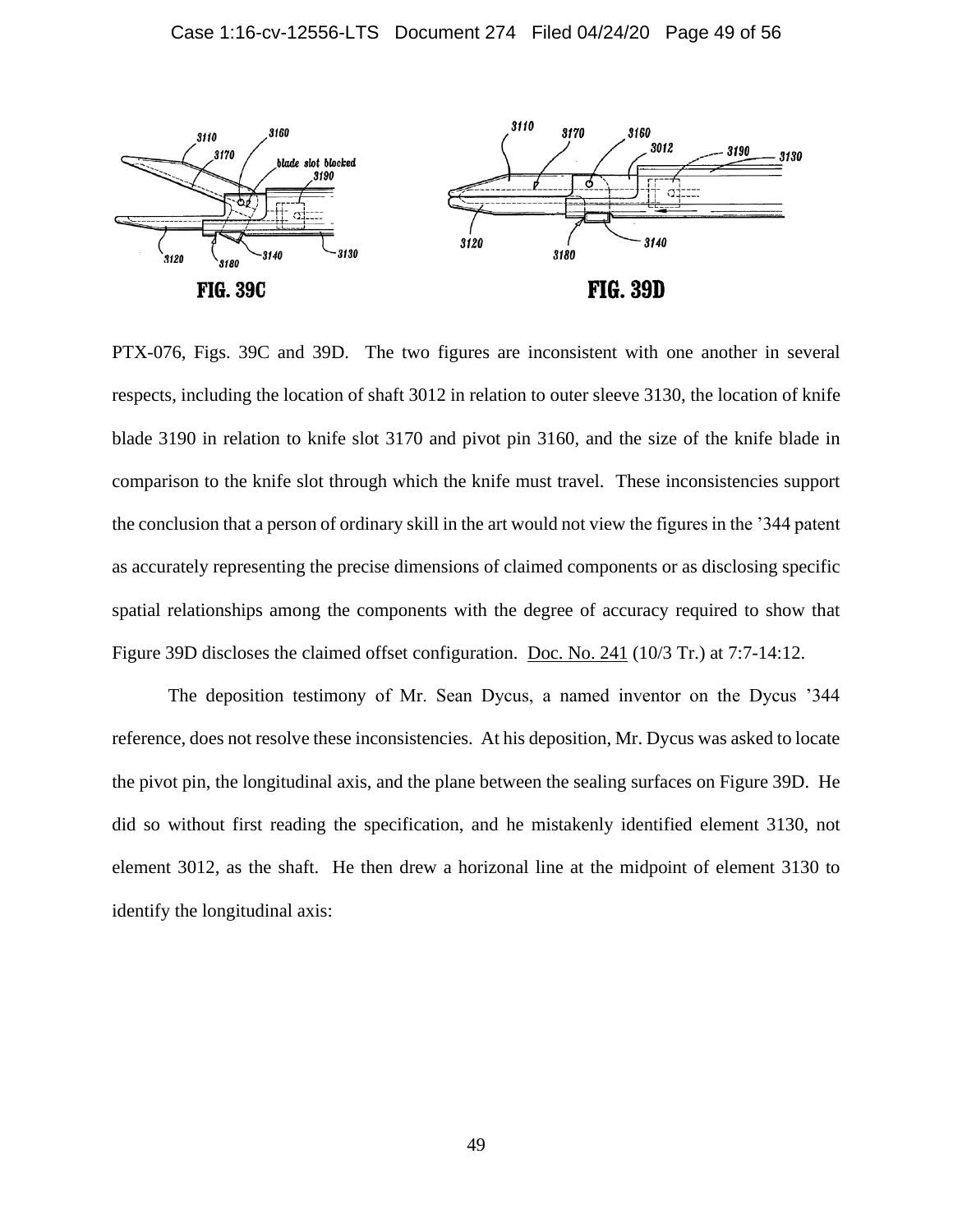

**FIG. 39D** 

PTX-077 (Dycus '344, Fig. 39D annotated by Mr. Dycus).

There is no disclosure in Dycus '344 that elements 3130 and 3012—the outer tube and the shaft, respectively—are necessarily coaxial, i.e., that they share the same horizonal axis, but Ethicon contends that it would have been obvious to arrange elements 3130 and 3012 to make them coaxial. [Doc. No. 264 at 29](https://ecf.mad.uscourts.gov/doc1/09519798050?page=29) (citing expert testimony that such coaxial arrangements reduce "slop" between inner and outer tubes and enable the use of less costly, off-the-shelf parts). Even so, Mr. Dycus's identification of the horizonal axis on Figure 39D would still be unreliable because the figure itself is not drawn to scale and is facially inconsistent with Figure 39C. Its inconsistency with Figure 39C alone shows that Figure 39D was not drawn to reflect the precise dimensions of the disclosed components or their spatial relationships with each other. Because it is these very dimensions and spatial relationships that are at issue in the claimed offset configuration, reliance on Figure 39D is not sufficient to constitute clear and convincing evidence that the claimed offset configuration is anticipated by or obvious over the Dycus '344 reference.

2. Okada

Ethicon points to Figures 4, 6, and 7B of Okada, representing the first embodiment of the patented invention, and Figure 54, representing the seventeenth embodiment of the patented invention, to support its argument that Okada discloses the claimed offset configuration. [Doc.](https://ecf.mad.uscourts.gov/doc1/09519798050?page=30)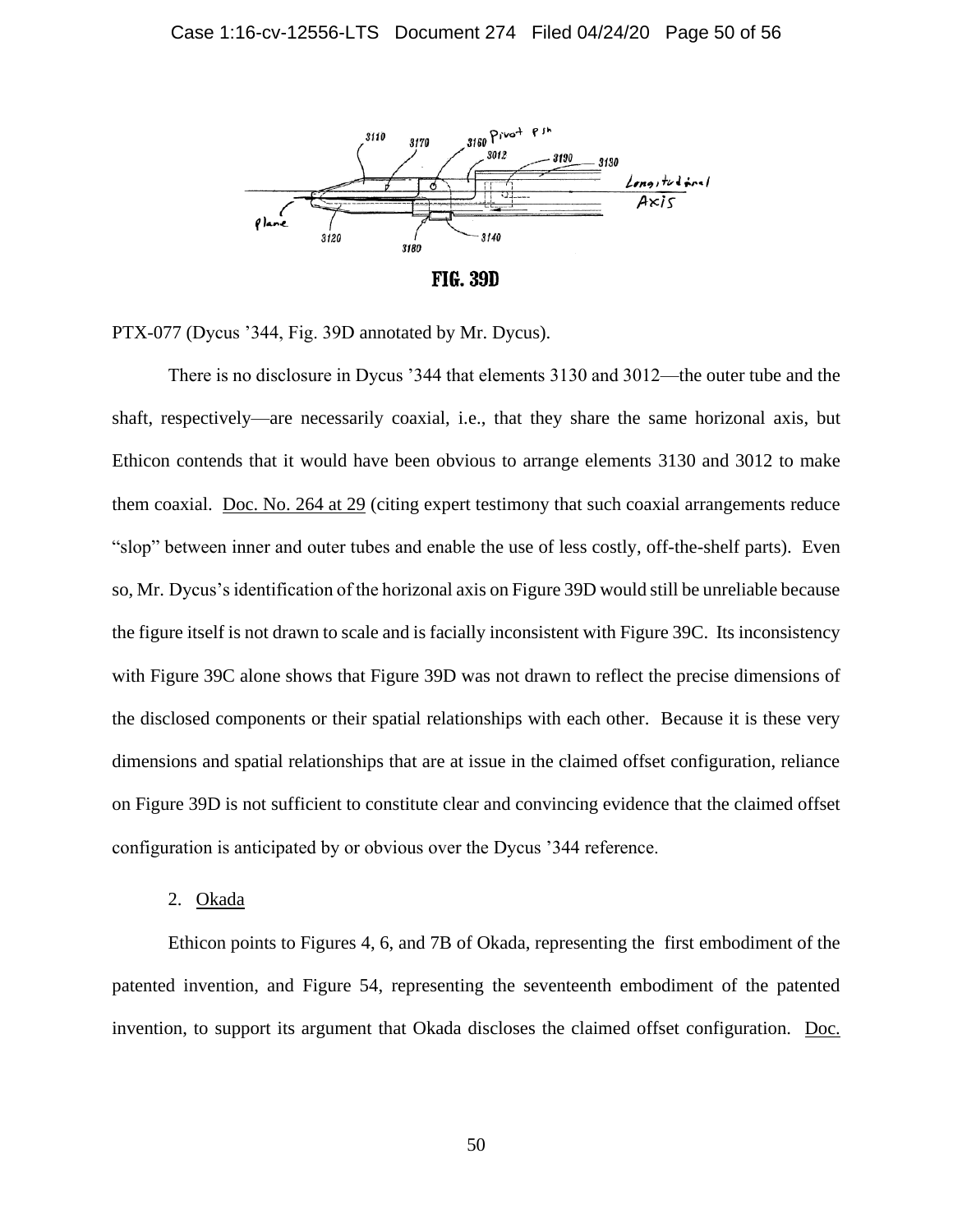No. [264 at 30.](https://ecf.mad.uscourts.gov/doc1/09519798050?page=30) The Court is not persuaded that the figures in Okada reliably disclose the precise dimensions of the represented components or the precise spatial relationships among them.

Like the figures in Dycus '344, the figures in Okada on which Ethicon relies are also unreliable for purposes of demonstrating a disclosure of the claimed offset configuration by clear and convincing evidence not only because there is nothing in the written description suggesting that the figures were drawn to scale but because various figures contain inconsistencies that show they were not drawn to scale and were not meant to represent precise spatial relationships, like those at issue in the claimed "plane" limitation.

For example, Figure 54 of Okada includes the same element—holding member 306—in both an open and a closed position, but the holding member is drawn smaller in the open position than it is in the closed position, which would lead a person of ordinary skill in the art to understand that Okada's figures are not drawn to scale or meant to reflect precise proportions.



PTX-087, Fig. 54; see also [Doc. No. 241](https://ecf.mad.uscourts.gov/doc1/09519594197) (10/3 Tr.) at 27:20-29:12.

Another figure of Okada, Figure 64, shows a sealing plane that is coincident with the longitudinal axis of its shaft, which is contrary to the '310 patent claims: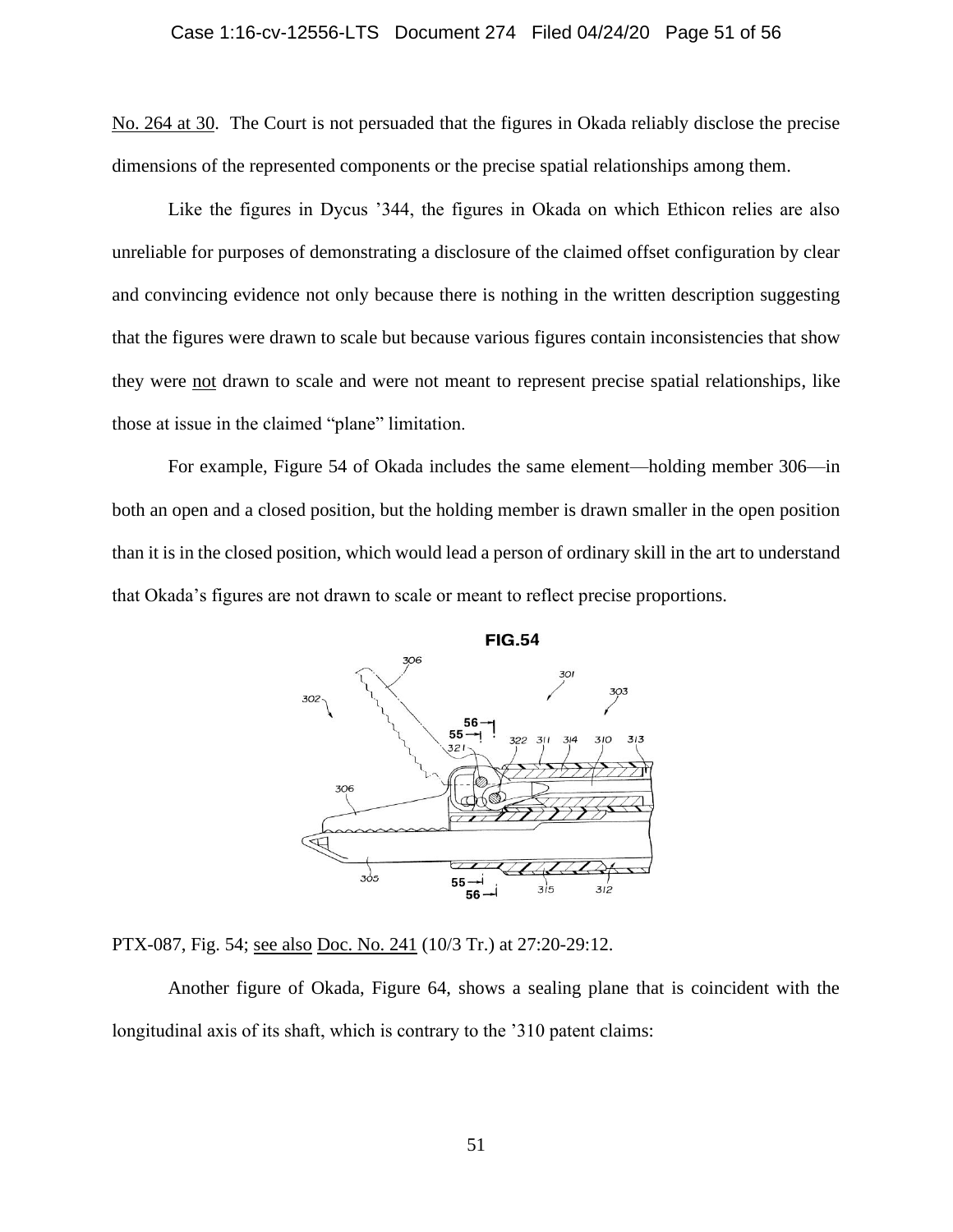

PTX-087, Fig. 64; [Doc. No. 241](https://ecf.mad.uscourts.gov/doc1/09519594197) (10/3 Tr.) at 30:6-31:8. Ethicon did not rely on Figure 64, which represents a different embodiment from those on which it did rely,<sup>26</sup> but there is no disclosure in the written specification suggesting that the various embodiments are distinguishable from one another with reference to the relative locations of the longitudinal axis and the claimed "plane." See generally PTX-087. Nor is there any disclosure suggesting that the relative locations of the longitudinal axis and the sealing plane in the various embodiments of the Okada invention were even contemplated. See id.

The Court is therefore not persuaded that a person of ordinary skill in the art would infer that the varying locations of the longitudinal axis and sealing plane in the various figures in Okada could be read as representing meaningful differences in those embodiments, rather than just inconsequential differences in how the figures were drawn. The Court is instead persuaded that a person of ordinary skill in the art would conclude that the figures in Okada do not reliably reflect precise dimensions and spatial relationships like those at issue in the claimed offset configuration of the "plane" limitation in the asserted claims of the '310 patent.

<sup>&</sup>lt;sup>26</sup> Together with Figures 63 and 65, Figure 64 represents the eighteenth embodiment of the claimed invention in Okada. PTX-087 at 39:64-65. To support its anticipation defense, Ethicon relied only on figures representing the first and seventeenth embodiments of Okada. [Doc. No. 264 at 30.](https://ecf.mad.uscourts.gov/doc1/09519798050?page=30)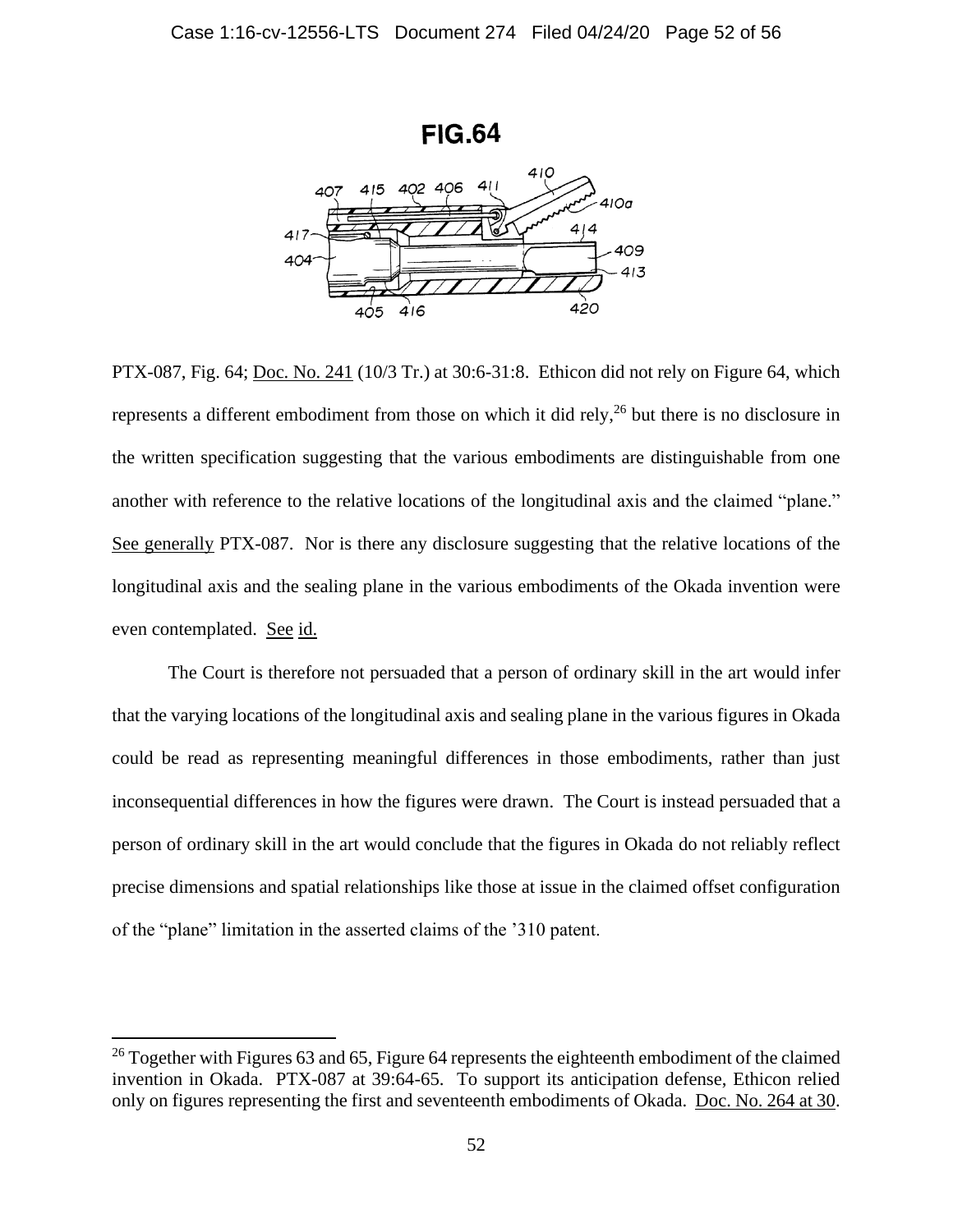# 3. Geiselhart

Ethicon also relies on certain figures in Geiselhart to support its contention that the claimed offset configuration at issue in the '310 patent is anticipated. [Doc. No. 264 at 30-31.](https://ecf.mad.uscourts.gov/doc1/09519798050?page=30) Like the Dycus '344 and Okada references, the written specification of the Geiselhart reference does not disclose a plane formed between opposing sealing surfaces offset in a direction opposite from that of the pivot pin in relation to the longitudinal axis of the shaft, or that the figures in the reference are drawn to scale. See generally PTX-101.

Figure 11 of Geiselhart discloses a tubular shaft (24), a blade (51), a guide wire (52), and a fixing plane "x-y":



PTX-101, Fig. 11; id. at 6-7, 10-11.

At trial, Ethicon's expert witness, Mr. Leinsing, identified the sealing plane with the x-y axis and the longitudinal axis as coincident with element 52—the guide wire:

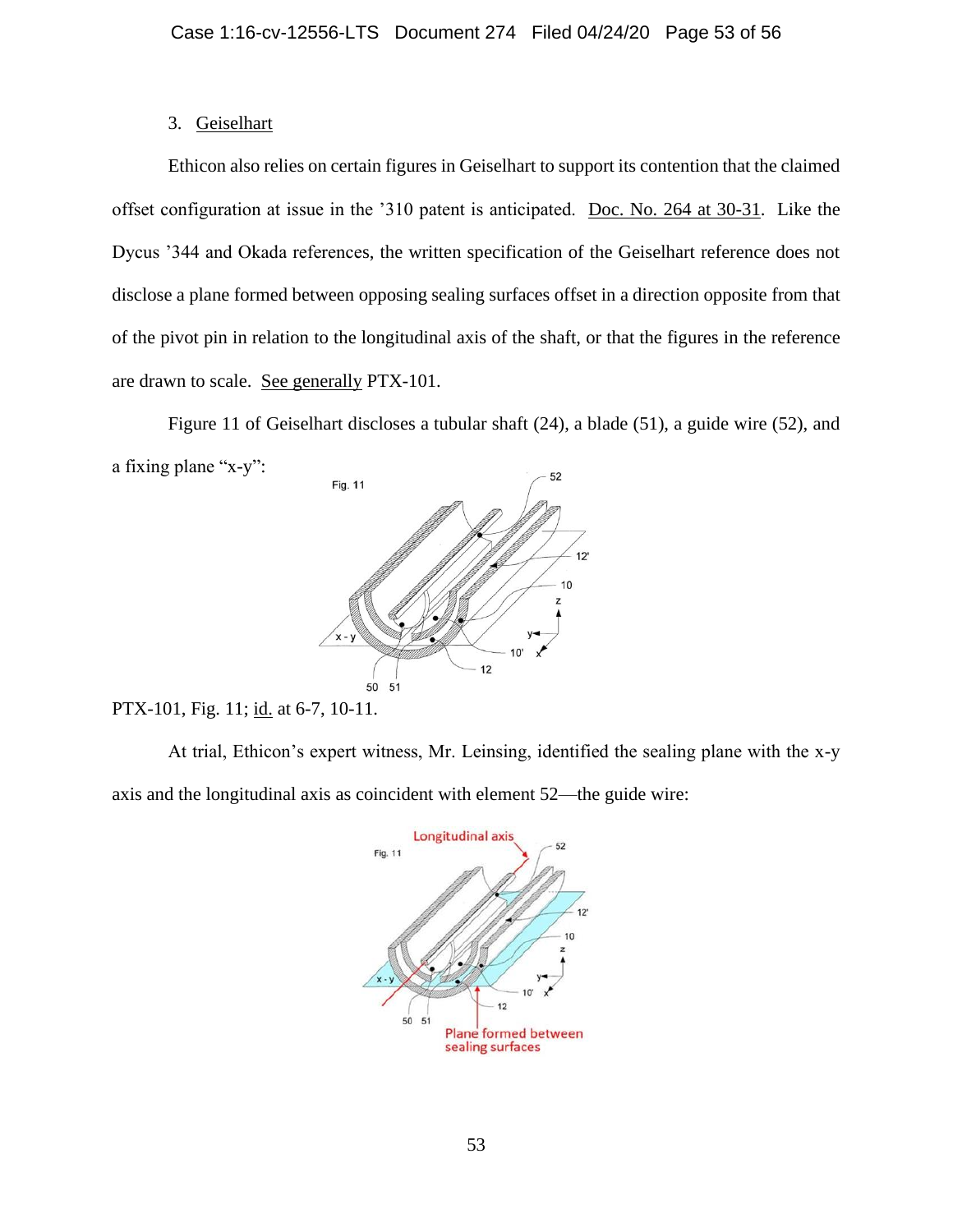[Doc. No. 238](https://ecf.mad.uscourts.gov/doc1/09519594181) (9/27 Tr.) at 71:18-72:7. But Mr. Leinsing's identification of the longitudinal axis with the guide wire in Figure 11 is contrary to the written specification, which discloses that "[t]he curvature of the guide wire 52 is such that, if the proximal end of the guide wire extends parallel to the tubular shaft 24, the distal end of the free guide wire 52 is curved downward and the blade 51 is located at least partially beneath the fixing plane x-y." PTX-101 at 11.

Thus, Geiselhart does not disclose that the guide wire (52) is located on the same plane as the longitudinal axis of the tubular shaft (24). Id., Fig. 12; see also [Doc. No. 241](https://ecf.mad.uscourts.gov/doc1/09519594197) (10/3 Tr.) at 35:4-37:12, 38:12-39:5. To the extent the figure appears to suggest otherwise, it is an unreliable guide to Geiselhart's disclosures.

So too with respect to Figure 18, on which Ethicon also relies:



PTX-101, Fig. 18 (annotated). The written description discloses that "[t]he rotation axis 1 lies substantially on the longitudinal axis of the mouth parts 10, 10'." PTX-101 at 12. Based on this disclosure, a person of ordinary skill in the art would understand that the rotation axis 1 would be located on the plane where the mouth parts 10 and 10' come together, [Doc. No. 241](https://ecf.mad.uscourts.gov/doc1/09519594197) (10/3 Tr.) at 39:11-42:10, which is not what the figure shows.

Given the inconsistencies between the figures in Geiselhart and its written specification, the Court is persuaded that a person of ordinary skill in the art would understand that the figures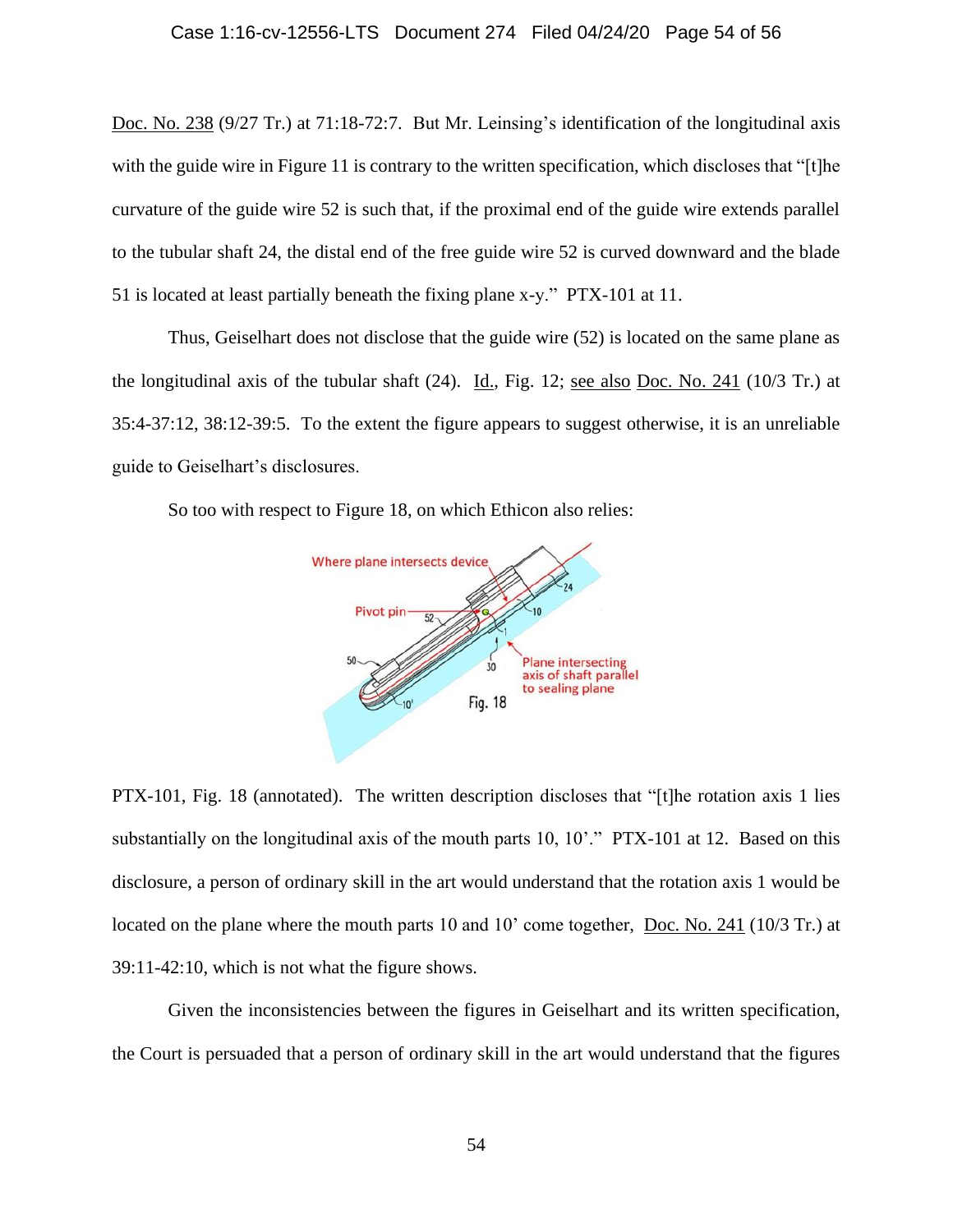# Case 1:16-cv-12556-LTS Document 274 Filed 04/24/20 Page 55 of 56

are not drawn to scale and do not define the precise proportions of the elements or their spatial relationships.

Ethicon's reliance on Geiselhart's disclosure that "placing the pivot pin above the jaw members helps to pull the tissue into the jaw members on closing," [Doc. No. 264 at 31](https://ecf.mad.uscourts.gov/doc1/09519798050?page=31) (quoting PTX-101 at 7), is also unavailing. For one thing, although the specification of the '310 patent teaches that the offset configuration claimed by the '310 patent improves the mechanical advantage and uniform pressure distribution across the jaw members to enable better tissue sealing, it does not disclose that this advantage comes from "pulling the tissue into the jaw members on closing." For another, the position of the pivot pin in relation to the longitudinal axis is only one part of the claimed offset configuration. The disclosure Ethicon cites is silent as to the relative locations of the longitudinal axis and the sealing plane.

One further point bears mention. Ethicon argues that even if the figures in Dycus '344, Okada, and Geiselhart are not precisely drawn to scale, they reliably reveal the spatial relationships among the components of the illustrated devices because the figures in these references are drawn with sufficient detail to enable a person to make the claimed inventions. Doc. [No. 265](https://ecf.mad.uscourts.gov/doc1/09519798070) | 337 (citing [Doc. No. 239](https://ecf.mad.uscourts.gov/doc1/09519594186) (10/1 Tr.) at 115:20-24, 122:1-5). The Court is not persuaded by this argument. It may well be that the cited references contain sufficient detail to enable a person to make the claimed inventions, but that does not mean that they contain sufficient—and accurate—detail to serve as clear and convincing disclosures of the specific offset configuration claimed in the '310 patent. Given that the references themselves do not contemplate the relative locations of the longitudinal axis and the sealing plane, and that the figures are not drawn to scale or with the precision required to show the claimed offset configuration, the fact that the disclosures are enabling does not mean that the figures disclose a limitation—the claimed offset configuration—